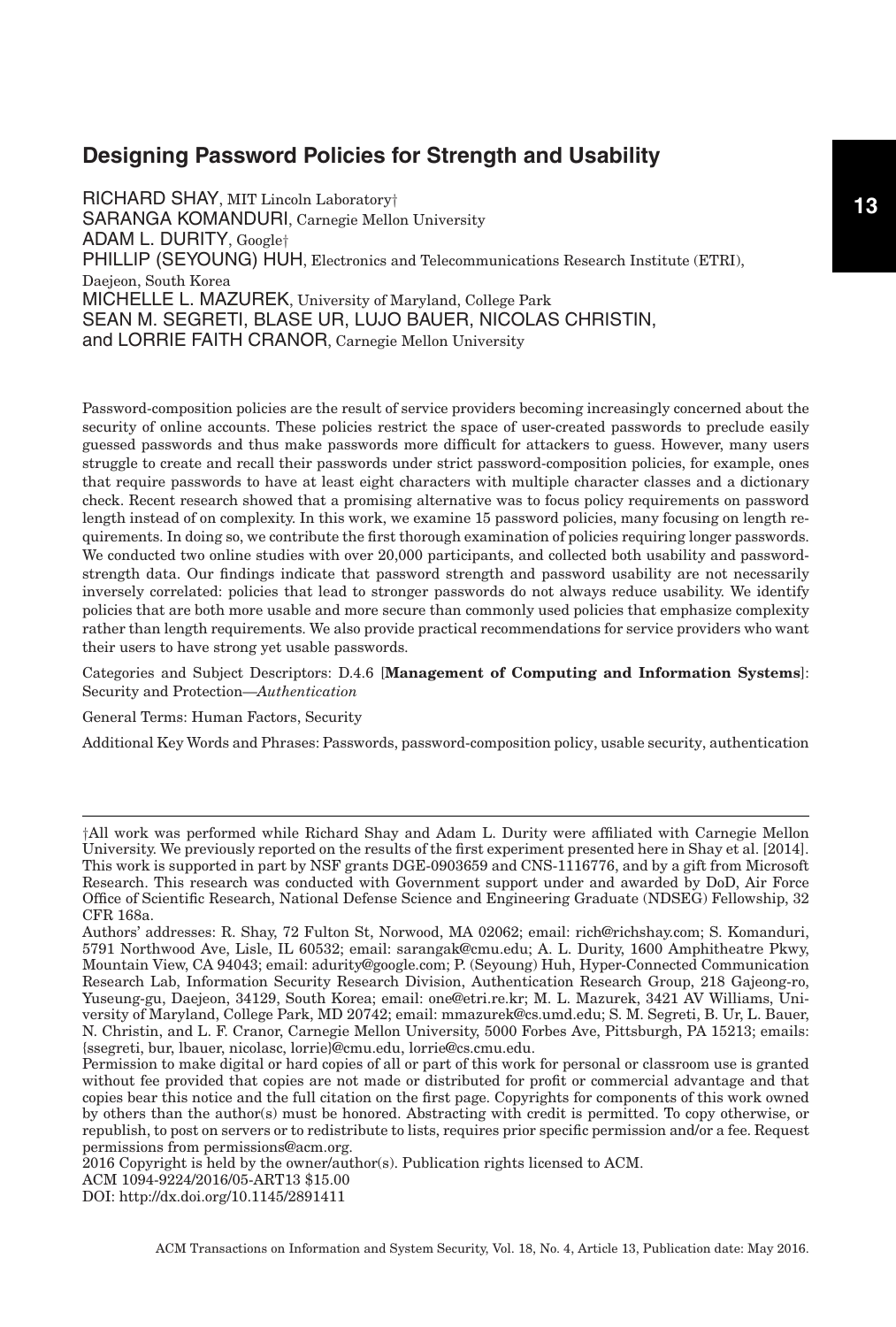#### **ACM Reference Format:**

Richard Shay, Saranga Komanduri, Adam L. Durity, Phillip (Seyoung) Huh, Michelle L. Mazurek, Sean M. Segreti, Blase Ur, Lujo Bauer, Nicolas Christin, and Lorrie Faith Cranor. 2016. Designing password policies for strength and usability. ACM Trans. Info. Syst. Sec. 18, 4, Article 13 (May 2016), 34 pages. DOI:<http://dx.doi.org/10.1145/2891411>

### **1. INTRODUCTION**

To guide users toward passwords that are hard for attackers to guess, many service providers enforce password-composition policies. These policies put requirements on password creation, such as requiring that passwords contain a minimum number of characters, use particular character classes, or not be contained in a list of common passwords. However, when these requirements become too onerous, users struggle to create and remember their passwords [Komanduri et al. [2011\]](#page-31-0).

For example, Carnegie Mellon University uses a "comprehensive" password policy that requires eight characters, four character classes, and includes a dictionary check.<sup>1</sup> Our prior research found that users struggled to create and recall passwords under this comprehensive policy [Komanduri et al. [2011\]](#page-31-0). We also found that password creation and recall were easier, and passwords were overall significantly more difficult to guess, under an alternative policy that only requires that passwords be at least 16 characters long. However, a small, but nonnegligible, number of participants created very easily guessed passwords under this alternative "longer password" policy, such as *passwordpassword* [Kelley et al. [2012;](#page-31-1) Komanduri et al. [2011\]](#page-31-0). As a result, this simple policy based on longer passwords, despite its usability and some security advantages, may not be quite suitable for real-world deployment.

In this article, we describe our search for password-composition policies that we can recommend to service providers. Specifically, we ran two large user studies and examined 15 password-composition policies, testing several permutations of length and character-based requirements. We compared the strength of passwords created under each policy, as well as user sentiment, timing, and attempts required for password creation and recall. The first study examined 13,751 passwords created by participants under one of eight policies. To confirm the previous results that suggested that length requirements alone are not sufficient for usable and secure passwords, in addition to the comprehensive 8-character policy earlier described, we tested policies requiring 12, 16, and 20 characters without further requirements. We also tested adding a three-character-class requirement to the length-12 and length-16 requirements. These policies attempted to strike a balance between comprehensiveness of the policy and length requirements. This study showed that certain combinations of character requirements and longer-length requirements led to fewer easily guessed passwords than a policy purely based on length, while still being more usable and more secure than a comprehensive policy with shorter length requirements.

Several observations from data collected during the first study led to hypotheses that we tested in the second study. We noticed that certain substrings appeared to be markers of weak passwords. For example, passwords containing the substring *1234* were twice as likely to be guessed as those that did not. Hence, we studied passwords collected under a *blacklist* requirement, which prohibited passwords from containing any substring from a specified list. Further, we observed that passwords that were required to have multiple character classes rarely began and ended with lowercase letters. Instead, participants tended to put special characters at the start or end of their passwords. Those passwords that did begin and end with lowercase letters were quite strong. This observation led us to test a *pattern* requirement—the requirement that passwords begin and end with lowercase letters.

<span id="page-1-0"></span>[<sup>1</sup>http://www.cmu.edu/iso/governance/guidelines/password-management.html.](http://www.cmu.edu/iso/governance/guidelines/password-management.html)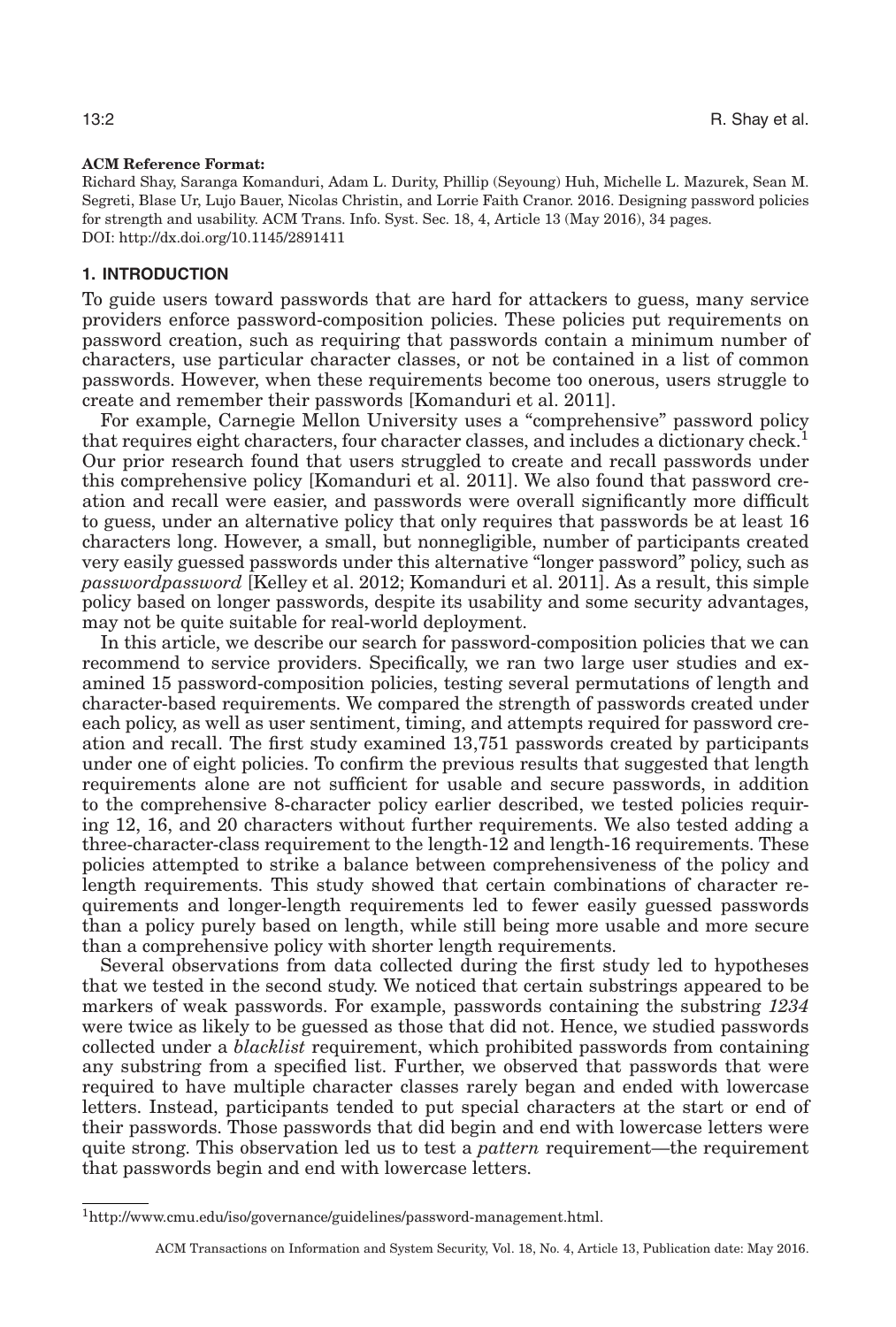The second study presented in this article examines eight password policies, including policies based on the blacklist and pattern requirements. We collected data from 8,740 participants and found further evidence that a password policy requiring 12 characters and two or three character classes is more usable and more secure than a comprehensive policy.

We also found evidence that while users often meet longer-length password requirements in predictable ways, policies can break users of undesirable password-creation habits. The blacklist requirement succeeded in leading users to create significantly stronger passwords. While the blacklist requirement also made password creation more difficult, it did not affect password recall. Overall, the blacklist requirement offers a very favorable tradeoff between security and usability for a number of real-world use cases. The pattern requirement induced a more even character-class distribution within passwords. This led to a significant increase in password strength, even over passwords with the blacklist requirement. While the pattern requirement did make passwords more difficult to create and recall, we believe that the substantial improvement in strength means the pattern requirement may be well suited to highly sensitive environments.

In sum, this work makes contributions to both researchers and system administrators, who previously had to rely on educated guesses rather than scientific data when selecting password-composition policies [Burr et al. [2011\]](#page-30-0).

We conduct large-scale human-subjects testing on both deployed and new passwordcomposition policies. The comprehensive data we collect about the security and usability of these policies leads us to recommend three policies in place of the more traditionally deployed comprehensive policy based on multiple requirements. All three of the policies we recommend strike a balance between length and character-class complexity in their requirements. We also find that requiring that passwords begin and end with a lowercase letter leads users to place digits and symbols in less predictable places in their passwords. Furthermore, we find that blacklisting common password substrings leads to passwords that are less predictable by attackers without being less memorable to users, and we propose an algorithm for creating such a password blacklist from a password corpus.

We continue with a discussion of previous research in Section [2.](#page-2-0) We describe the methodology behind our studies and discuss its limitations in Section [3.](#page-7-0) We present findings from our first study in Section [4.](#page-11-0) In Section [5,](#page-19-0) we discuss how the findings from our first study led to the conditions in our second study. We then present the findings of the second study in Section [6.](#page-20-0) In Section [7,](#page-26-0) we compare two pairs of salient conditions from across the two studies. Finally, in Section 8, we discuss the implications of our studies, and practical advice for service providers that they lead to.

#### **2. BACKGROUND AND RELATED WORK**

<span id="page-2-0"></span>We next present background and related work to provide context for the reader. Section [2.1](#page-2-1) discusses the offline attack model, which is the threat model on which we focus. Section [2.2](#page-4-0) discusses prior research on password-composition policies in order to show how our work fits into the larger passwords-research landscape. Because our studies collected data online, Section [2.5](#page-6-0) discusses prior online password-policy research. Finally, Section [2.6](#page-7-1) discusses how previous passwords research has motivated our own focus on longer passwords.

### **2.1. Threat Model: Offline Attack**

<span id="page-2-1"></span>The work in this article is intended to help service providers keep users' online accounts safe from hijacking through password-composition requirements that are usable, and that lead to secure passwords. Account hijacking can lead to financial harm, as well as emotional distress and embarrassment [Shay et al. [2014\]](#page-32-1). Despite the shortcomings of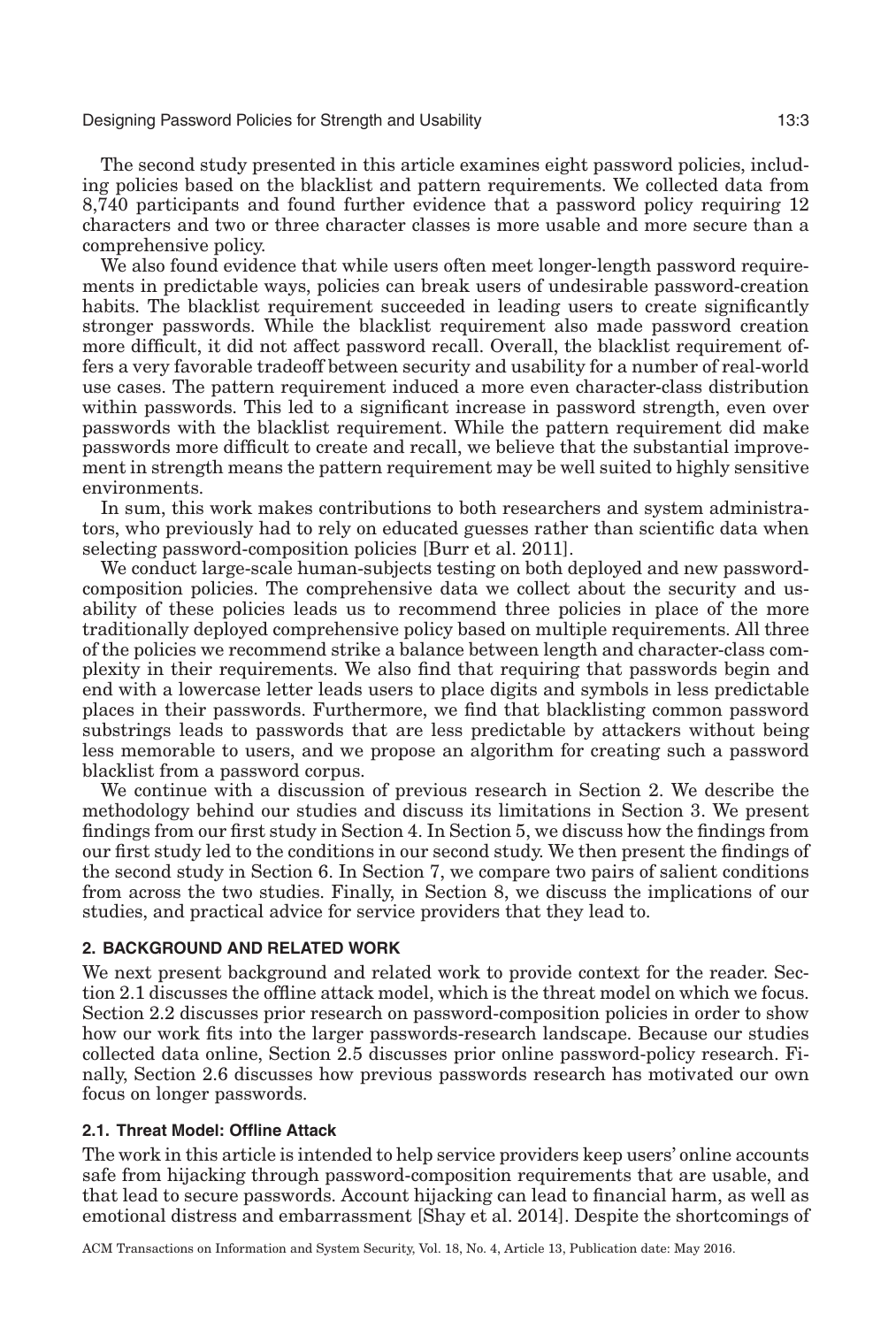text passwords, none of the immediate candidates to replace them appear to offer all of their advantages [Bonneau et al. [2012\]](#page-30-1). Researchers have argued that no proposed replacement is likely to replace them as the entrenched standard any time soon [Herley and Van Oorschot [2012\]](#page-31-2).

In an *online* attack against a password-protected account, the attacker tries guessing the victim's password on a live system. The service provider can lock out the attacker after a fixed number of failed log-in attempts over a short period of time. However, an at-tacker can avoid detection by spreading out the guesses over time [Florêncio et al. [2014\]](#page-31-3).

This article focuses on the *offline* attack model, in which an attacker steals a hashed password file from a service provider. Theft of hashed password sets is occurring frequently enough to make the news many times per year, affecting millions of users [Perlroth [2013;](#page-32-2) Engberg [2013;](#page-31-4) Lord [2013;](#page-31-5) Kumparak [2013;](#page-31-6) Baraniuk [2015;](#page-30-2) Zheng [2015\]](#page-33-0).

We assume that the passwords in the password file are both salted and hashed [Florêncio and Herley [2010\]](#page-31-7). A salt is a string, unique to each user, that is added to each password before being hashed. A hash is a one-way function which, when given a (salted) password as input, deterministically produces an output string that cannot be used to determine the input string. A salt prevents two users who share the same password from having the same hash.

Attackers in an offline attack typically generate a password guess candidate and apply the same salt and hashing function as the targeted passwords in the stolen file. Salts are generally stored in clear text near the corresponding password. If the result of hashing the guess candidate matches a victim's hash, then the attacker knows the guess candidate was correct. If not, the attacker can continue making and hashing guesses, bounded by time and hardware. An optimal attacker will guess the most likely, or expected, passwords first. Therefore, an attacker's success depends on the relative unpredictability or *strength* of the victim's password. Password-guessing algorithms can enable attackers to leverage existing password corpora to generate password guesses in probability order, as we will describe in greater detail in Section [3.2.](#page-8-0)

An attacker conducting an offline attack hashes each password guess. While many common hashing algorithms are designed to execute quickly, there are also hashing algorithms that are deliberately designed to be slow in order to hobble attackers conducting an offline attack. The bcrypt hashing scheme, for example, can be configured with a cost factor that exponentially increases its execution time by requiring a sequential series of computations [Provos and Mazieres [1999\]](#page-32-3). Other password-hashing schemes, including scrypt [Percival [2009\]](#page-32-4) and Argon2 [Biryukov et al. [2015\]](#page-30-3), rely on sequential memory-hard functions. Because a service provider can use a slower hash function to increase the time each guess requires for an attacker, we present our security results in terms of the number of guesses, as opposed to wall-clock time.

An important question in the password ecosystem is the degree to which one should expect users to shoulder the burden of password security by creating hard-to-guess passwords, as opposed to system administrators following best practices. The ability of a password to withstand a large number of adversarial guesses matters far less for a system that secures passwords using one of the password-hashing schemes described above. However, recent password breaches show that websites still often use computationally inexpensive hash functions like MD5, making large-scale offline attacks feasible. For instance, the 2015 breach of educational technology company VTech revealed that their passwords were stored using MD5 [Zheng [2015\]](#page-33-0). While initial reports about the 2015 breach of Ashley Madison, a dating site for married individuals, revealed that passwords were stored using bcrypt, a legacy database was later discovered; the legacy database contained many of the same passwords hashed using MD5 [Goodin [2015\]](#page-31-8). These events suggest that a security-conscious user should not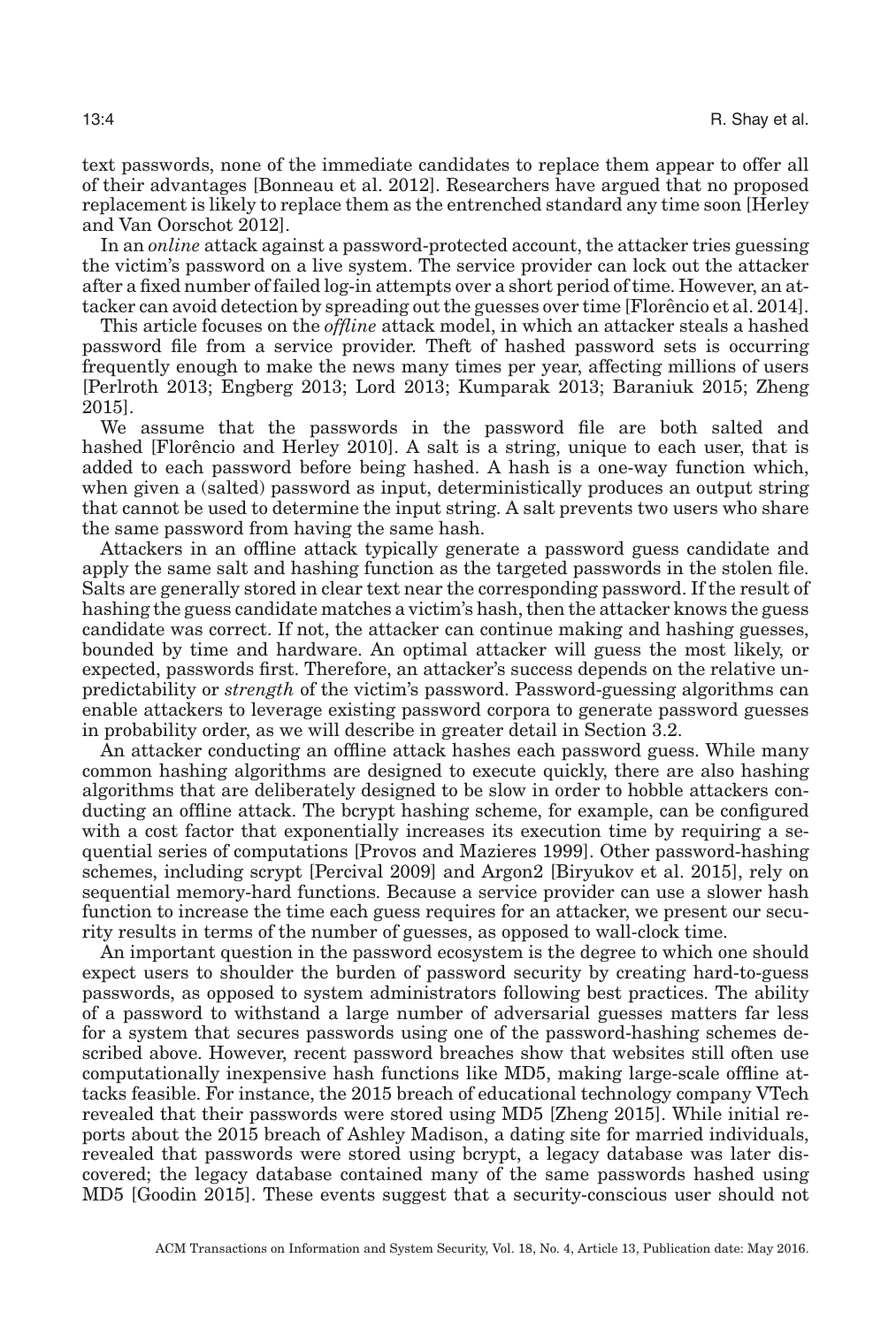rely exclusively on websites following best practices for storing passwords. Consistent with the idea of defense in depth, a rational user should also make a password that is hard for attackers to guess.

Other technical mechanisms aim to protect the password databases themselves. In order to make password files themselves more difficult to steal, researchers have proposed distributing authentication across multiple servers [Camenisch et al. [2015;](#page-30-4) Ford and Kaliski Jr [2000\]](#page-31-9). However, despite such a scheme being proposed in 2000, it has not seen widespread adoption, likely because it requires additional hardware and server coordination. Researchers have also proposed schemes that make offline attacks easy to detect using decoy passwords [Juels and Rivest [2013\]](#page-31-10). While such a scheme helps a service provider quickly detect an attack and thereby minimize potential damage, it does not directly help users who have reused the same password across sites. Therefore, while improving server security in general is a crucial long-term goal, helping users make stronger passwords is an immediate step that can help to protect users.

#### **2.2. Password-Composition Policies**

<span id="page-4-0"></span>Many service providers have password-composition policies intended to prevent users from creating easily guessed passwords. These policies constrain the space of allowed passwords, attempting to prevent users from making passwords that an attacker would guess easily. An ideal password-composition policy helps users make strong passwords, without making it onerous to create and recall passwords.

Without a password-composition policy to force them to make stronger passwords, research has shown that many users will opt to create simple, easily guessed passwords. In a 1995 study, researchers requested that system administrators send them hashed passwords. The researchers were able to crack about 40% of the approximately 14,000 passwords using a dictionary attack. This led to a call for "proactive password checking" to make sure passwords comply with a set of password-composition requirements [Bishop and Klein [1995\]](#page-30-5). The National Institute of Standards and Technology (NIST) has also advocated instituting password-composition requirements to force users to make stronger passwords, noting that users often make passwords as simple as they are allowed [Burr et al. [2006\]](#page-30-6). More recently, we found that study participants required to create passwords with no requirement other than having eight characters created passwords that were significantly weaker than participants with more strict password-composition requirements [Kelley et al. [2012\]](#page-31-1).

Password-composition policies need to consider both the security of the passwords created under them, and the usability of those passwords. In a study of over 25,000 members of the Carnegie Mellon University community, users who were annoyed by the university's password-composition policy made weaker passwords [Mazurek et al. [2013\]](#page-31-11). A 32-participant diary study, published in 2010, observed that passwordcomposition policies were often burdensome to users and could lead to decreased productivity [Inglesant and Sasse [2010\]](#page-31-12). Multiple interview studies have suggested that users struggle to create strong passwords [Stobert and Biddle [2014;](#page-32-5) Ur et al. [2015a\]](#page-32-6). These studies indicate that the password-composition policies intended to protect users can also impose a burden on them. In addition to negative sentiment, user burden can lead to help-desk calls and password reuse [Herley [2009\]](#page-31-13).

Password-composition policies are intended to make it difficult for attackers to guess passwords by making passwords less predictable. However, their effectiveness is often limited because users tend to fulfill their requirements in predictable ways [Burr et al. [2011\]](#page-30-0). For example, one study found that users often select symbols from only a small fraction of the symbols on a keyboard [Shay et al. [2010\]](#page-32-7). Another study found that when users employ digits, symbols, and uppercase letters in their passwords, they often do so predictably [Weir et al. [2010\]](#page-33-1). Users tend to make passwords that are semantically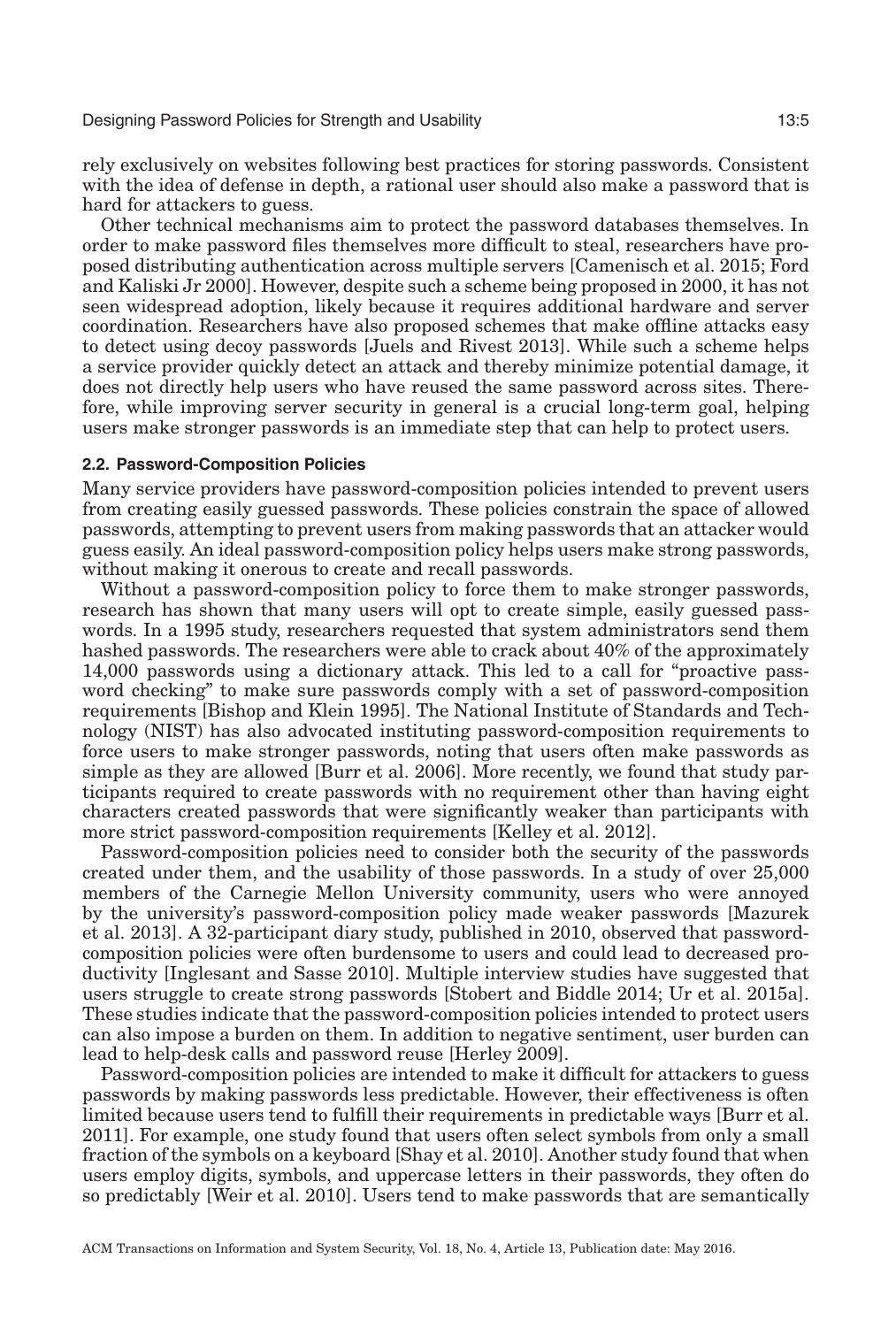meaningful [Veras et al. [2014\]](#page-32-8) and follow grammatical rules [Rao et al. [2013;](#page-32-9) Ur et al. [2015a\]](#page-32-6). Furthermore, passwords often contain predictable phrases [Bonneau and Shutova [2012;](#page-30-7) Ur et al. [2013\]](#page-32-10), dates [Veras et al. [2012\]](#page-32-11), and common types of words [Veras et al. [2014\]](#page-32-8).

#### **2.3. Understanding How Users Manage Passwords**

Our work focuses on contrasting different password-composition policies. Prior work has focused on understanding how users treat their passwords. That work provides context for our own, and may help to explain our participants' behavior.

Many studies have found that password reuse is common. Based on analyses of leaked datasets, researchers have concluded that around half of users reuse the same password across different websites [Das et al. [2014\]](#page-30-8). In an interview study of 27 participants' strategies for password usage and management, researchers found that participants used an average of 11 different accounts in a week yet had an average of only five unique passwords. Although most participants used software like Apple Keychain to help manage passwords, none used a dedicated password manager [Stobert and Biddle [2014\]](#page-32-5). Security experts also frequently reuse passwords, yet often take into account the security risks of doing so [Stobert and Biddle [2015\]](#page-32-12). Researchers have used theoretical modeling to suggest that some degree of password reuse is a rational behavior by users for low-value accounts. They argue that weak passwords and password reuse are behaviors that are unlikely to change [Florêncio et al. [2014\]](#page-31-14).

Password reuse and other coping strategies, such as writing passwords down, are necessary because users have dozens of accounts. In a large-scale, in-situ study of nearly 500,000 participants who installed a Windows toolbar, researchers found that users have an average of 25 accounts and 6.5 different passwords. Most of these passwords were only lowercase letters, except for accounts that required multiple character classes [Florêncio and Herley [2007\]](#page-31-15). A 2013 study of 2,000 United Kingdom adults found participants had an average of 19 accounts [Experian [2014\]](#page-31-16).

Users' mental models are a crucial driver in the management of passwords. A number of researchers have found that some, but not all, users believe different accounts have different value and importance, impacting how they create and manage passwords for those accounts [Ur et al. [2015a;](#page-32-6) Stobert and Biddle [2014,](#page-32-5) [2015\]](#page-32-12). As evidenced by a series of 33 interviews investigating how users understand online threats, users often have a poor understanding of threat models. This poor understanding of why or how attackers would access their data might lead to users making suboptimal securityrelated decisions [Wash [2010\]](#page-32-13). Security experts' mental models of passwords have been found to differ from nonexperts' mental models; experts felt losing a password was analogous to losing a credit card number, whereas nonexperts compared losing a password to losing a physical key [Asgharpour et al. [2007\]](#page-30-9).

#### **2.4. Measuring Password Strength**

Earlier research on passwords has used estimated password entropy to measure pass-word strength [Florêncio and Herley [2007;](#page-31-15) Shay et al. [2010\]](#page-32-7). The uneven distribution of the predictability of user-created passwords, however, makes the entropy of an entire password set a less useful metric. More recently, researchers have argued against using entropy, preferring to use metrics likes "marginal guesswork" [Pliam [2000\]](#page-32-14). This metric examines the number of guesses required to guess a given password, for a given way of generating guesses. Furthermore, the entropy of a password set does not sufficiently convey how difficult it is for an attacker to guess passwords from that set. Researchers have presented statistical techniques for modeling how much of a password set withstands attacks of different strengths, demonstrating these techniques on a very large corpus of passwords [Bonneau [2012\]](#page-30-10). While excellent for large corpora of passwords,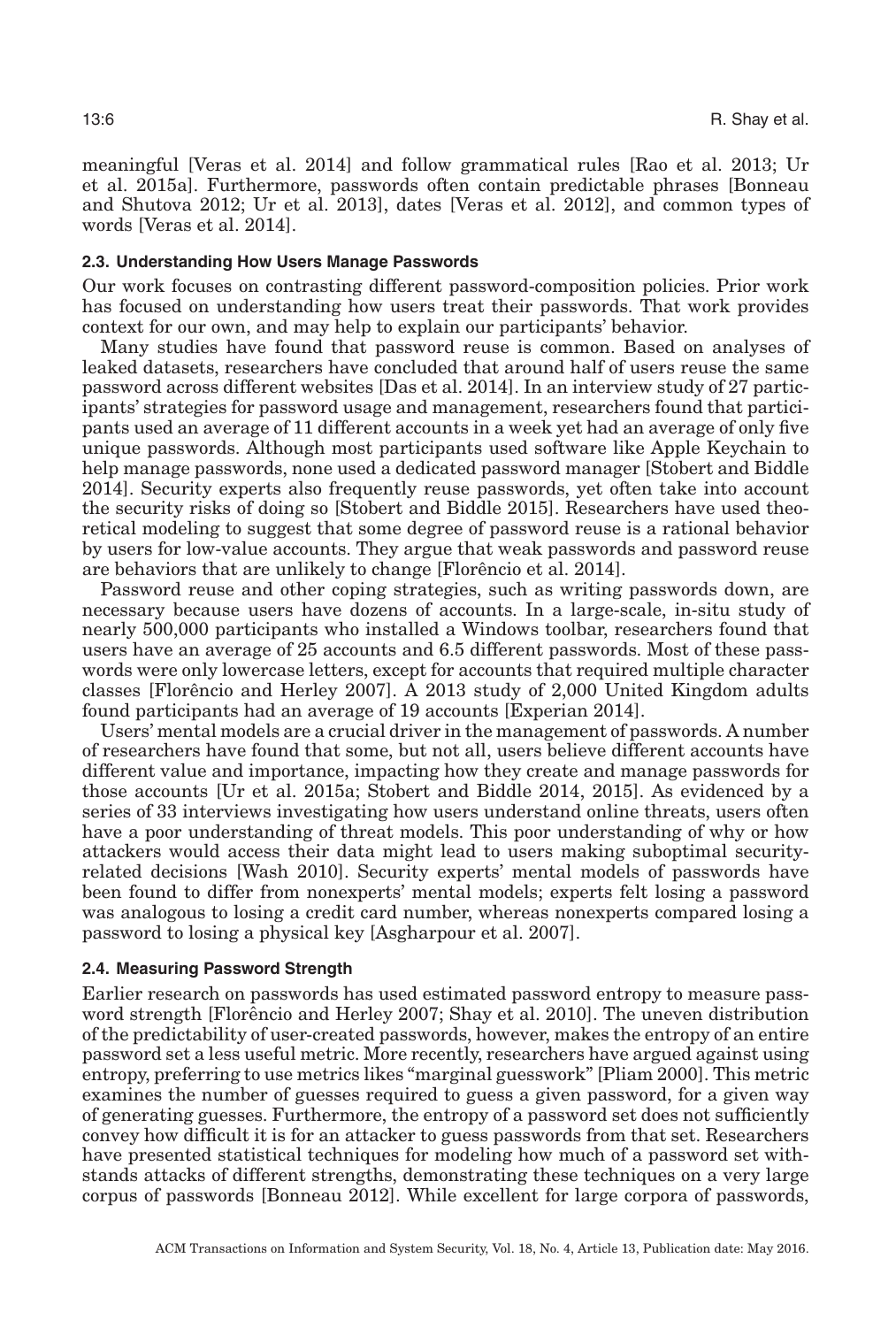these statistical techniques do not apply to small datasets and do not reflect realworld attackers. As a result, we present password strength as a function of how many guesses a password requires to be guessed under given password-cracking approaches using particular training data [Komanduri [2016\]](#page-31-17). We do so using our group's Password Guessability Service (PGS) [Carnegie Mellon University [2015\]](#page-30-11), which we have shown in separate work to be a conservative proxy for an expert, human attacker [Ur et al. [2015b\]](#page-32-15). We detail how we calculated guessability in Section [3.2.1.](#page-9-0)

A number of researchers have studied how to compare password sets efficiently. Ma et al. [\[2014\]](#page-31-18) proposed comparing sets using probabilistic password-cracking approaches (e.g., a probabilistic context-free grammar or a Markov model) by focusing on probabilities, rather than the number of guesses a particular password-cracking approach takes to arrive at a given password. Recently, researchers demonstrated an efficient way to estimate the number of guesses a given probabilistic algorithm would need to guess a password. Their technique uses Monte Carlo simulation and can be adjusted to trade off speed for accuracy [Dell'Amico and Filippone [2015\]](#page-31-19).

### **2.5. Prior Mechanical Turk Password Studies**

<span id="page-6-0"></span>Our research group has used Amazon's Mechanical Turk crowdsourcing service (MTurk) to study password policies in previous studies. In prior MTurk-based password studies, we found evidence that asking participants to role-play results in significantly stronger passwords, suggesting that participants are more invested in the passwords they are creating. Compared to participants who were asked to create passwords as part of a study, participants who were asked to imagine that they were creating a password for their real email account made significantly stronger passwords [Komanduri et al. [2011\]](#page-31-0). This result suggests that asking participants to role-play makes them treat study passwords as more real, even though study passwords objectively have no actual value to a participant.

In our prior MTurk studies, we found that password-composition policies can affect both usability and security. One policy we studied requires eight characters, four character classes, and a dictionary check. Compared to a more lax policy that only required eight characters, passwords created under this comprehensive policy were much less likely to be guessed. However, they were also more difficult to create and recall [Kelley et al. [2012\]](#page-31-1). We studied system-assigned passwords and passphrases and found that users struggled with both. Three- and four-word system-assigned passphrases did not offer usability advantages over system-assigned passwords of equal entropy, and were often less usable [Shay et al. [2012\]](#page-32-16). We also studied password-strength meters and found they can lead to significantly stronger passwords. While the visual depiction of password strength did not appear to make a difference, having a more stringent meter led to stronger passwords [Ur et al. [2012\]](#page-32-17). In addition, we conducted a study focused on giving users real-time password-creation feedback. We found that giving participants feedback on whether and how their passwords met requirements reduced password-creation errors without reducing password strength [Shay et al. [2015\]](#page-32-18).

A research group unaffiliated with our own recently used a similar methodology to study passwords. They used MTurk to collect data from over 5,000 participants, using a two-part methodology that follows our general data-collection outline. Participants were either assigned a password, created their own password, or were assigned a password and asked to modify the password. They found that allowing users to modify system-assigned passwords made those passwords more memorable, yet less secure. They also found evidence that modified system-assigned passwords were more secure than user-created passwords, and in some cases were as memorable [Huh et al. [2015\]](#page-31-20).

Any online, role-playing study raises questions of ecological validity. To understand better the ecological validity of MTurk studies about passwords, we compared the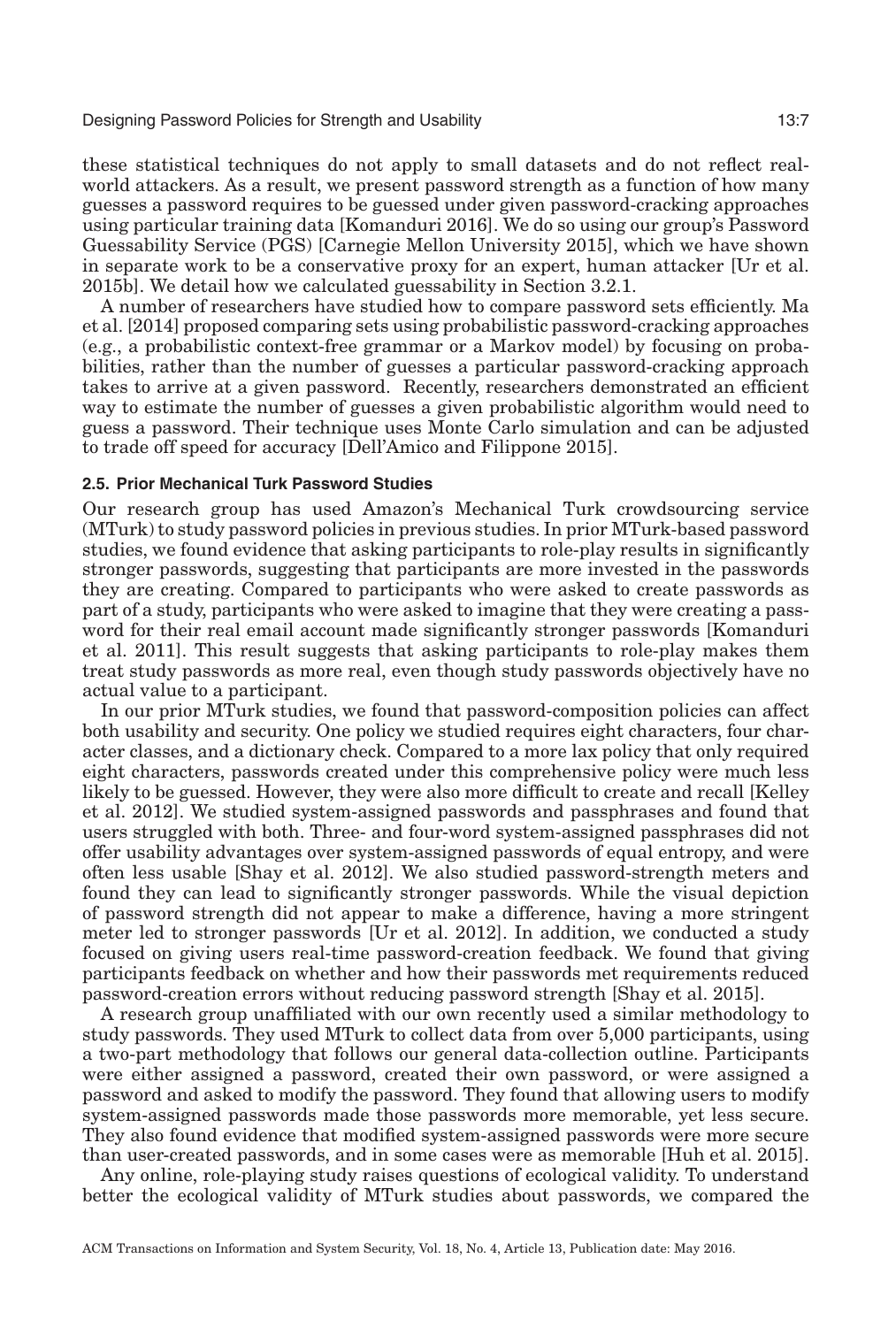single-sign-on passwords of approximately 25,000 Carnegie Mellon University faculty, staff, and students to sets of passwords created by MTurk workers [Mazurek et al. [2013\]](#page-31-11). In particular, we asked MTurk workers to create passwords under CMU's password-composition policy on a sequence of web pages that mimicked the actual CMU pages. Unlike the CMU affiliates' passwords, the MTurk workers' passwords had no actual value. We found that the MTurk workers did create passwords that were slightly weaker than the genuine ones. Surprisingly, however, they were relatively close in strength. In addition, the two sets of passwords shared many characteristics, including structure and composition. This finding provided evidence that MTurk is a valid platform for conducting research into the effects of password-composition policies. Researchers from another university similarly studied the ecological validity of research studies about passwords. Participants from their university created passwords for either an online study or a laboratory study, and the researchers compared these passwords to those users' actual passwords for their university account [Fahl et al. [2013\]](#page-31-21). While they found laboratory studies to result in study passwords that are more representative of participants' actual passwords, only one third of passwords from the online study were not representative of participants' actual university passwords.

### **2.6. Motivation for Studying Longer Passwords**

<span id="page-7-1"></span>One promising alternative policy that we identified in our prior work was to require only that passwords contain at least 16 characters. We found that password creation and recall were easier and less error-prone under this alternative policy than under the more complex comprehensive policy described earlier [Komanduri et al. [2011;](#page-31-0) Kelley et al. [2012\]](#page-31-1); and that, overall, passwords were also less likely to be guessed by an attacker making a large number of guesses  $(10^{12})$ . However, under this alternative 16-character policy, some participants created simple, easily guessed passwords. As a result, an attacker with the ability to make only  $10^8$  guesses would be able to crack more passwords under the 16-character policy than under the comprehensive 8-character policy.

Because of these easily guessed passwords, we did not feel comfortable recommending the otherwise-promising longer password policy. In this paper, we advance the state of the art in password-policy research by finding policies that can be recommended for use in practice. We find policies that are more usable than the comprehensive policy we have seen deployed in practice, are as secure against a resource-constrained attacker, and more secure against an attacker capable of a larger number of guesses.

#### **3. METHODOLOGY**

<span id="page-7-0"></span>We conducted a pair of two-part online studies to examine how participants create and use passwords. In this section, we describe our data-collection protocol, how we analyzed that data, and the limitations to our approach. Our two studies had different conditions but otherwise used the same methodology. We used MTurk to recruit and pay participants. We assigned participants at random to conditions because we wanted to draw causal conclusions to make specific policy recommendations.

In the first part of each study, *Part 1*, we asked participants to create a password under a given policy. Participants then filled out a brief survey and recalled their password. Two days later, we invited participants to return for the second part of the study, *Part 2*. We asked them to recall their password again, and to take a second survey. We paid participants 55 cents for completing Part 1 and 70 cents for completing Part 2. Previous passwords research has used a similar data-collection methodology [Komanduri et al. [2011;](#page-31-0) Kelley et al. [2012;](#page-31-1) Shay et al. [2012;](#page-32-16) Ur et al. [2012\]](#page-32-17).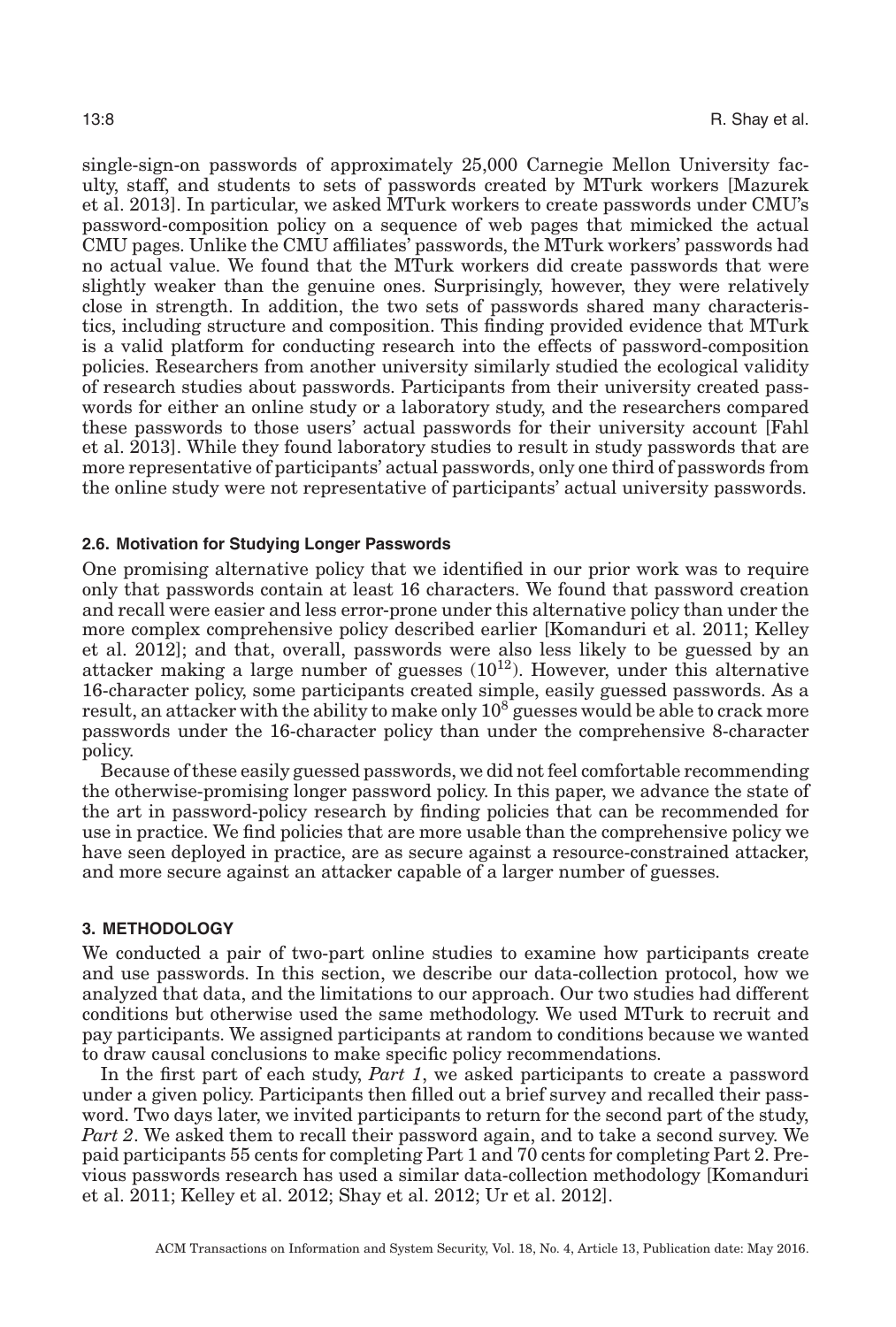### **3.1. Study Overview**

Participants needed to be at least 18 years old and located in the United States, as determined by MTurk. In Part 1, we asked participants to imagine that their email provider had been compromised and required they create a new password, under a policy determined by their condition. We informed participants that we would ask them to return and recall their password again in a few days. We asked participants to take whatever steps they normally would to remember and protect their passwords. Prior work showed that asking participants to imagine creating email passwords leads to stronger passwords than just asking them to create study passwords [Kelley et al. [2012\]](#page-31-1).

After creating and confirming a password, participants completed a 5-minute survey about their experience. We then asked participants to recall their password, which we call *Part 1 Recall*. If participants did not enter the password successfully in five attempts, we showed it to them.

Two days later, we invited participants to return for Part 2 of the study. We did this using an MTurk feature that allowed us to email participants without knowing their email addresses. Once they returned, we asked participants to recall their passwords, which we call *Part 2 Recall*. Participants who entered five incorrect passwords saw their password on the screen. Participants could also follow a "Forgot Password" link to be emailed a link to their password. After Part 2 Recall, we administered a 5-minute survey about whether and how participants stored their passwords.

### **3.2. Measuring Password Guessability**

<span id="page-8-0"></span>In order to evaluate password guessability across conditions, we simulated an offline attacker with a stolen salted-and-hashed password file. The attacker attempts to guess a user's password using a particular password-cracking algorithm configured with particular training data. For each guess, the attacker salts and hashes that guess. If the hash of the guess matches the entry in the password database for a particular user, the attacker has discovered that user's password.

We calculated how many guesses were required to guess a given password in two ways, and we conservatively took the smaller guess number from these two methods. The first method was a probabilistic context-free grammar (PCFG) password-guessing algorithm [Kelley et al. [2012;](#page-31-1) Weir et al. [2009\]](#page-33-2). The second method was the CMU Password Guessability Service (termed *PGS*) [Carnegie Mellon University [2015\]](#page-30-11). We explain both below.

First, we ran an attack targeted to each particular set of passwords created by our participants under a given password-composition policy. We term this method a *targeted PCFG*, a type of PCFG password-guessing algorithm. The PCFG approach uses training data to generate guesses in order of likelihood, up to a probability minimum cutoff. For each study condition, we randomly divided its passwords into two folds, and we used each fold to help train the PCFG algorithm for cracking the other fold [Shay et al. [2014;](#page-32-0) Kelley et al. [2012\]](#page-31-1).

For our targeted PCFG approach, we improved the PCFG algorithm to help it crack the longer passwords that are the focus of this work. The original algorithm could only guess a password containing a long string of letters if that exact string was found in the training data. For example, unless training data contained the string *desktopbackup*, any password containing that string would not be guessed. To address this, we augmented the grammar of the PCFG algorithm to include word breaks. Thus, a password containing *desktopbackup* could be guessed if the training data contained *desktop* and *backup* as separate strings. We tokenized passwords using a word-level, frequencybased n-gram model, where an n-gram model is used to determine separation points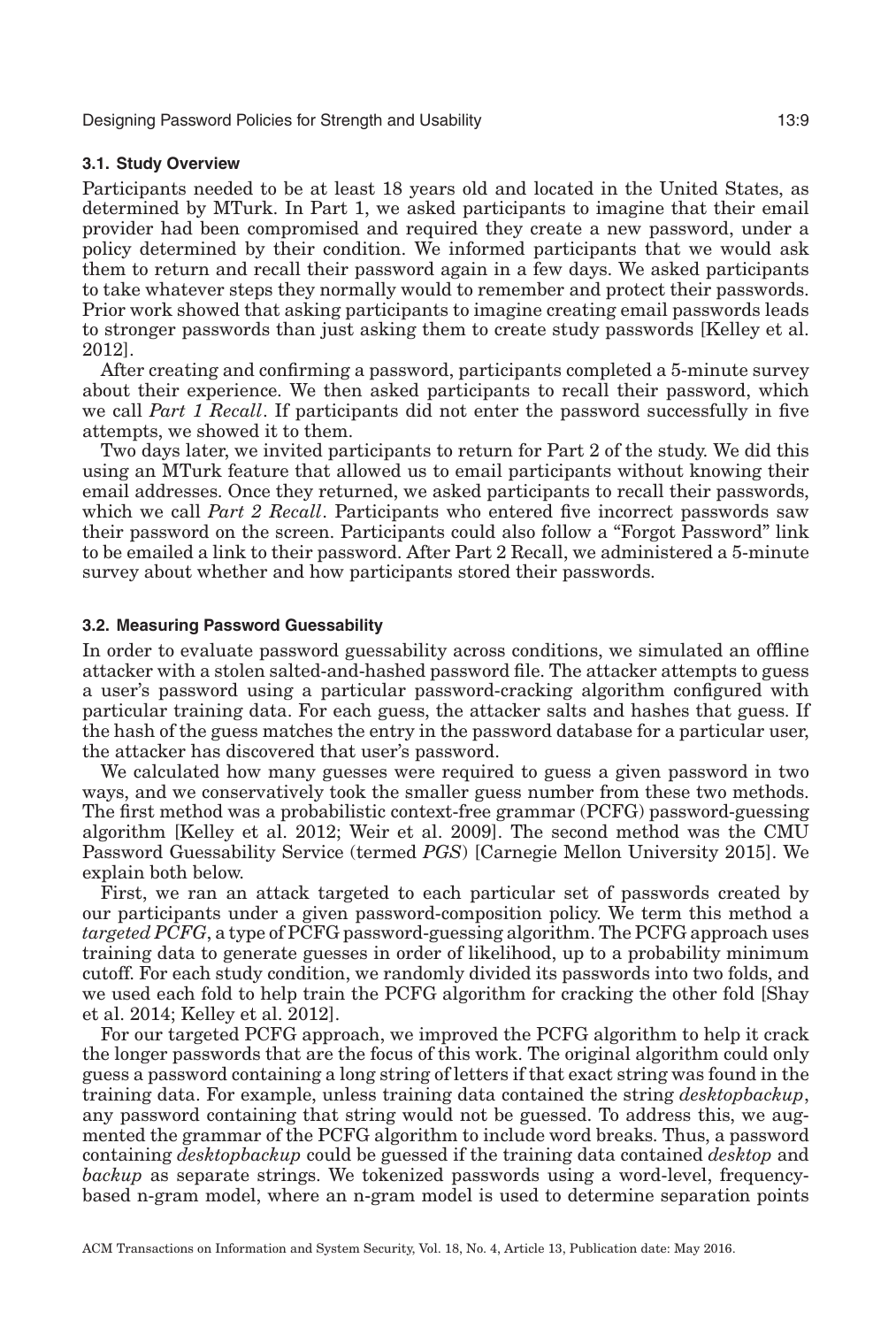in unbroken text [Komanduri [2016\]](#page-31-17). Using this model, we break up long alphabetic strings into individual words.

We also adjusted the PCFG algorithm to include the frequencies of letter strings so that passwords with more common letter strings be found first. The original PCFG implementation assigned letter strings uniform frequencies for performance reasons [Weir [2010\]](#page-32-19). Our refinement improves the effectiveness of the guessing algorithm by favoring high-probability strings but also increases computational and memory requirements due to the large increase in number of training strings. We mitigate this by quantizing probabilities, trading accuracy for speed [Komanduri [2016\]](#page-31-17). Groups of strings with the same frequency are packed together into a data structure and treated as a single unit, greatly increasing speed. We use the Lloyd-Max algorithm, which minimizes the mean squared error of the quantization, so accuracy is not reduced too much [Komanduri [2016\]](#page-31-17).

We configured the targeted PCFG approach to generate only guesses that conform to the length, character-class requirements, and pattern requirements of the passwordcomposition policy. Because we perform our guessability analyses using code that implements the PCFG as a lookup table [Kelley et al. [2012\]](#page-31-1), rather than a list of enumerated guesses, we were unable to configure the PCFG approach to avoid guesses that match a dictionary or blacklist. Thus, conditions with dictionary or blacklist checks might appear slightly more resistant to guessing than they would be in practice.

Second, we ran each set of passwords through the PGS, a public service for researchers that our group released based on evaluating numerous configurations of different approaches to password cracking [Ur et al. [2015b\]](#page-32-15). In particular, our PGS guess numbers conservatively represent the smallest guess number across three approaches to password cracking: an order-5 Markov model [Ma et al. [2014\]](#page-31-18); the password-cracking tool oclHashcat [Steube [2015\]](#page-32-20); and a PCFG [Kelley et al. [2012;](#page-31-1) Weir et al. [2009\]](#page-33-2) that differs from the one described above by not using cross-validation, yet using a more recent PCFG implementation that considers unseen terminals [Komanduri [2016\]](#page-31-17) and also guesses passwords from the training data before abstracting them into a grammar [Ur et al. [2015b\]](#page-32-15). Guess numbers generated by a PCFG and Markov model only generate guesses that comply with the length and character-class requirements of the password-composition policy. In contrast, Hashcat guess numbers are not filtered by password-composition policy because the oclHashcat software tool does not offer such filtering in the modes in which it is used for PGS [Ur et al. [2015b\]](#page-32-15).

<span id="page-9-0"></span>3.2.1. Modeling the Attacker. We trained our targeted PCFG using publicly available data and more targeted data. The publicly available data included the Google web corpus [Brantz and Franz [2006\]](#page-30-12) and a free password-cracking dictionary from the Openwall Project.<sup>2</sup> We trained on two publicly available leaked password sets: the RockYou set of over 30 million passwords [Vance [2010\]](#page-32-21) and the MySpace set of about 45,000 passwords [Schneier [2006\]](#page-32-22). We also trained on passwords created in one of our prior studies [Kelley et al. [2012\]](#page-31-1). We collected them on MTurk using a similar methodology. An attacker could conduct similar data collection to make a similar training set.

The PGS attacks were also trained using leaked passwords and dictionaries. The passwords were taken from breaches of MySpace [Schneier [2006\]](#page-32-22), RockYou [Vance [2010\]](#page-32-21), and Yahoo [Goodin [2012\]](#page-31-22). In addition, PGS uses the natural-language dictionaries found most effective in prior work [Weir et al. [2010;](#page-33-1) Kelley et al. [2012\]](#page-31-1): all single words in the Google Web corpus [Brantz and Franz [2006\]](#page-30-12), the UNIX dictionary [Beeman [2004\]](#page-30-13), and a 250,000-word inflection dictionary [SCOWL [2015\]](#page-32-23). For cracking approaches that take only a wordlist, without frequency information, PGS

<span id="page-9-1"></span>[<sup>2</sup>http://www.openwall.com/wordlists/.](http://www.openwall.com/wordlists/)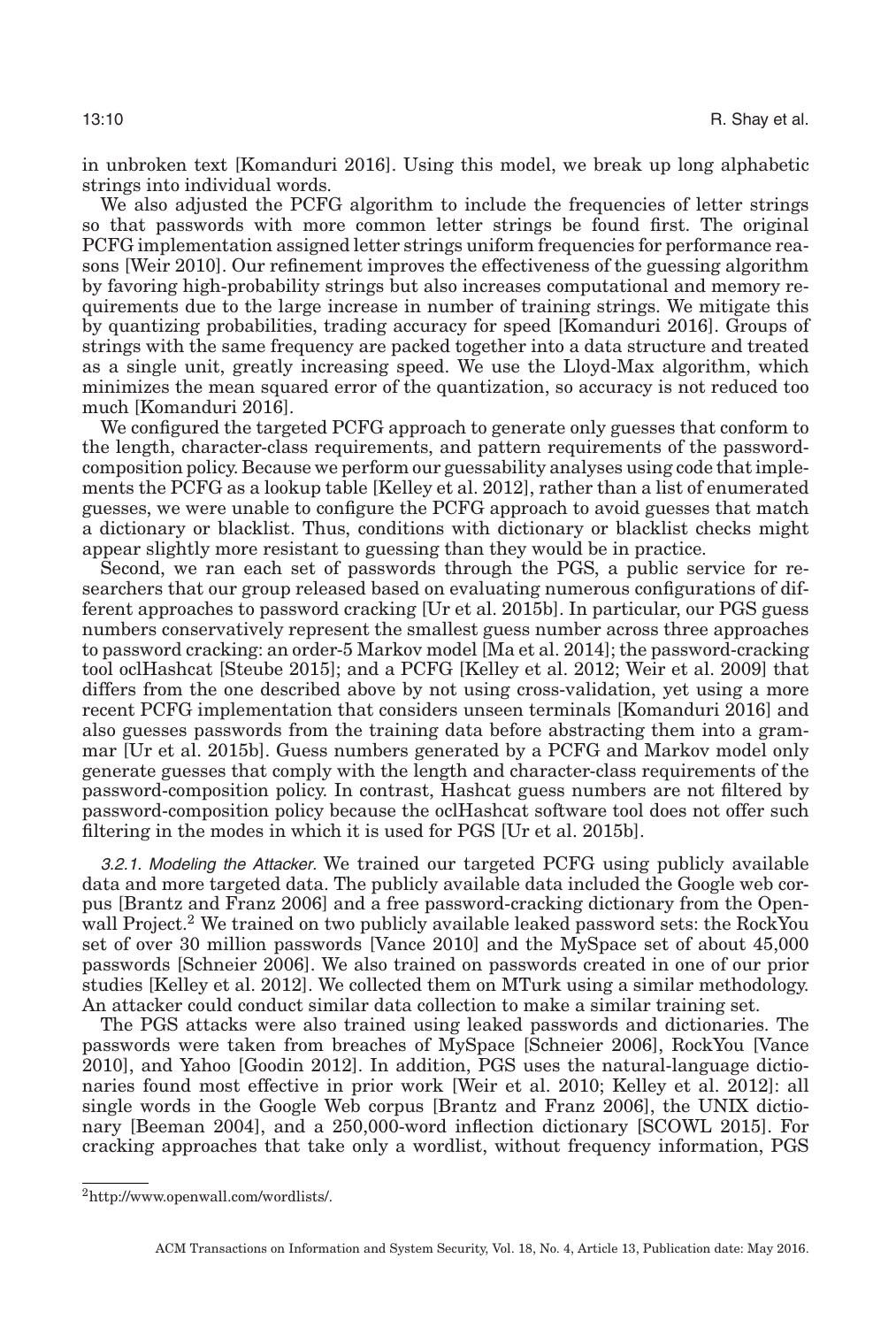uses a wordlist ordered by descending frequency and with duplicates removed. To generate additional guesses for the Hashcat attacks, we augmented this wordlist with the wordlists provided by InsidePro [InsidePro [2005\]](#page-31-23).

For our resource-intensive targeted PCFG attacks, we were able to simulate  $10^{12}$ guesses in each condition. For PGS, the guessing cutoff differs by password-cracking approach, depending on the resource requirements per approach, but exceeds  $10^{14}$ guesses for the most computationally efficient approaches. As a result, the PGS guess numbers reflect  $10^{14}$  guesses for each condition.

One way we compared password strength between conditions was looking at how many passwords in each condition were guessed after a certain number of guesses. We use two guess-number cutoffs:  $10^6$  and  $10^{14}$  guesses. Florêncio et al. [\[2014\]](#page-31-3) have suggested these as guess-number thresholds for offline and online attacks, respectively. Previous research suggests that some policies that perform well against an attacker making a larger number of guesses might perform comparatively poorly against an attacker making a smaller number of guesses and vice-versa [Kelley et al. [2012\]](#page-31-1). Our offline guess-number cutoff is optimistic and assumes that the service provider is following good practices, including using a slow hash function, monitoring for data breaches, and forcing password resets if a breach is detected. If the service provider is not following these practices, then an attacker might make a larger number of guesses.

To provide a rough idea of how these guess numbers translate to time, we performed benchmarking tests in our lab. We used a standard laptop computer<sup>3</sup> to perform hashes with the deliberately slow *bcrypt* password-hashing function [Provos and Mazieres [1999\]](#page-32-3). We hashed 1,000 passwords of eight random lowercase letters each. This took 73.3 seconds. In order to reach 1012 guesses, it would take the attacker over 2,000 years. We used the default setting for bcrypt; increasing the cost factor parameter would have made this take longer. In comparison, using  $MD5$  to hash  $10^{12}$  passwords on the same computer would take 55.9 days.

#### **3.3. Limitations**

Next, we discuss limitations of our protocol and analysis. We tested recall only after a few minutes and a few days. In practice, users can utilize passwords in a variety of patterns. Real-world users might not use their passwords for a long period of time or may be using them multiple times per day. Thus, our study only covers a subset of realworld use-cases. We examined only a limited number of password-composition policies. Furthermore, we used only one particular set of training data to calculate password guessability. While prior work has shown this particular set of training data to support guessability analyses that are a conservative proxy for an experienced attacker [Ur et al. [2015b\]](#page-32-15), a new set of attack techniques or novel set of training data could prove to be substantially more effective against some or all of the password-composition policies we test.

Unlike real-world, high-value passwords, study participants would not suffer negative consequences if they chose a weak password. Although we requested that participants treat their study password as if it were the password for their main email account, they were not otherwise incentivized to remember their study passwords or to treat these passwords as genuine.

As described in Section [2.5,](#page-6-0) in prior work we found that MTurk workers created similar passwords to genuine Carnegie Mellon University passwords [Mazurek et al. [2013\]](#page-31-11). Further, we found evidence that asking users to role-play during password creation appears to increase buy-in, as participants make stronger passwords [Komanduri et al.

<span id="page-10-0"></span><sup>32012</sup> MacBook Pro, running OSX 10.10.1 (Yosemite), Retina display, 8GB 1,600MHz Memory, with a fourcore single-processor 2.3GHz Intel Core i7, running ruby 1.9.3.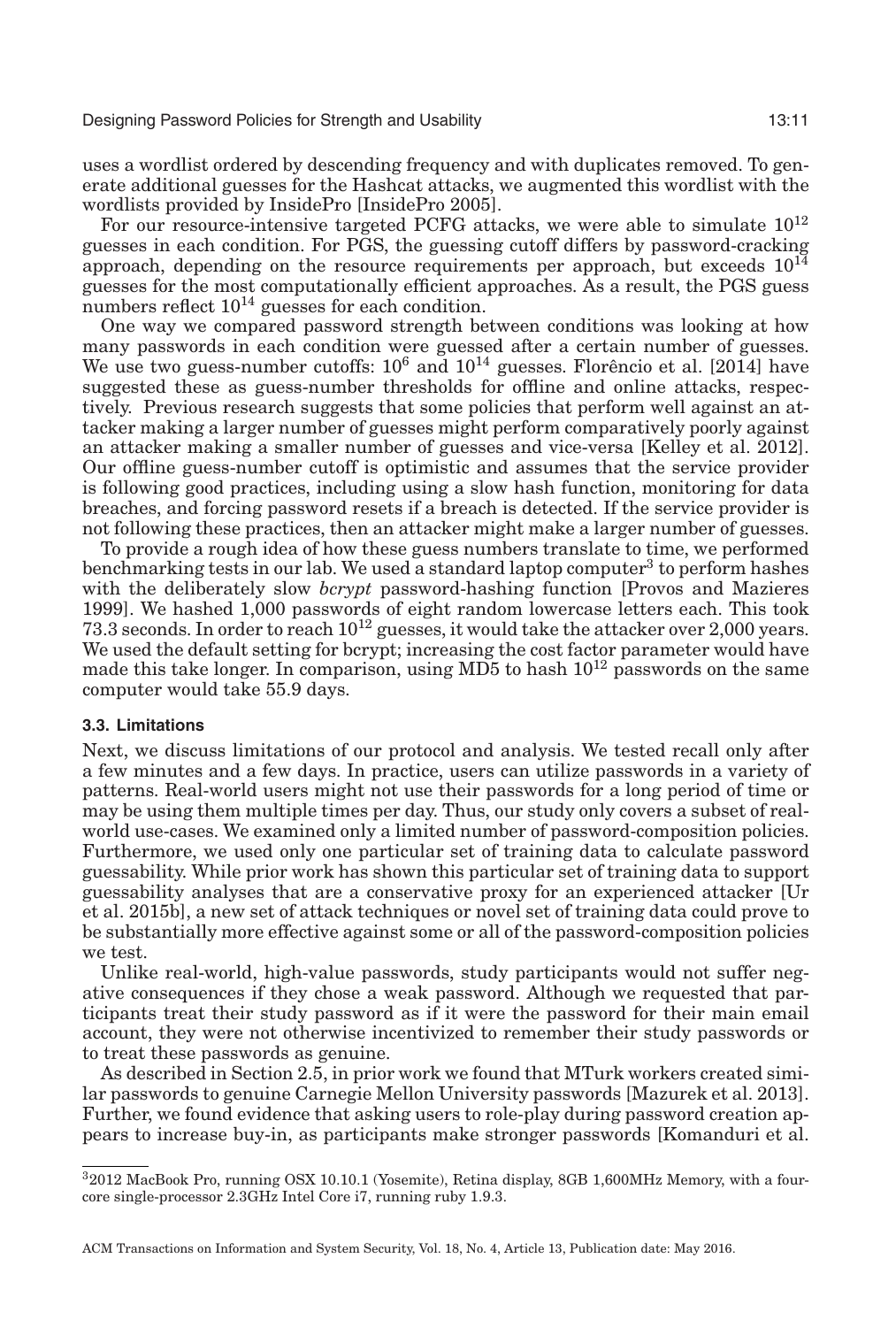[2011\]](#page-31-0). Another study recruited participants from a German university and compared study passwords with genuine university passwords. Those researchers concluded that 46% of the passwords from the online study were fully representative of those users' actual passwords, and another 23% were partially representative [Fahl et al. [2013\]](#page-31-21). These studies provide evidence for the ecological validity of online passwords research.

One realistic advantage of a novel password policy is that an attacker has less training data. However, this benefit may be temporary. If more service providers adopted the novel policy, more passwords created under that policy would appear in leaked password sets, giving attackers more training data. In our research, we were practically limited in the training sets and the password-cracking algorithm we used. It is likely that future attackers will have access to additional leaked password sets and more advanced password-cracking algorithms.

Our study had a high number of participants who began but did not complete both parts. We cannot be sure why participants opted not to complete the study. Some participants may have missed our emails inviting them to return, and others might have been confused, bored, or frustrated by the study. We discuss study dropout and completion rates in Sections [4.4.1](#page-14-0) and [6.3.1.](#page-22-0) We observe cases where there are statistically significant differences across conditions for dropout rates, which we interpret as evidence of usability differences across conditions.

Finally, there were study factors beyond our control. For instance, we did not control the device or keyboard used to input passwords. Prior work has indicated that input devices do make a difference in password strength [von Zezschwitz et al. [2014;](#page-32-24) Yang et al. [2014;](#page-33-3) Melicher et al. [2016\]](#page-31-24). Password creation on mobile devices takes more time and results in more errors and greater user frustration [Melicher et al. [2016\]](#page-31-24). Mobile keyboards may be substantially different from standard desktop keyboards. There is also a considerable ranges of styles and usability among mobile-device keyboards [Schaub et al. [2012\]](#page-32-25). As a result, our results may not apply fully to passwords created on mobile devices.

### **3.4. Statistical Testing**

Our statistical tests used significance level  $\alpha = 0.05$ . For omnibus comparisons on quantitative data, we used Kruskal-Wallis (KW). For omnibus comparisons on categorical data, we used Chi-Squared ( $\chi^2$ ). If the omnibus test was significant, we performed pairwise tests with Holm-Bonferroni correction (HC). We used Mann-Whitney U (MW) for pairwise quantitative comparisons and Fisher's Exact Test (FET) for pairwise categorical comparisons. These tests do not assume a normal distribution among our data. Whenever this text calls a comparison significant, it indicates statistical significance. All time-based statistical comparisons use medians instead of means.

### **4. STUDY 1**

<span id="page-11-0"></span>This section presents the conditions and findings of our first study. We found two password policies that were more usable and more secure than the shorter comprehensive policy. These policies both combined longer-length and character-class requirements. We also observed patterns among easily guessed passwords that motivated the second study presented in this paper. Table [I](#page-12-0) summarizes the findings for this first study.

### **4.1. Conditions**

*comp8—*We asked participants to include "at least 8 characters," including a "lowercase English letter," "uppercase English letter," "digit," and "symbol (something that is not a digit or an English letter)." We also told participants, "Taken together, the letters must not form a word in our dictionary." We used the free Openwall password-cracking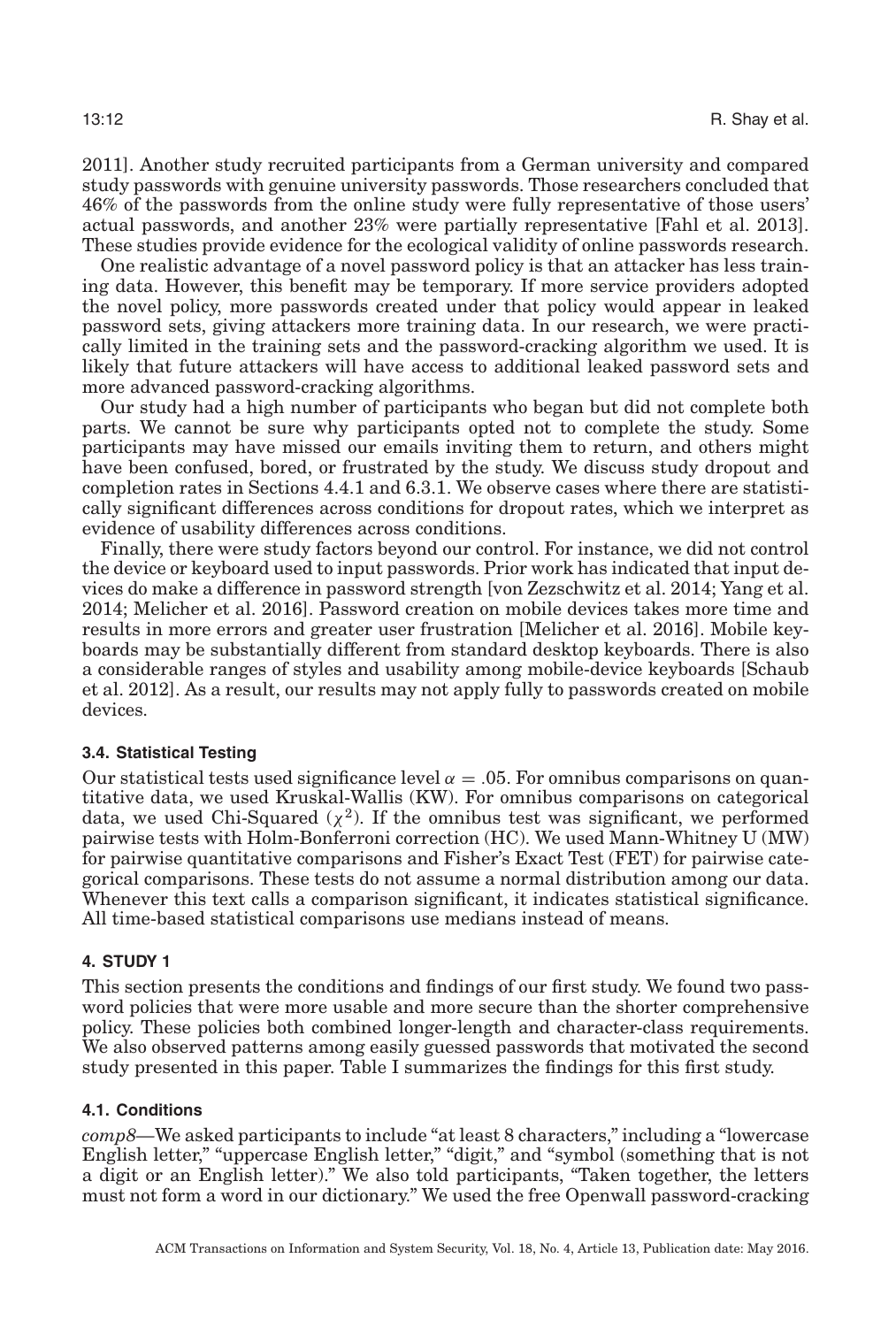Table I. A Summary of Findings for Study 1

<span id="page-12-0"></span>

| Condition            |      | Part Loompeion (10) | Passanto tomas ele | Aggree oreation difficult (2/10)<br>Mean organism attendes |     | Part2-recall sterings<br>Part 2 entry time (s) |      | Age concentrative difficult (ii)<br>Crackedox O cio | Cracked@tols.com |  |
|----------------------|------|---------------------|--------------------|------------------------------------------------------------|-----|------------------------------------------------|------|-----------------------------------------------------|------------------|--|
| comp8                | 83.0 | 56.9                | 2.4                | 32.8                                                       | 1.7 | 13.2                                           | 39.3 | 2.2                                                 | 50.1             |  |
| basic12              | 94.5 | 45.4                | 1.5                | 15.2                                                       | 1.6 | 11.6                                           | 27.4 | 9.1                                                 | 52.0             |  |
| basic16              | 93.9 | 49.9                | 1.8                | 28.5                                                       | 1.6 | 13.7                                           | 30.1 | 7.9                                                 | 29.7             |  |
| basic20              | 93.9 | 50.0                | 1.9                | 35.2                                                       | 1.6 | 15.3                                           | 32.9 | 5.6                                                 | 16.4             |  |
| 2word12              | 92.0 | 51.4                | 1.9                | 21.9                                                       | 1.6 | 13.1                                           | 31.0 | 3.4                                                 | 46.6             |  |
| 2word16              | 92.1 | 51.3                | 2.1                | 34.7                                                       | 1.7 | 14.6                                           | 36.8 | 1.1                                                 | 22.9             |  |
| 3class12             | 92.0 | 54.9                | 1.5                | 26.0                                                       | 1.7 | 14.8                                           | 35.3 | 3.2                                                 | 36.8             |  |
| 3 <sub>class16</sub> | 90.5 | 60.2                | 1.9                | 40.3                                                       | 1.7 | 16.2                                           | 42.9 | 1.2                                                 | 13.8             |  |

Each condition is compared to comp8. Light blue indicates being statistically significantly better than comp8, and dark red indicates being worse. No shading indicates no statistically significant difference.

dictionar[y4](#page-12-1) for the dictionary check. We removed digits and symbols from the password and checked it against this dictionary, case-insensitive. This condition is similar to a traditional strong password policy. We wanted to find other policies that would perform better in either security or usability, without being worse in any metric.

*basic12, basic16, basic20—*We asked participants to include at least 12, 16, or 20 characters. b16 was previously found to be more usable than comp8, but also to allow more easily guessed passwords [Kelley et al. [2012\]](#page-31-1). We wanted to replicate that result with basic16 and also to examine both longer and shorter length-only requirements.

*3class12, 3class16—*We asked participants to include at least 12 or 16 characters, and at least three of the four character classes. These conditions combined longer length requirements with a subset of the character-class requirements of comp8. We hypothesized that these conditions might combine the greater usability of longer passwords while preventing easily guessed passwords that would be created under length-only requirements.

*2word12, 2word16—*We asked participants to include at least 12 or 16 characters and to have "at least two words (letter sequences separated by a nonletter sequence)." We hoped to encourage passphrases, which can be more memorable than traditional passwords [Keith et al. [2009\]](#page-31-25). These conditions combined longer-length requirements with fairly minimal character-class requirements, and we hoped they would be more secure and more usable than comp8.

### **4.2. Participants**

We recruited participants between April and June 2013. Table [II](#page-13-0) shows the number of participants per condition. Of the 15,108 participants who began our study, 13,751 finished Part 1. Other than the discussion of dropout rates, our analysis focuses on these participants or a subset of these participants. 8,565 returned for Part 2 within 3 days of receiving our invitation; 8,143 of them finished Part 2. When discussing metrics from Part 2, we focus on these participants.

Of the participants, 51.5% reported being male and 47.4% reported being female. Participants' mean age was 29.3 years (median 26). These did not vary significantly

 $\sqrt{2}$ 

<span id="page-12-1"></span>[<sup>4</sup>http://www.openwall.com/wordlists/.](http://www.openwall.com/wordlists/)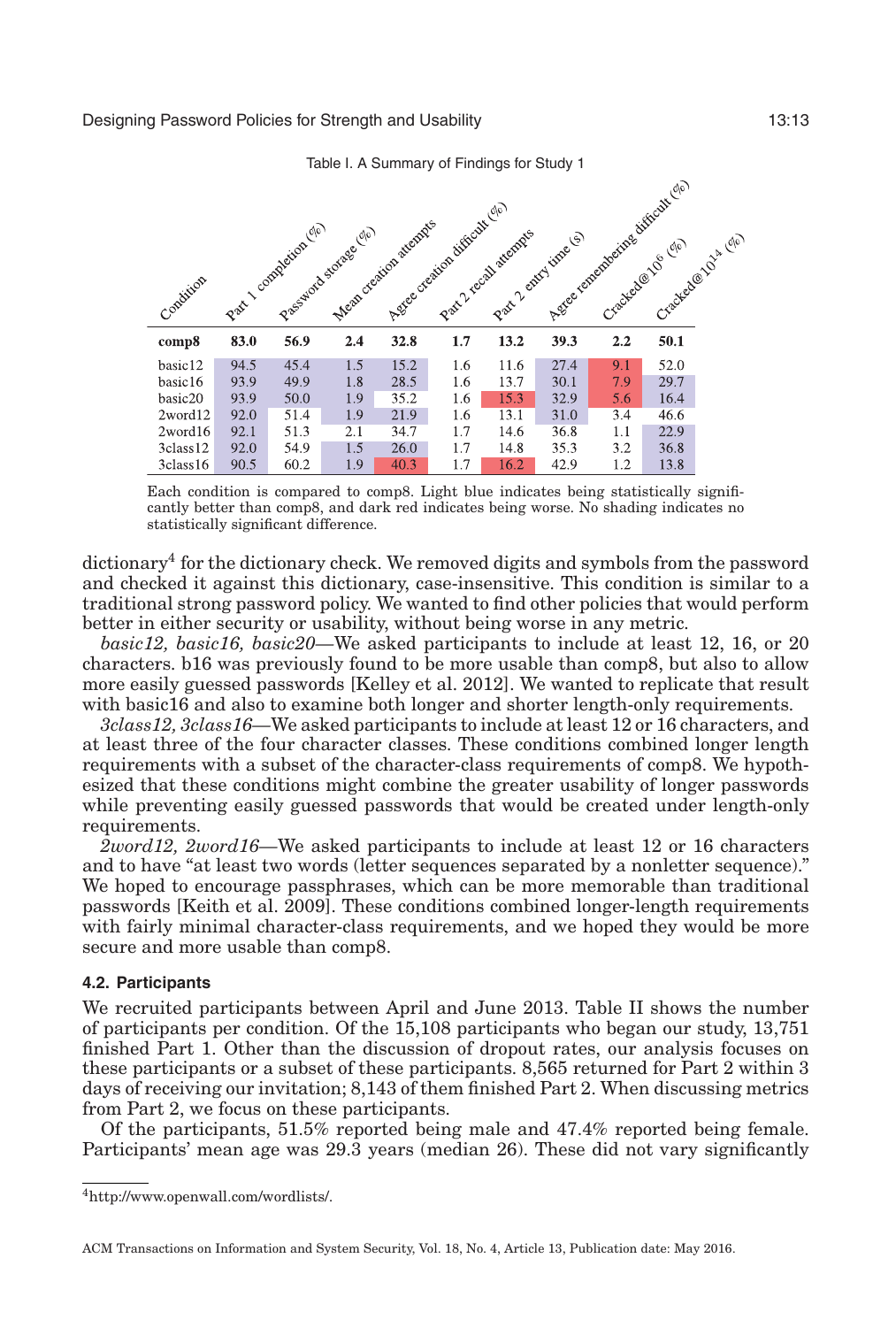<span id="page-13-0"></span>

| Table II. Summary of Password Attributes and Creation Failure on the First Attempt |              |          |          |          |          |          |        |              |        |         |        |
|------------------------------------------------------------------------------------|--------------|----------|----------|----------|----------|----------|--------|--------------|--------|---------|--------|
|                                                                                    |              | Length   | Upper    | Lower    | Digit    | Svm.     | Fail   | Length Class |        | Dict.   | 2word  |
| Condition                                                                          | Participants | (median) | (median) | (median) | (median) | (median) | $(\%)$ | $( \% )$     | $(\%)$ | (%)     | $(\%)$ |
| comp8                                                                              | 1996         | 10       |          |          |          |          | 58.0   | 6.5          | 26.3   | 39.0    |        |
| basic12                                                                            | 1693         | 13       |          | 10       |          |          | 40.6   | 38.2         |        | $18.5*$ |        |
| basic16                                                                            | 1757         |          |          | 14       |          |          | 52.6   | 50.4         |        | $6.3*$  |        |

2word16 1653 18 0 14 2 1 59.8 44.8 9.6 2.6\* 45.1 A password can fail multiple ways. We omit failure from blank fields and confirmation mismatch. *Dict* shows the percent of comp8 participants who failed the dictionary check on their first attempt. It also shows the percentage of final passwords in other conditions that would have failed the dictionary check.

basic20 1715 21 0 18 3 0 59.9 57.3 – 4.3\* – 3class12 1653 13 1 8 3 1 44.5 38.2 9.5 23.4\* –  $3class16$   $1625$   $17$   $1$   $11$   $3$   $1$   $52.2$   $47.2$   $10.0$   $9.7^*$  – 2word12 1659 14 0 11 2 0 54.5 30.4 9.9 6.5\* 45.4

between conditions. Looking at user-agent strings, only 1.5% of participants appeared to be using mobile devices.

#### **4.3. Security Results**

We next describe our findings for password strength, the calculation of which we discussed in Section [3.2.](#page-8-0) Table [II](#page-13-0) has descriptive statistics for how users created their passwords. For example, participants typically avoided uppercase letters or symbols in their passwords, but often included digits.

Figure [1](#page-14-1) shows the percentage of passwords cracked in each condition as additional guesses are made. Table [I](#page-12-0) shows the percentages of passwords guessed in each condition after  $10^6$  and  $10^{14}$  guesses, with pairwise significant differences in Table [III.](#page-15-0)

Conditions basic16 and basic20 performed relatively well after  $10^{14}$  guesses. However, they contained a number of easily guessed passwords and therefore performed poorly against an attacker limited to  $10^6$  guesses. The comp8 condition was relatively strong against an attacker limited to  $10<sup>6</sup>$  guesses but performed poorly against an attacker capable of making 1014 guesses. This is consistent with the findings of our prior work [Kelley et al. [2012\]](#page-31-1).

Several conditions combining longer length and character-class requirements, such as 3class12 and 2word16, performed well across a range of guess numbers. Condition 3class16 was strong after both  $10^6$  and  $10^{14}$  guesses. The 2word and 3class conditions were stronger than their basic counterparts. 3class12 was similar to comp8 until around  $10^{10}$  guesses and is stronger after.

It is interesting to note the disparity between 2word12 and 2word16. Adding the 2word requirement improves basic16 more than basic12. Examining participants who finished Part 2 shows that 2word16 participants created passwords with three or more words 31.8% of the time, almost twice as often as 2word12 participants. Examples of these passwords from 2word16 include *bite-the-wax-tadpole* and *kill the vampire in your life*. The 2word approach seems more effective with a length-16 requirement, at least in part because this leads to more participants creating passphrases.

To understand how participants perceived the strength of their study passwords, we asked whether they agreed with the statement, "If my main email provider had the same password requirements as used in this study, my email account would be more secure." Agreement ranged from 59.8% for 3class16 and 59.7% for comp8 to 35.2% for basic12. Participants in comp8 were more likely to agree than in any other condition except 3class16. This suggests that user perception of password strength does not align with our strength analysis. We suspect that participants expected the comp8 requirements to lead to strong passwords because it is similar to a traditional "strong" policy.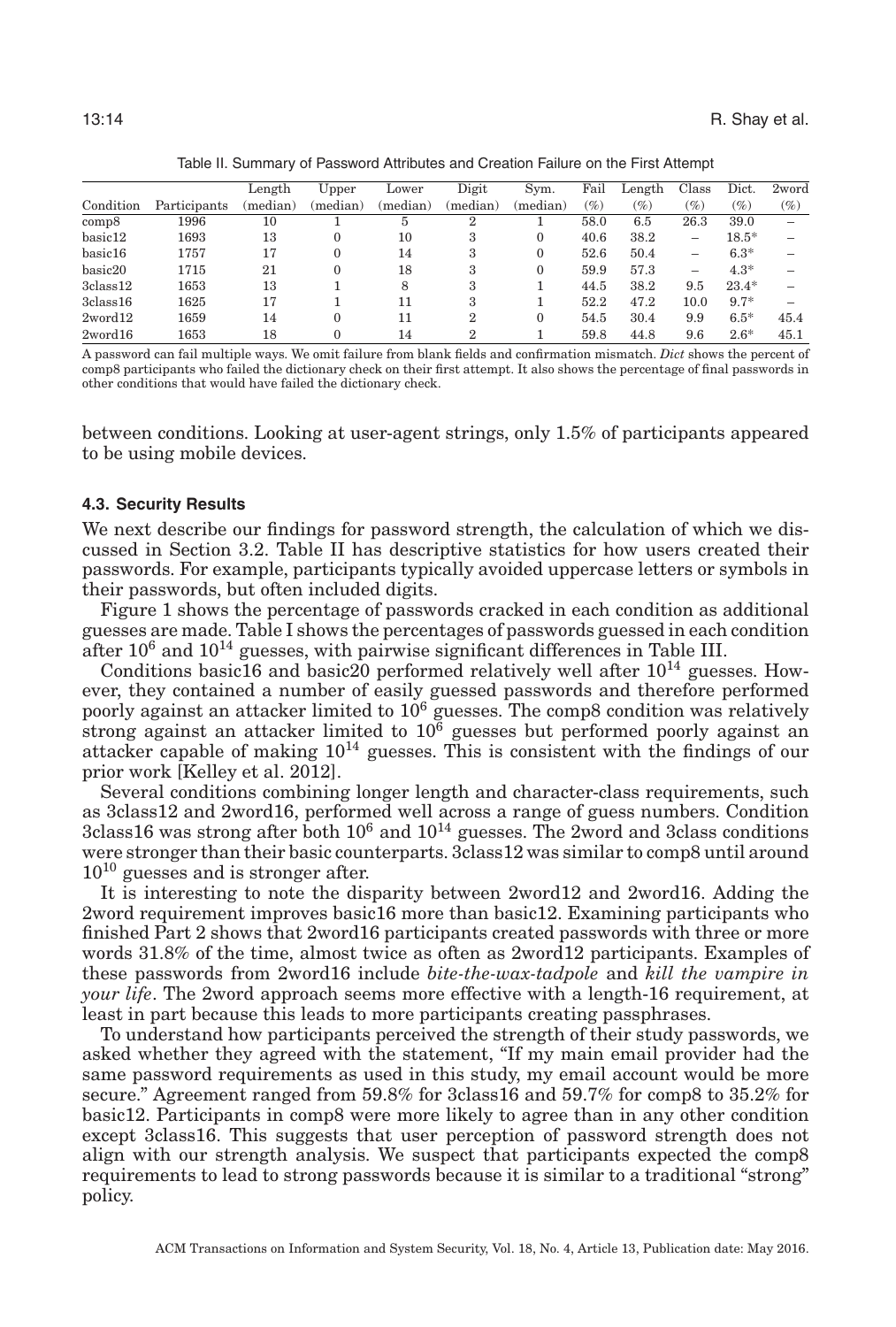

<span id="page-14-1"></span>

Fig. 1. The percentage of passwords cracked in each condition by the number of guesses made, in log scale. Our cutoff for guess numbers was 1014. Table [I](#page-12-0) shows significant differences in cracking rates between conditions.

### **4.4. Usability Results**

In this section, we examine dropout rates, as well as password storage, creation, and recall. Overall, we found that most conditions are significantly more usable than comp8 on a number of metrics.

<span id="page-14-0"></span>4.4.1. Study Dropout. We consider higher dropout rates to indicate increased confusion, boredom, or frustration. We interpret statistically significant differences in dropout rates between conditions to be caused by differing usability between conditions. Among 15,108 participants who began the study, 91.0% finished Part 1. Part 1 completion varied significantly by condition  $(\chi^2 = 246.60, p < .001)$ , ranging from 83.0% for comp8 to 94.5% for basic12. Participants in comp8 were significantly less likely to finish Part 1 than those in any other condition (HC  $\chi^2$ , *p*<.001). Participants in 3class16 (90.5%) were significantly less likely to finish Part 1 than those in basic12 (94.5%) or basic16  $(93.9\%)$  (HC  $\chi^2$ ,  $p<0.004$ ). Of those participants who finished Part 1, 62.3% returned within 3 days of being invited back; this did not vary significantly by condition ( $\chi^2_{7}$ =7.69,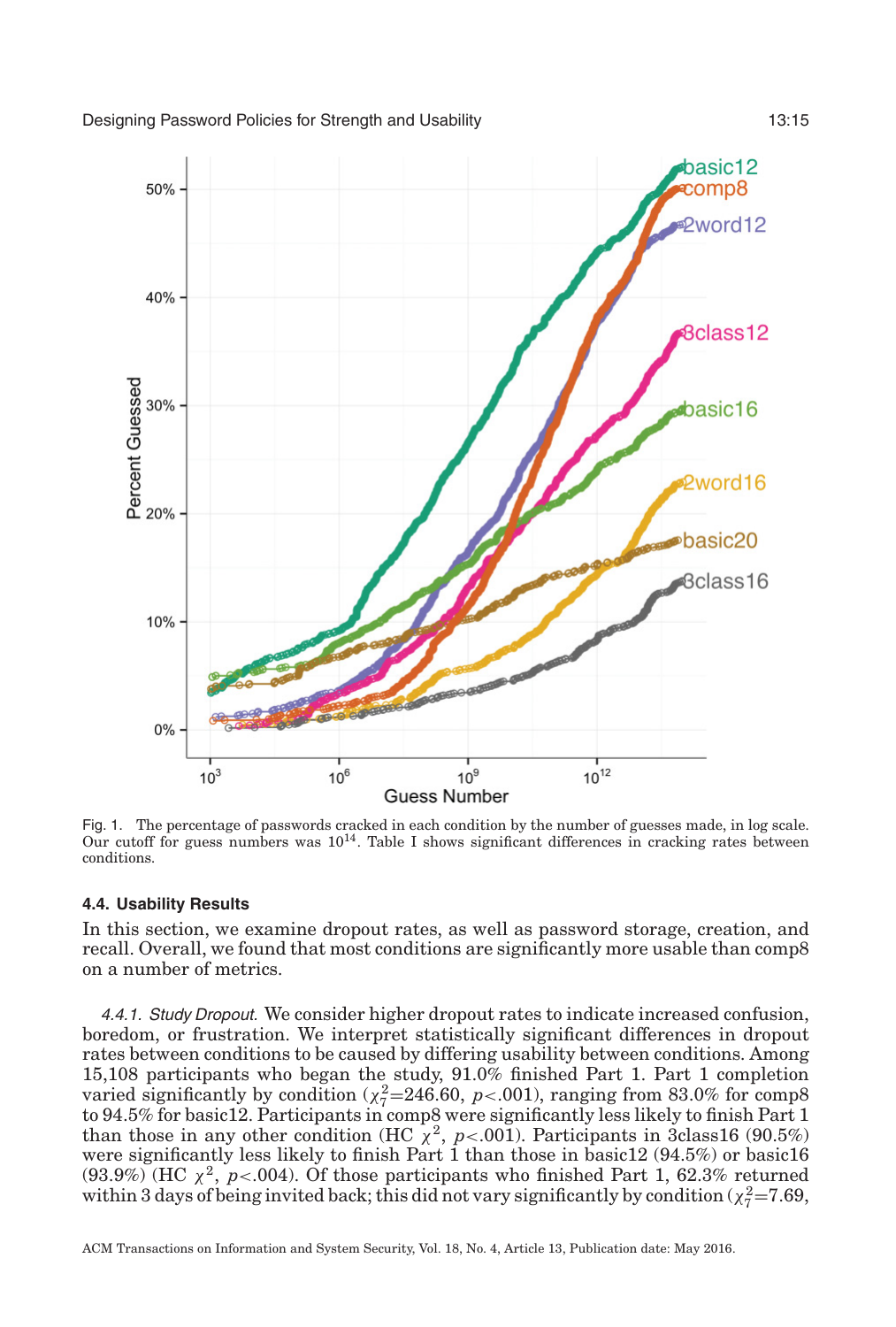| Cracked passwords after $106$ guesses |      |                |      |         | Cracked passwords after $10^{14}$ guesses |       |                |       |         |  |  |
|---------------------------------------|------|----------------|------|---------|-------------------------------------------|-------|----------------|-------|---------|--|--|
| Omnibus $\chi_7^2$ =270.784, p<.001   |      |                |      |         | Omnibus $\chi_7^2$ =1238.038, p<.001      |       |                |       |         |  |  |
| cond 1                                | $\%$ | cond 2         | $\%$ | p-value | cond 1                                    | $\%$  | cond 2         | $\%$  | p-value |  |  |
| basic12                               | 9.1% | basic20        | 5.6% | .001    | basic12                                   | 52.0% | 2word12        | 46.6% | .007    |  |  |
|                                       |      | 2word12        | 3.4% | $-.001$ |                                           |       | $3$ class $12$ | 36.8% | $-.001$ |  |  |
|                                       |      | $3$ class $12$ | 3.2% | $-.001$ |                                           |       | basic16        | 29.7% | $-.001$ |  |  |
|                                       |      | comp8          | 2.2% | $-.001$ |                                           |       | $2$ word $16$  | 22.9% | $-.001$ |  |  |
|                                       |      | 3class16       | 1.2% | $-.001$ |                                           |       | basic20        | 16.4% | $-.001$ |  |  |
|                                       |      | 2word16        | 1.1% | $-.001$ |                                           |       | $3$ class $16$ | 13.8% | $-.001$ |  |  |
| basic16                               | 7.9% | 2word12        | 3.4% | $-.001$ | comp8                                     | 50.1% | $3$ class $12$ | 36.8% | $-.001$ |  |  |
|                                       |      | 3class12       | 3.2% | $-.001$ |                                           |       | basic16        | 29.7% | $-.001$ |  |  |
|                                       |      | comp8          | 2.2% | $-.001$ |                                           |       | 2word16        | 22.9% | $-.001$ |  |  |
|                                       |      | $3$ class $16$ | 1.2% | $-.001$ |                                           |       | basic20        | 16.4% | $-.001$ |  |  |
|                                       |      | 2word16        | 1.1% | $-.001$ |                                           |       | 3class16       | 13.8% | $-.001$ |  |  |
| basic20                               | 5.6% | 2word12        | 3.4% | .025    | 2word12                                   | 46.6% | $3$ class $12$ | 36.8% | $-.001$ |  |  |
|                                       |      | $3$ class $12$ | 3.2% | .008    |                                           |       | basic16        | 29.7% | $-.001$ |  |  |
|                                       |      | comp8          | 2.2% | $-.001$ |                                           |       | 2word16        | 22.9% | $-.001$ |  |  |
|                                       |      | 3class16       | 1.2% | $-.001$ |                                           |       | basic20        | 16.4% | $-.001$ |  |  |
|                                       |      | 2word16        | 1.1% | $-.001$ |                                           |       | 3class16       | 13.8% | $-.001$ |  |  |
| 2word12                               | 3.4% | 3class16       | 1.2% | $-.001$ | 3class12                                  | 36.8% | basic16        | 29.7% | $-.001$ |  |  |
|                                       |      | 2word16        | 1.1% | $-.001$ |                                           |       | 2word16        | 22.9% | $-.001$ |  |  |
| $3$ class $12$                        | 3.2% | 3class16       | 1.2% | $-.001$ |                                           |       | basic20        | 16.4% | $-.001$ |  |  |
|                                       |      | 2word16        | 1.1% | $-.001$ |                                           |       | 3class16       | 13.8% | $-.001$ |  |  |
|                                       |      |                |      |         | basic16                                   | 29.7% | 2word16        | 22.9% | $-.001$ |  |  |
|                                       |      |                |      |         |                                           |       | basic20        | 16.4% | $-.001$ |  |  |
|                                       |      |                |      |         |                                           |       | 3class16       | 13.8% | $-.001$ |  |  |
|                                       |      |                |      |         | 2word16                                   | 22.9% | basic20        | 16.4% | $-.001$ |  |  |
|                                       |      |                |      |         |                                           |       | 3class16       | 13.8% | $-.001$ |  |  |

<span id="page-15-0"></span>Table III. Significant Differences in the Probability of Passwords Cracked after 10<sup>6</sup> and 10<sup>14</sup> Guesses, Representing More and Less Resource-Constrained Attackers

Figure [1](#page-14-1) illustrates these guess numbers along a curve. In both tables, the more secure condition is in the cond 2 column.

*p*=0.361). Of those who returned for Part 2, 95.1% completed Part 2 within 3 days of being invited back; this also did not vary significantly by condition ( $\chi^2_{7}$ =4.15, *p*=0.762).

4.4.2. Password Storage. Our analysis of password storage looked at participants who finished Part 2, because we asked participants about their storage behavior only in the Part 2 survey. To analyze storage, we classify participants into two groups: storage and nonstorage participants. To be considered a nonstorage participant, the participant must tell us the password was not stored in two separate questions in the Part 2 survey. Further, the participant must not be detected pasting or using browser autocomplete in Part 2 Recall, except after returning via the password-reminder link.

Of the participants, 52.6% were *storage* participants. This ranged from 45.4% for basic12 to 60.2% for 3class16; Table [IV](#page-16-0) shows significant pairwise differences. 3class16 had a significantly higher storage rate than every other condition except comp8 and 3class12. Password storage rates were highest in conditions that required three or four character classes, and lowestin the basic conditions.

4.4.3. Password Creation. We interpret taking more password-creation attempts as being less usable. Participants took an average of 1.9 attempts to create a password. Table [IV](#page-16-0) shows significant pairwise differences. comp8 took the most attempts (mean=2.4) and basic12 took the fewest (mean=1.5). We asked participants whether they agreed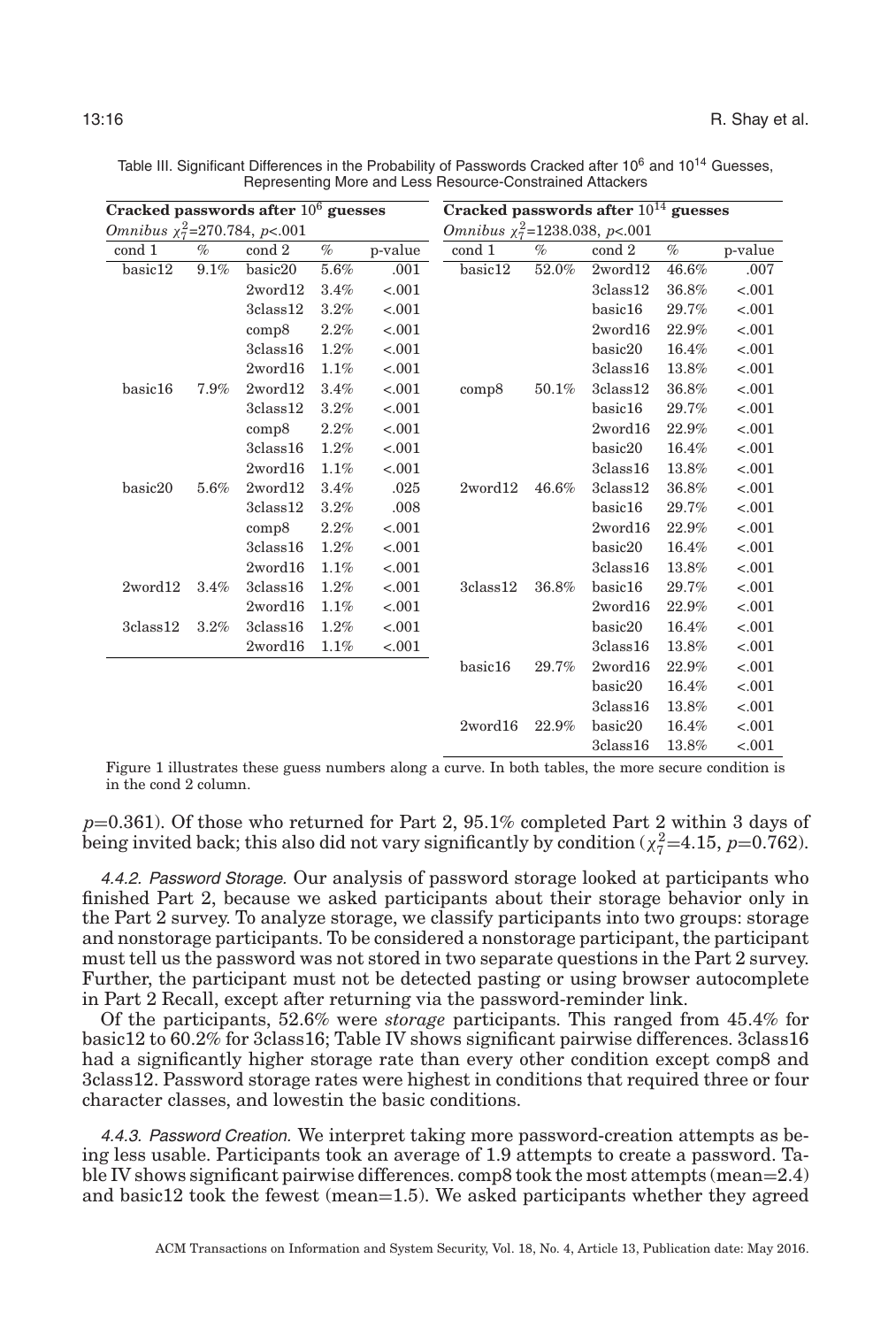| <b>Password creation attempts</b>      |        |                | Agree password creation difficult |         |                                      |          |                 |          |         |
|----------------------------------------|--------|----------------|-----------------------------------|---------|--------------------------------------|----------|-----------------|----------|---------|
| Omnibus KW $\chi^2_7$ =394.337, p<.001 |        |                |                                   |         | Omnibus $\chi_7^2$ =239.44, p<.001   |          |                 |          |         |
| cond 1                                 | mean   | cond 2         | mean                              | p-value | cond 1                               | $\%$     | cond 2          | $\%$     | p-value |
| comp8                                  | 2.4    | basic20        | 1.9                               | .011    | $3$ class $16$                       | 40.3%    | basic20         | 35.2%    | .019    |
|                                        |        | 3class16       | 1.9                               | $-.001$ |                                      |          | 2word16         | 34.7%    | .007    |
|                                        |        | 2word12        | 1.9                               | $-.001$ |                                      |          | comp8           | 32.8%    | $-.001$ |
|                                        |        | basic16        | 1.8                               | $-.001$ |                                      |          | basic16         | 28.5%    | $-.001$ |
|                                        |        | 3class12       | 1.7                               | $-.001$ |                                      |          | 3class12        | 26.0%    | $-.001$ |
|                                        |        | basic12        | 1.5                               | $-.001$ |                                      |          | $2$ word $12$   | 21.9%    | $-.001$ |
| 2word16                                | 2.1    | 3class16       | 1.9                               | $-.001$ |                                      |          | basic12         | 15.2%    | < .001  |
|                                        |        | 2word12        | 1.9                               | $-.001$ | basic20                              | 35.2%    | basic16         | 28.5%    | $-.001$ |
|                                        |        | basic16        | 1.8                               | $-.001$ |                                      |          | $3$ class $12$  | $26.0\%$ | $-.001$ |
|                                        |        | 3class12       | 1.7                               | $-.001$ |                                      |          | $2$ word $12$   | 21.9%    | $-.001$ |
|                                        |        | basic12        | 1.5                               | $-.001$ |                                      |          | basic12         | 15.2%    | $-.001$ |
| basic20                                | 1.9    | 3class16       | 1.9                               | .011    | $2$ word $16$                        | 34.7%    | basic16         | 28.5%    | $-.001$ |
|                                        |        | 2word12        | 1.9                               | .023    |                                      |          | 3class12        | 26.0%    | < .001  |
|                                        |        | basic16        | 1.8                               | $-.001$ |                                      |          | $2$ word $12$   | 21.9%    | $-.001$ |
|                                        |        | 3class12       | 1.7                               | $-.001$ |                                      |          | basic12         | 15.2%    | $-.001$ |
|                                        |        | basic12        | 1.5                               | $-.001$ | comp8                                | 32.8%    | basic16         | 28.5%    | .027    |
| 3class16                               | 1.9    | $3$ class $12$ | 1.7                               | $-.001$ |                                      |          | $3$ class $12$  | $26.0\%$ | < .001  |
|                                        |        | basic12        | 1.5                               | $-.001$ |                                      |          | $2$ word $12$   | 21.9%    | < .001  |
| 2word12                                | 1.9    | 3class12       | 1.7                               | $-.001$ |                                      |          | basic12         | 15.2%    | $-.001$ |
|                                        |        | basic12        | 1.5                               | $-.001$ | basic16                              | 28.5%    | $2$ word $12$   | 21.9%    | < .001  |
| basic16                                | 1.8    | 3class12       | 1.7                               | $-.001$ |                                      |          | basic12         | 15.2%    | $-.001$ |
|                                        |        | basic12        | $1.5\,$                           | $-.001$ | 3class12                             | 26.0%    | $2$ word $12$   | $21.9\%$ | .032    |
| 3class12                               | 1.7    | basic12        | 1.5                               | .006    |                                      |          | basic12         | 15.2%    | < .001  |
| Password entry time (s)                |        |                |                                   |         | 2word12                              | $21.9\%$ | basic12         | 15.2%    | < .001  |
| Omnibus KW $\chi^2_7$ =71.58, p<.001   |        |                |                                   |         | Agree remembering password difficult |          |                 |          |         |
| cond 1                                 | median | cond 2         | median                            | p-value | Omnibus $\chi_7^2$ =83.89, p<.001    |          |                 |          |         |
| 3class16                               | 16.2   | comp8          | 13.2                              | .001    | cond 1                               | $\%$     | $\rm{cond}$ $2$ | $\%$     | p-value |
|                                        |        | $2$ word $12$  | 13.1                              | $-.001$ | 3class16                             | 42.9     | 3class12        | 35.3     | .012    |
|                                        |        | basic12        | 11.6                              | $-.001$ |                                      |          | basic20         | 32.9     | < .001  |
| basic20                                | 15.3   | comp8          | 13.2                              | $-.001$ |                                      |          | $2$ word $12$   | 31.0     | < .001  |
|                                        |        | $2$ word $12$  | 13.1                              | $-.001$ |                                      |          | basic16         | 30.1     | < .001  |
|                                        |        | basic12        | 11.6                              | $-.001$ |                                      |          | basic12         | 27.4     | $-.001$ |
| 3class12                               | 14.8   | basic12        | 11.6                              | .001    | comp8                                | 39.3     | basic20         | 32.9     | .035    |
| 2word16                                | 14.6   | 2word12        | 13.1                              | .012    |                                      |          | $2$ word $12$   | 31.0     | .001    |
|                                        |        | basic12        | 11.6                              | $-.001$ |                                      |          | basic16         | 30.1     | $-.001$ |
| basic16                                | 13.7   | basic12        | 11.6                              | .003    |                                      |          | basic12         | 27.4     | < .001  |
| Password storage                       |        |                |                                   |         | 2word16                              | 36.8     | basic16         | 30.1     | .03     |
| Omnibus $\chi^2_7$ =61.87, p<.001      |        |                |                                   |         |                                      |          | basic12         | 27.4     | < .001  |
| cond 1                                 | %      | cond 2         | %                                 | p-value | 3class12                             | 35.3     | basic12         | 27.4     | .002    |
| 3classc16                              | 60.2   | 2word12        | 51.4                              | .002    |                                      |          |                 |          |         |
|                                        |        | $2$ word $16$  | 51.3                              | .002    |                                      |          |                 |          |         |
|                                        |        | basic20        | 50.0                              | $-.001$ |                                      |          |                 |          |         |
|                                        |        | basic16        | 49.9                              | $-.001$ |                                      |          |                 |          |         |
|                                        |        | basic12        | 45.4                              | $-.001$ |                                      |          |                 |          |         |
| comp8                                  | 56.9   | basic20        | 50.0                              | .029    |                                      |          |                 |          |         |
|                                        |        | basic16        | 49.9                              | .02     |                                      |          |                 |          |         |
|                                        |        | basic12        | 45.4                              | $-.001$ |                                      |          |                 |          |         |
| 3class12                               | 54.9   | basic12        | 45.4                              | $-.001$ |                                      |          |                 |          |         |

<span id="page-16-0"></span>Table IV. Significant Differences in Study 1 Password-Creation Usability, with the Significantly More Usable Condition in the Cond 2 Column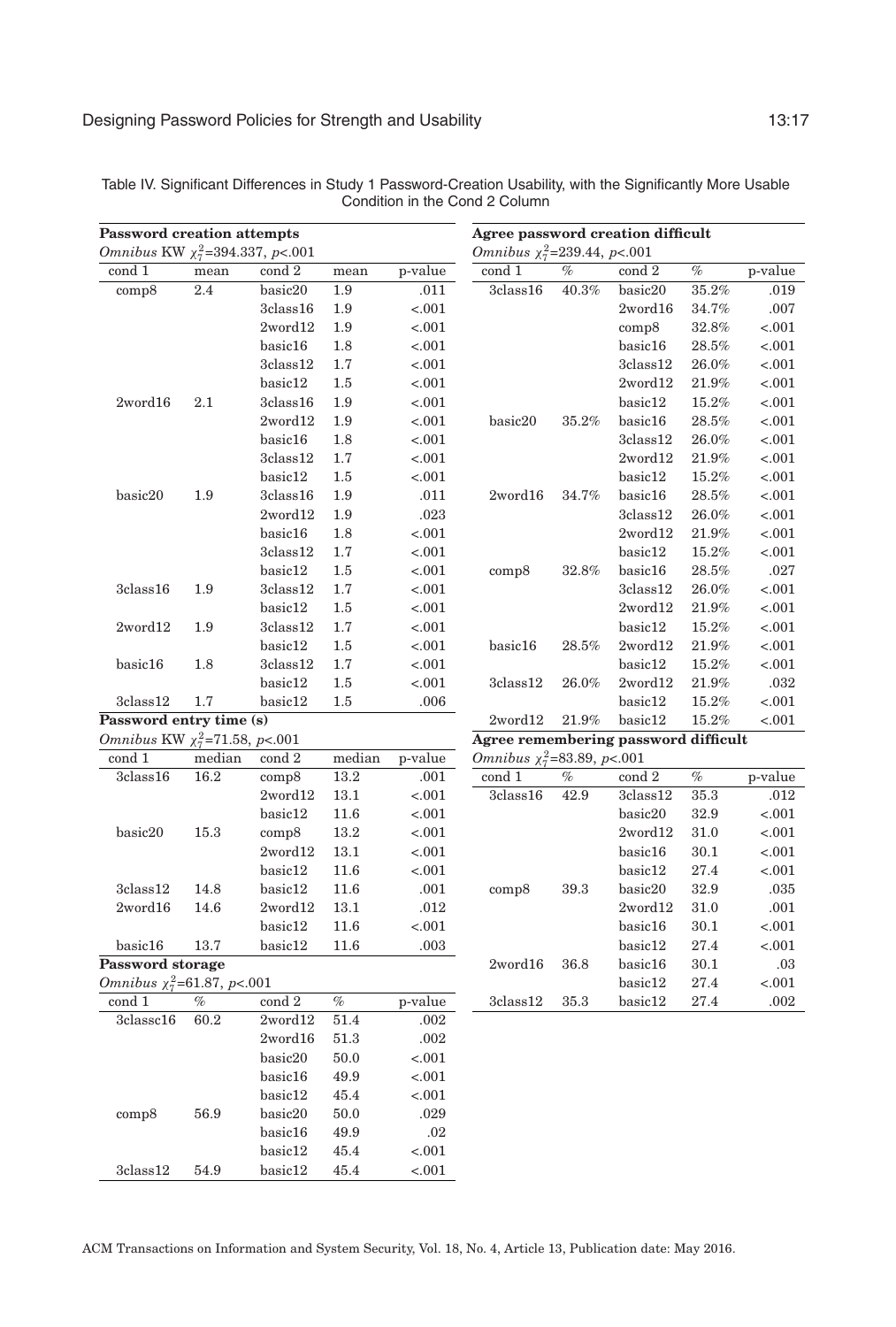<span id="page-17-0"></span>

Fig. 2. Participant agreement with "Creating a password that meets the requirements given in this study was difficult" and "Remembering the password I used for this study was difficult." Significant differences are in Table IV.

with the statement, "Creating a password that meets the requirements given in this study was difficult." Figure [2](#page-17-0) shows responses and Table [IV](#page-16-0) shows significant differences. Agreement ranged from 15.2% for basic12 to 40.3% for 3class16.

4.4.4. Creation Failure. For a better understanding of password-creation failures, we looked at participants' first failed attempt. Table [II](#page-13-0) shows these failures. Many participants failed to meet length requirements, with 57.3% of participants in basic20 using less than 20 characters. 26.3% of participants in comp8 used too few character classes, compared to between 9% and 10% of participants in other conditions that required nonletter characters. This suggests that participants struggle more to create a password with four classes compared to three. The largest source of failure in comp8 was the dictionary check. Only comp8 had a dictionary check, so we looked at how many passwords in other conditions would have been prevented by that check. These numbers are included in the same column in Table [II](#page-13-0) with an asterisk. This was 23.4% of passwords in 3class12, 18.5% in basic12, and less than 10% in any other condition. The dictionary check strips away nonletter characters and checks the remaining letters against a dictionary. We speculate that the longer conditions were less likely to fail the dictionary check because longer passwords tend to have more letters than a single dictionary word.

4.4.5. Part <sup>1</sup> Recall. Participants recalled their passwords after filling out a brief survey in Part 1. 93.5% of participants correctly entered their password on the first attempt and this varied by condition  $(\chi^2_7=27.241, p<0)$ . Participants in basic12 (95.7%) were significantly more likely to enter their passwords correctly on the first try than those in 2word16 (92.9%), 3class12 (93.1%), 3class16 (92.1%), or basic20 (92.5%) (HC FET, *p*<.038).

4.4.6. Part <sup>2</sup> Recall. In Part 2 Recall, participants could use a password reminder to display their password. Of the participants, 15.5% used this feature, and this did not vary significantly by condition  $(\chi^2_7=8.31, p=0.306)$ . Among no-storage participants, 21.4% used the reminder, and this also did not vary by condition ( $\chi^2 = 7.72$ ,  $p=0.358$ ). 80.1% of participants successfully entered their password in five attempts without using the reminder, and this did not vary significantly by condition ( $\chi^2$ =7.75, *p*=0.356).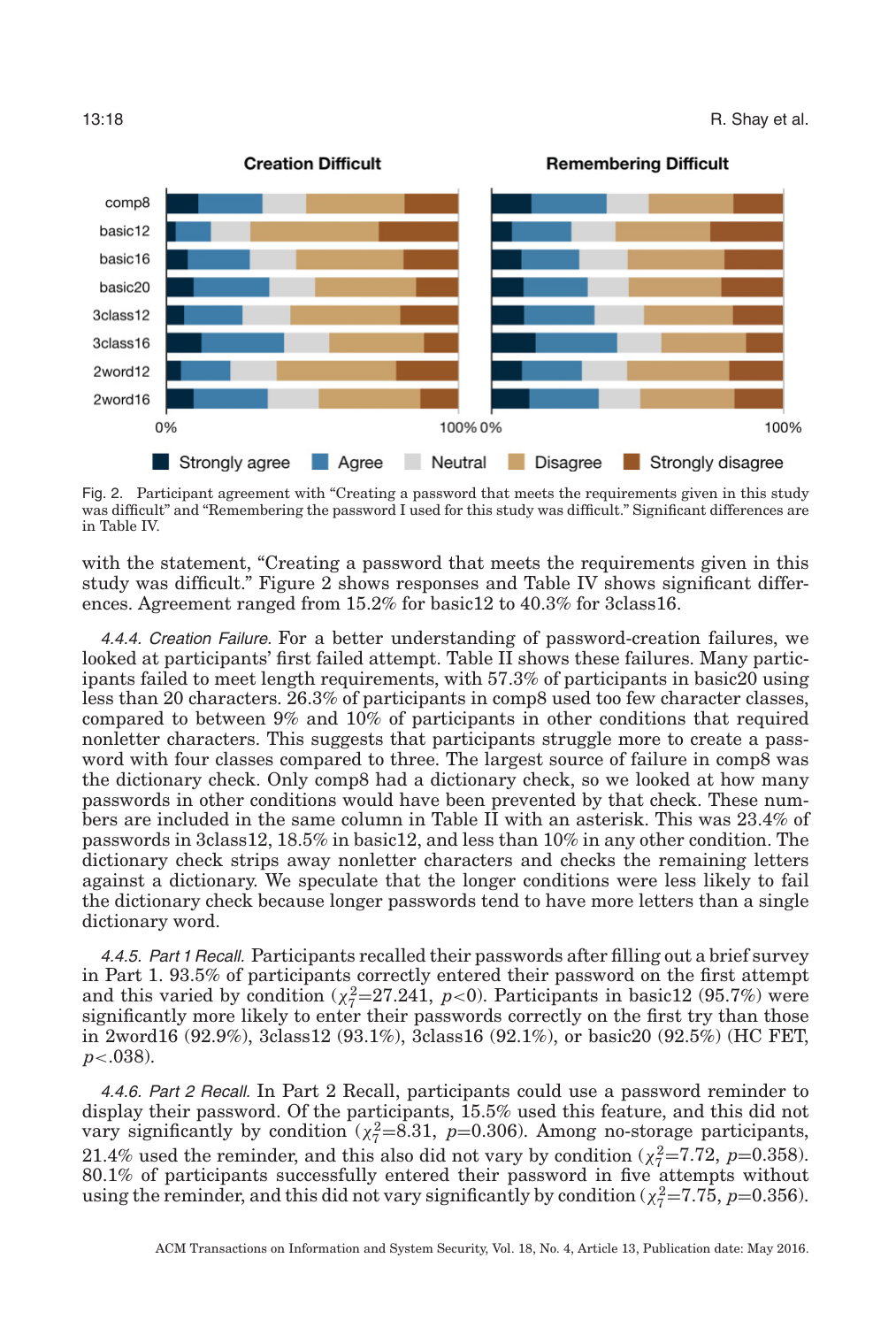<span id="page-18-0"></span>

| Substring     | Using   | Cracked   Using | $Cracked \mid \neg Using$ | <i>p</i> -value |
|---------------|---------|-----------------|---------------------------|-----------------|
| 1234          | 4.9%    | 69.9%           | 32.3%                     | $-.001$         |
| password      | 3.0%    | 54.0%           | 33.5%                     | $-.001$         |
| 123456789     | 1.7%    | 79.0%           | 33.3%                     | $-.001$         |
| turk          | $1.5\%$ | 45.4%           | 34.0%                     | .004            |
| $_{\rm char}$ | 1.1%    | 44.0%           | 34.0%                     | .048            |
| love          | 1.9%    | 34.1%           | 34.1%                     | 1.000           |
| 2013          | $1.6\%$ | 31.4%           | 34.2%                     | 1.000           |
| this          | 1.6%    | 31.8%           | 34.2%                     | 1.000           |
|               |         |                 |                           |                 |

Table V. Substrings in at Least 1% of Passwords

The second column shows the percent of passwords containing the substring. The next two show percentages of passwords cracked containing and not containing it. The fifth shows a  $\chi^2$  test on the difference. The presence of "2013" likely results from the study being conducted in that year.

These participants took an average of 1.3 tries, and this also did not vary significantly by condition  $(\chi^2_7=12.96, p=0.073)$ .

As a measure of usability, we looked at how long participants spent entering their passwords on their first successful attempt. We looked only at no-storage participants who did not use the reminder. Median times varied from basic12 (11.6 seconds) to 3class16 (16.2 seconds), with significant differences in Table [IV.](#page-16-0) Overall, participants in 3class16 took the most time to enter their passwords successfully. Participants in basic12 and 2word12 took the least time to enter their passwords on the first successful attempt, despite these passwords being longer than comp8 passwords.

To measure subjective user difficulty, we asked participants whether they agreed with the statement, "Remembering the password I used for this study was difficult." The least difficult condition for recall was basic12 (27.4%), and the most difficult were comp8 (39.3%) and 3class16 (42.9%). Figure [2](#page-17-0) depicts the results, and Table [IV](#page-16-0) shows significant differences.

### **4.5. Password Patterns**

<span id="page-18-1"></span>We next look at themes and patterns that emerge in our study passwords for a better understanding of how users create passwords.

4.5.1. Common Substrings. We identified the most common substrings in the study's passwords. We first made a list of all substrings of 4 to 12 characters present in at least 1% of the passwords. We removed any substrings that did not exist in at least 1% of study passwords without already being part of another, longer substring on the list. For example, we removed "sword," which was almost always present as part of "password." This left the eight substrings in Table [V.](#page-18-0) Overall,  $1,944$  passwords  $(14.1\%)$ contain at least one of the eight substrings. We looked at password-cracking rates for passwords with and without each substring. Table [V](#page-18-0) shows the five substrings such that passwords containing any of them were significantly more likely to be cracked. This finding suggests future research on proactively checking prospective passwords and rejecting any password that contains a substring associated with weak passwords.

4.5.2. Meeting the Comp8 Requirements. Of the passwords, 29.0% in comp8 fulfilled the symbol requirement only by placing "!" at the end of the password, and 57.7% in comp8 used an uppercase letter as their first character and used no other uppercase letter. Passwords doing either of these were significantly more likely to be cracked (62.9% to 26.3% cracked)  $(\chi^2_1=240.5276, p<.001)$ . This suggests comp8 can be far more effective when its requirements are not met in minimal ways.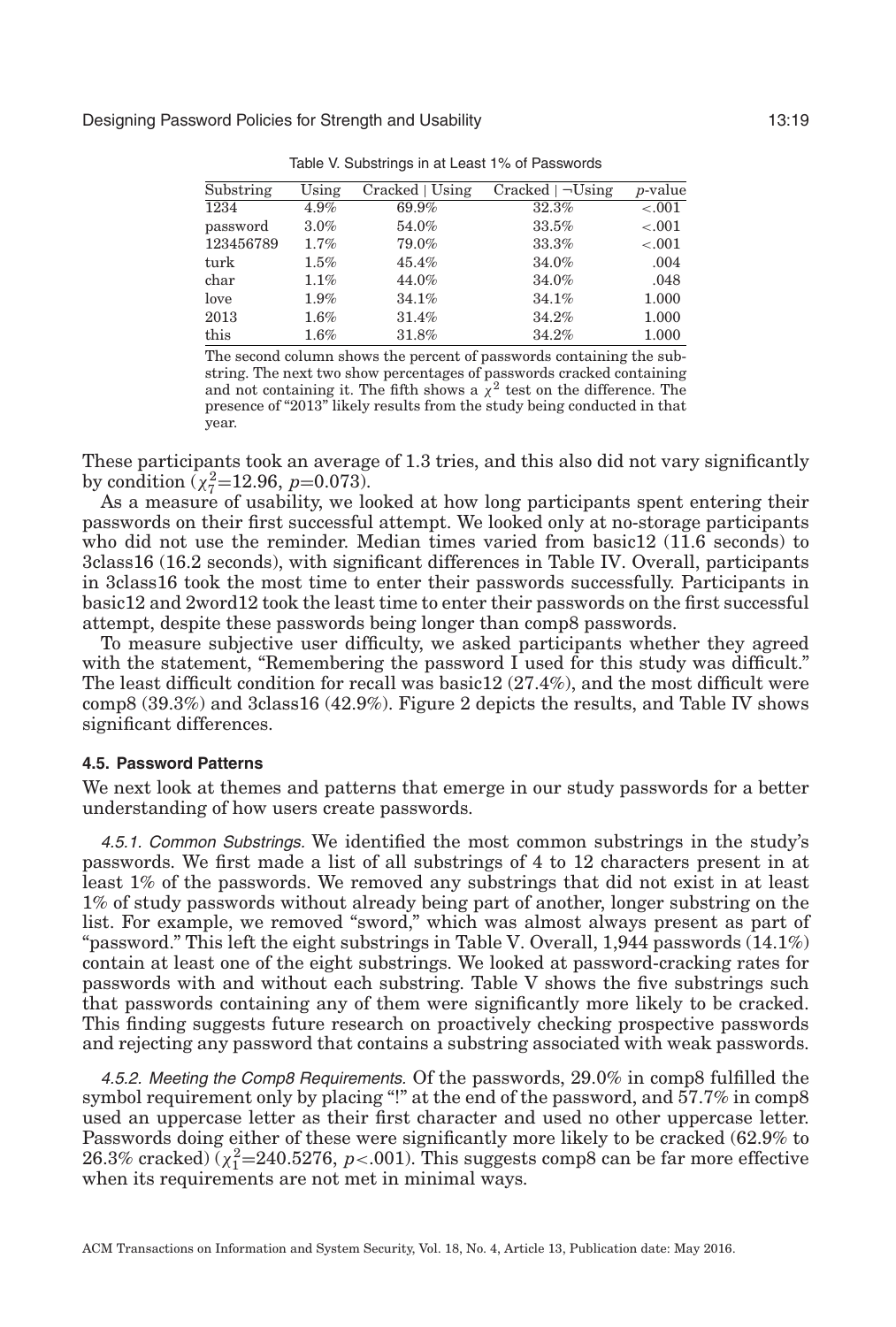4.5.3. Going Beyond the Requirements. Table [II](#page-13-0) shows that participants often exceeded minimum length and character-class requirements. Each condition has a median length above its minimum, and all conditions have a median of at least two digits. 66.4% of participants exceeded their minimum required length, ranging from 59.3% of participants in basic12 to 76.8% in comp8. Perhaps not surprisingly, passwords that exceeded the minimum length requirements were less likely to be cracked (28.2% to 45.9%)  $(\chi^2$ =426.8069, *p*<.001).

We also looked at exceeding the minimum number of character classes, omitting comp8 because it already required all four character classes. Of the non-comp8 participants 62.4% used more than the minimum number of character classes. Of the participants, 38.5% in 2word16 and 38.5% in 2word12 used at least three character classes. Over two thirds of passwords in each of the basic and 3class conditions exceeded their minima. Passwords exceeding the minimum were significantly less likely to be cracked,  $24.9\%$  to  $42.2\%, (\chi^2_1=382.291, p<.001)$ .

4.5.4. Character Distribution in 3Class12. Participants often responded to the threecharacter-class requirement of 3class12 by placing characters other than lowercase letters at the beginning or end of their passwords. In fact, fewer than 2% of passwords in 3class12—33 of 1,653—began and ended with lowercase letters. Those 33 passwords were particularly difficult to guess. After  $10^6$  guesses, none were guessed. After  $10^{14}$ guesses, only one of them was guessed ("family-4ever"). This suggests that encouraging or requiring users to distribute their different character classes more evenly might make character-class requirements more effective.

4.5.5. Semantic Analysis. For a better understanding of the semantic content of the passwords, we looked at 100 random passwords per condition from participants who finished Part 2. Participants who included words were more likely to place nonletter characters between words rather than within them. Names, dates, and sequences of characters such as "1234" and "qwerty" were common. We saw a number of studyrelated words, and references to animals, love, and pop culture. Consistent with those themes, looking at all passwords and ignoring case, 42 passwords contained "monkey" and 294 passwords contained "love." Future research might explore encouraging participants to choose words from a wider range of themes and to add special characters within words.

## **5. USING FINDINGS FROM STUDY 1 TO CREATE STUDY 2 CONDITIONS**

<span id="page-19-0"></span>Looking at Table [I,](#page-12-0) both 3class12 and 2word16 stand out. They performed significantly better than comp8 on several usability metrics, were more secure after  $10^{14}$ guesses, and did not perform worse than comp8 on any metric. Comparing 3class12 and 2word16, passwords in 2word16 were more secure. However, passwords in 3class12 were easier to create, and still significantly more secure than those in comp8. 3class12 is also more similar to policies commonly found in the wild, so participants may be more comfortable with conditions based on it. Therefore, Study 2 used 3class12 as its baseline condition. Exploring conditions based on 2word16 remains promising future work.

Section [4.5](#page-18-1) showed that a small set of substrings were markers of passwords being more likely to be cracked. For example, 79.0% of passwords containing "123456789" were cracked, compared to 33.3% without it. Therefore, we introduced the *blacklist* requirement, which requires that passwords not contain any blacklisted substrings. We hypothesized that preventing common substrings would prevent some easily guessed passwords. While users may not be familiar with the concept of a substring blacklist, we hoped that familiarity with common dictionary checks would help them grasp it. In practice, checking a short substring blacklist would be more feasible to conduct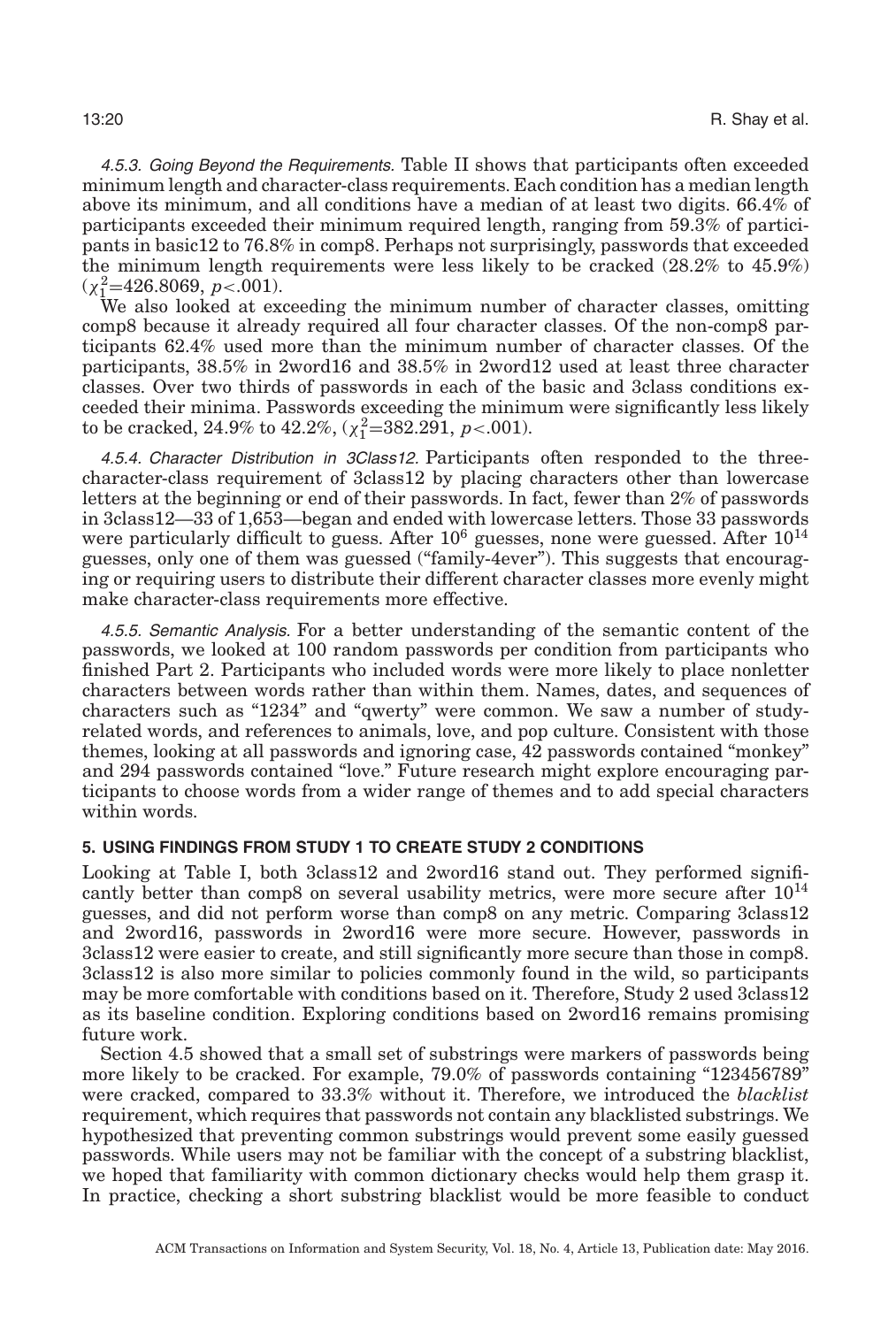client-side than a traditional dictionary check. The blacklist we used in Study 2 is below. Of Study 1 passwords, 69.2% would have passed this requirement, ranging from 57.4% of basic20 to 83.0% of comp8.

As discussed in Section [4.5,](#page-18-1) fewer than 2% of 3class12 passwords began and ended with lowercase letters, but those that did were especially difficult to guess. We call the requirement that passwords begin and end with a lowercase letter the *pattern* requirement. We hypothesized it would lead users to distribute nonlowercase letters more evenly throughout their password.

*2class12, 3class12—*These conditions required 12 characters and two and three character classes. We expected that adding more requirements directly to 3class12 would result in conditions less usable than 3class12 itself. Therefore, we created 2class12, which is similar to 3class12 but requires one fewer character-class. We created the other conditions by adding requirements to 2class12.

*2class16—*3class16 passwords were difficult to create and recall but were also difficult to guess. We observed that password length was often more usable than character complexity. We hoped that reducing the character-class requirements could make 3class16 more usable.

*2list12, 2s-list12—*These conditions combined the blacklist requirement with the requirements of 2class12. Participants in 2list12 saw an explicit list of blacklisted substrings, and those in 2s-list12 were simply told "Do not include words commonly found in passwords (e.g. *password*), keyboard patterns (e.g., *qazx*), or other common patterns (e.g. *5678*)." We used the following blacklist.

—123!, amazon, character, monkey, number, survey, this, turk

—Any year between 1950 and 2049

—The same character four or more times in a row

—Any four consecutive characters from password

—Any four sequential digits (e.g., 5678)

—Any four sequential letters in the alphabet (e.g., wxyz)

—Any four consecutive characters on the keyboard (e.g., wsxc)

*2pattern12—*This combined 2class12 with the pattern requirement, that the password start and end with a lowercase letter. We hoped that this would lead to a more even distribution of special characters within passwords, making passwords more difficult to guess.

*2list-patt12, 2s-list-patt12—*These conditions combined the blacklist and pattern requirements.

### **6. STUDY 2 FINDINGS**

<span id="page-20-0"></span>Section [6.1](#page-20-1) presents participant demographics in order to provide context for the rest of the results of our second study. We present security results in Section [6.2](#page-21-0) and usability results in Section [6.3.](#page-21-1) Section [6.4](#page-26-1) discuss patterns we observed in cracked patterns. Table [VI](#page-21-2) summarizes the findings for this second study.

#### **6.1. Participants**

<span id="page-20-1"></span>We collected data from December 2013 to January 2014. 9,707 participants began the study, 8,740 finished Part 1, and 5,111 returned for Part 2 within 3 days of being notified. Table [VII](#page-21-3) shows the number of participants per condition. Participant age did not vary significantly by condition  $(\chi^2 = 10.069, p = 0.185)$  (mean=30.59, standard deviation  $= 10.45$ , median  $= 28$ ). Reported gender did not vary significantly either ( $\chi^2$ =4.821, *p*=0.682) (47.9% male, 51.2% female).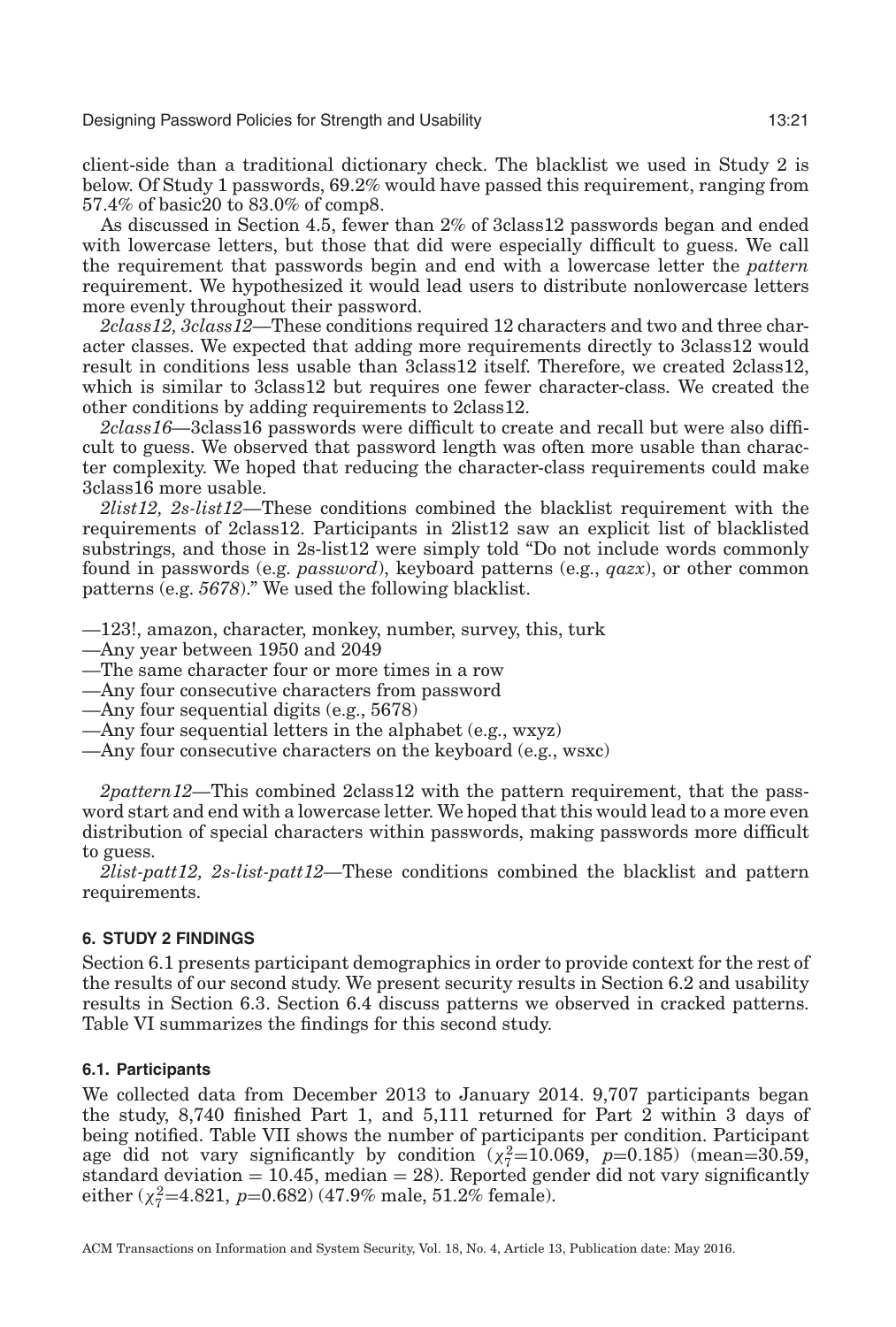<span id="page-21-2"></span>

|                      |      |                      |                                                  | Assessment difficult (1/6) |     |                                               |      | Aggree renembering dirtcall cle . |                   |  |
|----------------------|------|----------------------|--------------------------------------------------|----------------------------|-----|-----------------------------------------------|------|-----------------------------------|-------------------|--|
| Condition            |      | Part Loompotion (10) | Mean oregion attends<br>Prastagadd storage (210) |                            |     | Part 2 recall atempts<br>Part? entry time (s) |      |                                   | Cracked@in124 (n) |  |
| 3class12             | 92.0 | 52.7                 | 1.6                                              | 24.1                       | 1.8 | 15.28                                         | 36.0 | 2.9                               | 40.1              |  |
| 2class12             | 93.3 | 50.8                 | 1.6                                              | 25.1                       | 1.7 | 15.09                                         | 35.4 | 2.1                               | 37.6              |  |
| 2class16             | 90.4 | 56.7                 | 1.8                                              | 40.1                       | 1.7 | 18.60                                         | 38.5 | 1.4                               | 14.2              |  |
| 2list12              | 91.9 | 59.6                 | 1.8                                              | 32.8                       | 1.7 | 14.97                                         | 35.7 | 0.8                               | 28.5              |  |
| $2s$ -list $12$      | 90.5 | 56.5                 | 1.9                                              | 27.4                       | 1.8 | 15.64                                         | 32.6 | 1.2                               | 31.3              |  |
| $2$ pattern $12$     | 88.7 | 61.7                 | 2.4                                              | 46.8                       | 1.7 | 19.00                                         | 47.4 | 0.7                               | 17.1              |  |
| $2list$ -patt $12$   | 87.4 | 64.0                 | 2.4                                              | 50.0                       | 1.7 | 18.66                                         | 49.1 | 0.2                               | 11.8              |  |
| $2s$ -list-patt $12$ | 86.0 | 67.5                 | 2.6                                              | 50.2                       | 1.7 | 19.38                                         | 49.0 | 0.0                               | 9.9               |  |

Table VI. A Summary of Findings for Study 2

Each condition is compared to 3class12. Light blue indicates being statistically significantly better than 3class12, and dark red indicates being worse. No shading indicates no statistically significant difference.

Table VII. Password Attributes and Creation Failure on the First Try

<span id="page-21-3"></span>

|                      |              | Len. | Up. | Low. | Digit         | Sym. | Fail   | Length | Class   | Blacklist | Pattern |
|----------------------|--------------|------|-----|------|---------------|------|--------|--------|---------|-----------|---------|
| Condition            | Participants | med  | med | med  | med           | med  | $(\%)$ | $(\%)$ | $(\%)$  | $(\%)$    | $(\%)$  |
| 3class12             | 1.121        | 13   |     | 8    | 3             |      | 43.0   | 37.6   | 8.4     | $35.6*$   | 98.0*   |
| $2$ class $12$       | 1,131        | 13   |     | 8    | 3             |      | 41.2   | 37.2   | 1.7     | $32.8*$   | $97.3*$ |
| $2$ class $16$       | 1.096        | 17   |     | 12   | 3             |      | 51.9   | 47.5   | 2.0     | $38.3*$   | $96.2*$ |
| 2list12              | 1,113        | 13   |     | 8    | 3             |      | 46.7   | 29.4   | $1.2\,$ | 16.3      | $96.0*$ |
| $2s$ -list $12$      | 1.099        | 13   |     | 8    | 3             |      | 52.3   | 33.5   | 1.7     | 19.6      | $97.0*$ |
| $2$ pattern $12$     | 1.076        | 14   |     | 9    | $\mathbf 2$   |      | 70.5   | 35.2   | $1.3\,$ | $28.5*$   | 59.1    |
| $2$ list-patt $12$   | 1,059        | 14   |     | 9    | 2             |      | 69.1   | 27.9   | 1.8     | 13.3      | 55.9    |
| $2s$ -list-patt $12$ | 1.045        | 14   |     | 9    | $\mathcal{D}$ |      | 76.7   | 35.3   | 2.6     | 21.8      | 58.1    |

Length and character counts are medians. A password can fail in multiple ways. We omit failure from blank fields and confirmation mismatch. "Blacklist" and "Pattern" show percents of participants who failed those checks for conditions with those checks. For other conditions (marked with \*), they show the percentage of final passwords that would have failed.

### **6.2. Security Results**

<span id="page-21-0"></span>We next compare password strength across conditions. Figure [3](#page-22-1) depicts the proportion of passwords in each condition that were guessed as the number of guesses increased. Table [VIII](#page-23-0) shows significant differences in guessing after  $10^6$  and  $10^{14}$  guesses. After  $10^{14}$  guesses, 3class12 and 2class12 did not differ significantly, but they performed significantly worse than any other condition. 2list12 and 2s-list12 performed significantly worse than 2class16 or the conditions using the pattern requirement. The strongest conditions were 2list-patt12, and 2s-list-patt12.

Table [VIII](#page-23-0) shows differences in cracking after  $10<sup>6</sup>$  guesses. This smaller number of guesses simulates an online attack. 3class12 and 2class12 performed worse than the conditions using both a blacklist and the pattern requirement, though fewer than 3% of passwords in any condition were guessed.

### **6.3. Usability Results**

<span id="page-21-1"></span>Overall, 2class12 and 3class12 had similar usability metrics and were more usable than the other conditions. The blacklist check made password creation more difficult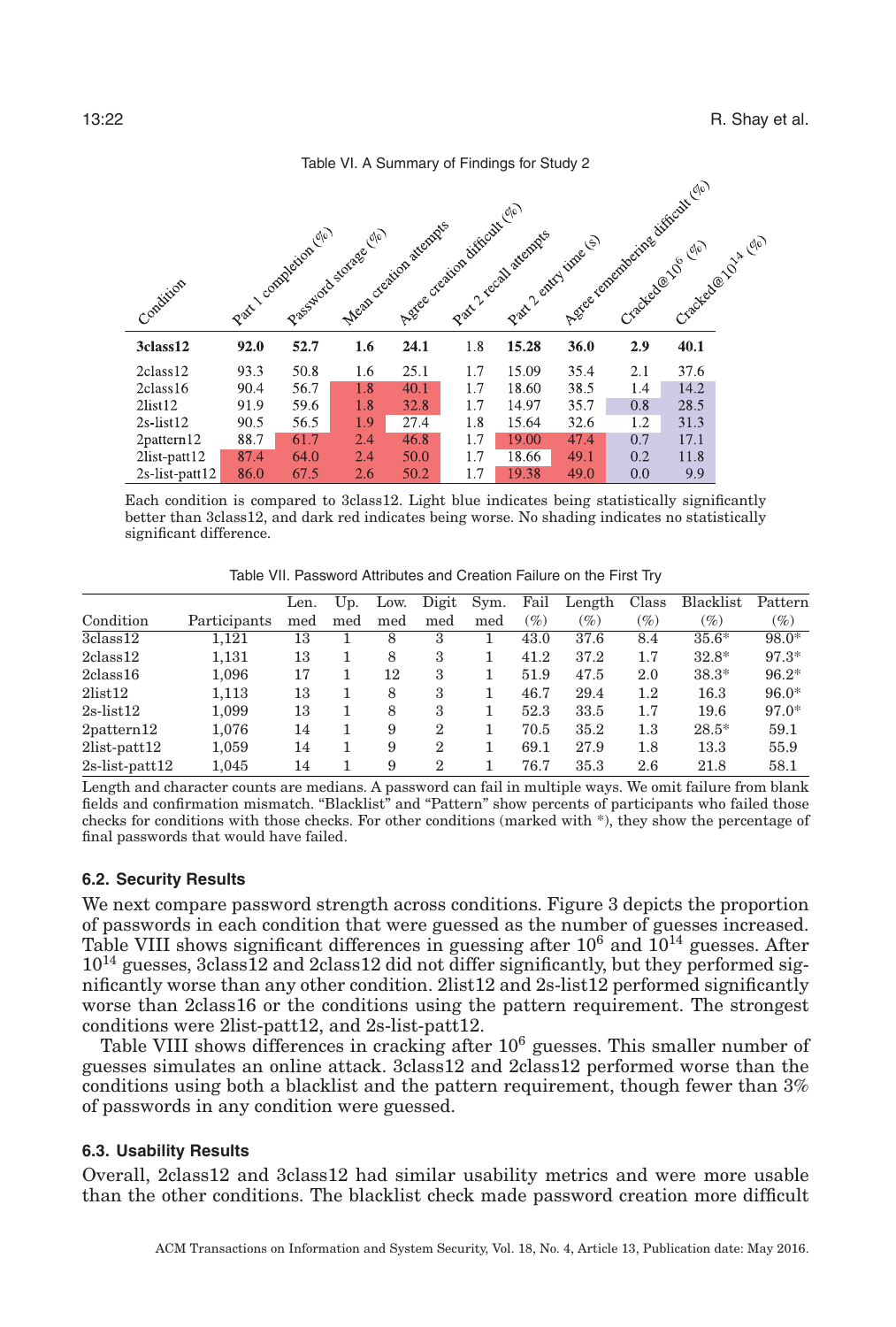<span id="page-22-1"></span>

Fig. 3. The percentage of passwords cracked in each condition by the number of guesses made in log scale. Our cutoff for guess numbers was  $10^{14}$ . Table VIII shows significant differences in cracking rates between conditions.

but did not affect recall. The pattern requirement negatively affected creation and recall usability.

<span id="page-22-0"></span>6.3.1. Study Dropout. Table [VIII](#page-23-0) shows significant differences in Part 1 dropout rates (starting but not finishing Part 1). Participants in the pattern conditions were the most likely to drop out, which may suggest they were more frustrated. There was no significant difference in rates of returning for Part  $2 \left( \chi_7^2 = 5.826, \ p = 0.56 \right)$  or completing Part 2 ( $\chi_7^2$ =5.97, *p*=0.543).

6.3.2. Password Storage. Of the Part 2 participants, 58.5% stored their password. Table [VIII](#page-23-0) shows significant differences across conditions. Participants in the pattern conditions were the most likely to store their passwords, which may indicate actual or expected recall difficulty.

6.3.3. Password Creation. Looking at password creation, Table [VIII](#page-23-0) shows significant differences in password-creation attempts. Participants in the pattern conditions took significantly more attempts than in any nonpattern condition. Fewer than one third of participants in pattern conditions successfully created a password on the first try. In the other conditions, this ranged from 48% for 2s-list12 to 59% for 2class12.

Over a third of participants in 2pattern12 took three or more attempts to create a password. A subset of participants, 7.2%, took five or more attempts. One participant, for example, took 10 attempts to create a password that matched the requirements of 2pattern12. All except the final, successful attempt of this participant ended with either a digit or an exclamation point.

As we did in the first study, to learn about perceived password-creation difficulty, we asked participants whether they agreed with the statements "Creating a password that meets the requirements given in this study was annoying" and "Creating a password that meets the requirements given in this study was difficult." Figure [4](#page-25-0) depicts responses, and Table [IX](#page-24-0) shows pairwise differences. Password creation under the the pattern conditions was more annoying and usually more difficult than under the nonpattern conditions.

Anecdotal evidence from our previous research suggested that users were fond of incorporating the term "monkey" into their passwords. To examine this more scientifically, we detected passwords with text matching or similar to "monkey." After these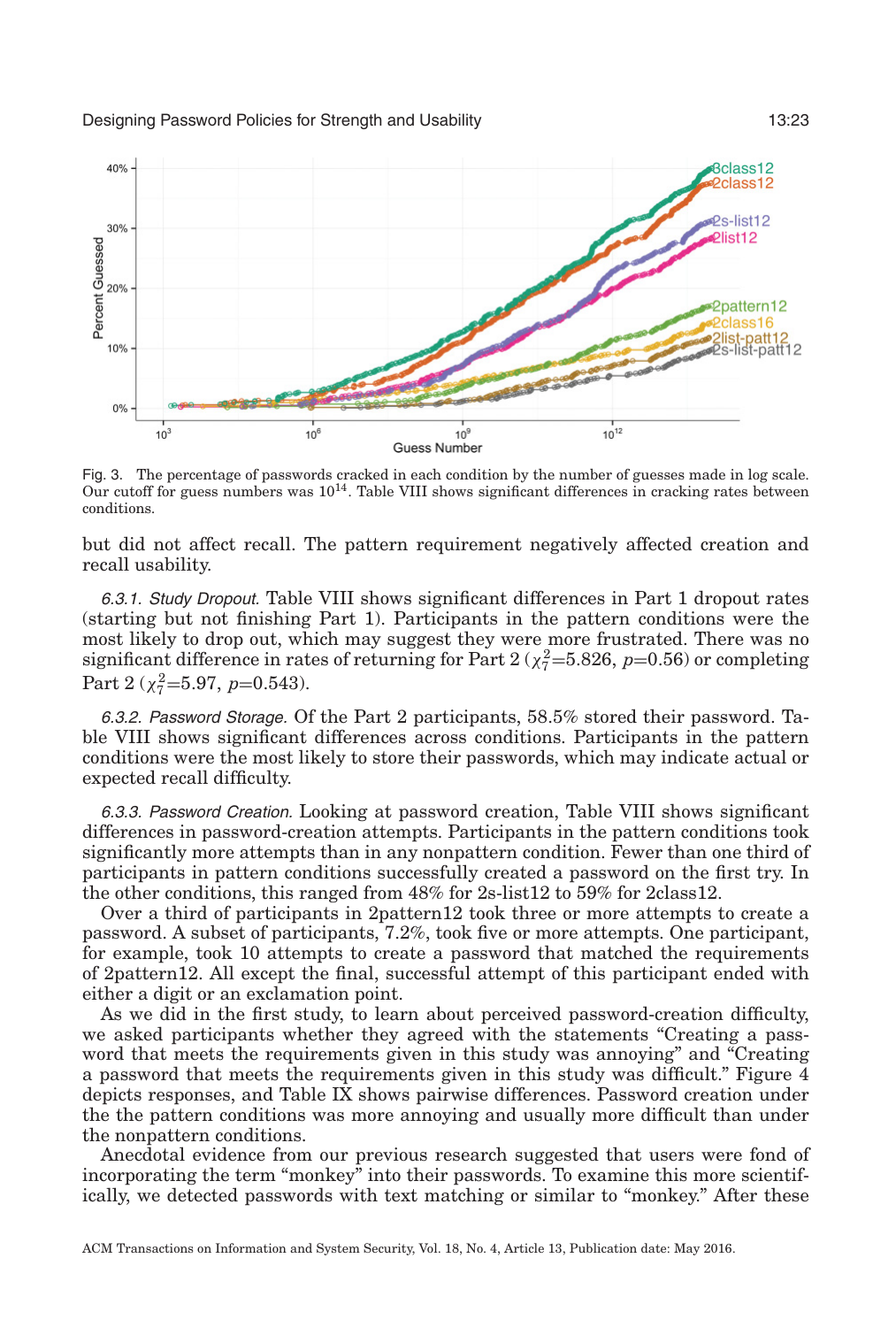**Cracked after** 1014 **guesses** *Omnibus*  $\chi^2_7$ =602.357, *p*<.001

| Part 1 dropout rate<br>Omnibus $\chi^2$ =58.579, p<.001 |          |                    |         |         |
|---------------------------------------------------------|----------|--------------------|---------|---------|
| cond 1                                                  | $\%$     | cond 2             | $\%$    | p-value |
| $2s$ -list-patt $12$                                    | 14.0%    | $2$ class $16$     | 9.6%    | .021    |
|                                                         |          | $2s$ -list $12$    | 9.5%    | $-.013$ |
|                                                         |          | $2$ list $2$       | 8.1%    | $-.001$ |
|                                                         |          | $3$ class $12$     | 8.0%    | $-.001$ |
|                                                         |          | $2$ class $12$     | $6.7\%$ | $-.001$ |
| $2$ list-patt $12$                                      | 12.6%    | $2$ list $12$      | 8.1%    | .008    |
|                                                         |          | $3$ class $12$     | $8.0\%$ | .005    |
|                                                         |          | $2$ class $12$     | $6.7\%$ | $-.001$ |
| 2pattern12                                              | $11.3\%$ | 2class12           | 6.7%    | .002    |
| Proportion of storage participants                      |          |                    |         |         |
| Omnibus $\chi^2$ =57.391, p<.001                        |          |                    |         |         |
| cond 1                                                  | %        | cond 2             | $\%$    | p-value |
| 2s-list-patt12                                          | 67.5%    | 2class16           | 56.7%   | .002    |
|                                                         |          | $2s$ -list $12$    | 56.5%   | .002    |
|                                                         |          | 3class12           | 52.7%   | $-.001$ |
|                                                         |          | $2$ class $12$     | 50.8%   | $-.001$ |
| $2$ list-patt $12$                                      | 64.0%    | $3$ class $12$     | 52.7%   | .002    |
|                                                         |          | $2$ class $12$     | 50.8%   | $-.001$ |
| 2pattern12                                              | $61.7\%$ | $3$ class $12$     | 52.7%   | .031    |
|                                                         |          | 2class12           | 50.8%   | .002    |
| 2list12                                                 | $59.6\%$ | 2class12           | 50.8%   | .032    |
| <b>Password creation attempts</b>                       |          |                    |         |         |
| Omnibus KW $\chi^2$ =795.632, p<.001                    |          |                    |         |         |
| cond 1                                                  | count    | cond 2             | count   | p-value |
| $2s$ -list-patt $12$                                    | 2.6      | 2list-patt12       | 2.4     | .001    |
|                                                         |          | 2pattern12         | 2.4     | .001    |
|                                                         |          | $2s$ -list $12$    | 1.9     | < .001  |
|                                                         |          | $2$ class $16$     | 1.8     | $-.001$ |
|                                                         |          | $2$ list $12$      | 1.8     | $-.001$ |
|                                                         |          | $3$ class $12$     | 1.6     | $-.001$ |
|                                                         |          | $2$ class $12$     | 1.6     | $-.001$ |
| $2$ list-patt $12$                                      | 2.4      | $2$ list-patt $12$ | 1.9     | $-.001$ |
|                                                         |          | 2class16           | 1.8     | $-.001$ |
|                                                         |          | $2$ list $12$      | 1.8     | $-.001$ |
|                                                         |          | 3class12           | 1.6     | $-.001$ |
|                                                         |          | $2$ class $12$     | 1.6     | $-.001$ |
| $2$ pattern12                                           | 2.4      | $2s$ -list $12$    | 1.9     | $-.001$ |
|                                                         |          | $2$ class $16$     | 1.8     | $-.001$ |
|                                                         |          | 2list12            | $1.8\,$ | $-.001$ |
|                                                         |          | $3$ class $12$     | 1.6     | $-.001$ |
|                                                         |          | $2$ class $12$     | 1.6     | $-.001$ |
| $2s$ -list $12$                                         | 1.9      | $3$ class $12$     | $1.6\,$ | $-.001$ |
|                                                         |          | $2$ class $12$     | 1.6     | $-.001$ |
| 2class16                                                | 1.8      | $3$ class $12$     | 1.6     | $-.001$ |
|                                                         |          | $2$ class $12$     | $1.6\,$ | $-.001$ |
| 2list12                                                 | 1.8      | $3$ class $12$     | 1.6     | .036    |
|                                                         |          | $2$ class $12$     | 1.6     | < .001  |

Table VIII. Significant Differences between Conditions in Study 2

2pattern12 0.7% .004 2list-patt12 0.2% <.001 2s-list-patt12 0.0% <.001

2s-list-patt12 0.0% <.001

2s-list-patt12 0.0% .001

2list12 28.5% <.001 2pattern12 17.1% <.001 2class16 14.2% <.001 2list-patt12 11.8% <.001 2s-list-patt12 9.9% <.001

2list12 28.5% <.001 2pattern12 17.1% <.001 2class16 14.2% <.001 2list-patt12 11.8% <.001 2s-list-patt12 9.9% <.001

2class16 14.2% <.001 2list-patt12 11.8% <.001 2s-list-patt12 9.9% <.001

2class16 14.2% <.001 2list-patt12 11.8% <.001 2s-list-patt12 9.9% <.001

2s-list-patt12 9.9% <.001

<span id="page-23-0"></span>2class12 2.1% 2list-patt12 0.2% <.001

2class16 1.4% 2list-patt12 0.2% .046

2s-list12 1.2% 2s-list-patt12 0.0% .005

cond 1  $\%$  cond 2  $\%$  p-value  $3class12$   $40.1\%$   $2s-list12$   $31.3\%$   $\lt.001$ 

2class12 37.6% 2s-list12 31.3% .015

2s-list12 31.3% 2pattern12 17.1% <.001

2list12 28.5% 2pattern12 17.1% <.001

2pattern12 17.1% 2list-patt12 11.8% .004

2class16 14.2% 2s-list-patt12 9.9% .015

The first column shows differences in proportions of passwords cracked after  $10^6$  and  $10^{14}$  guesses, with the significantly more secure condition on the right. The next column shows significant usability differences. These include differences in the Part 1 drop rate, Storage rate for Part 2 participants, and the number of attempts needed to create a satisfactory password. In each case, the more usable condition is in the Cond 2 column.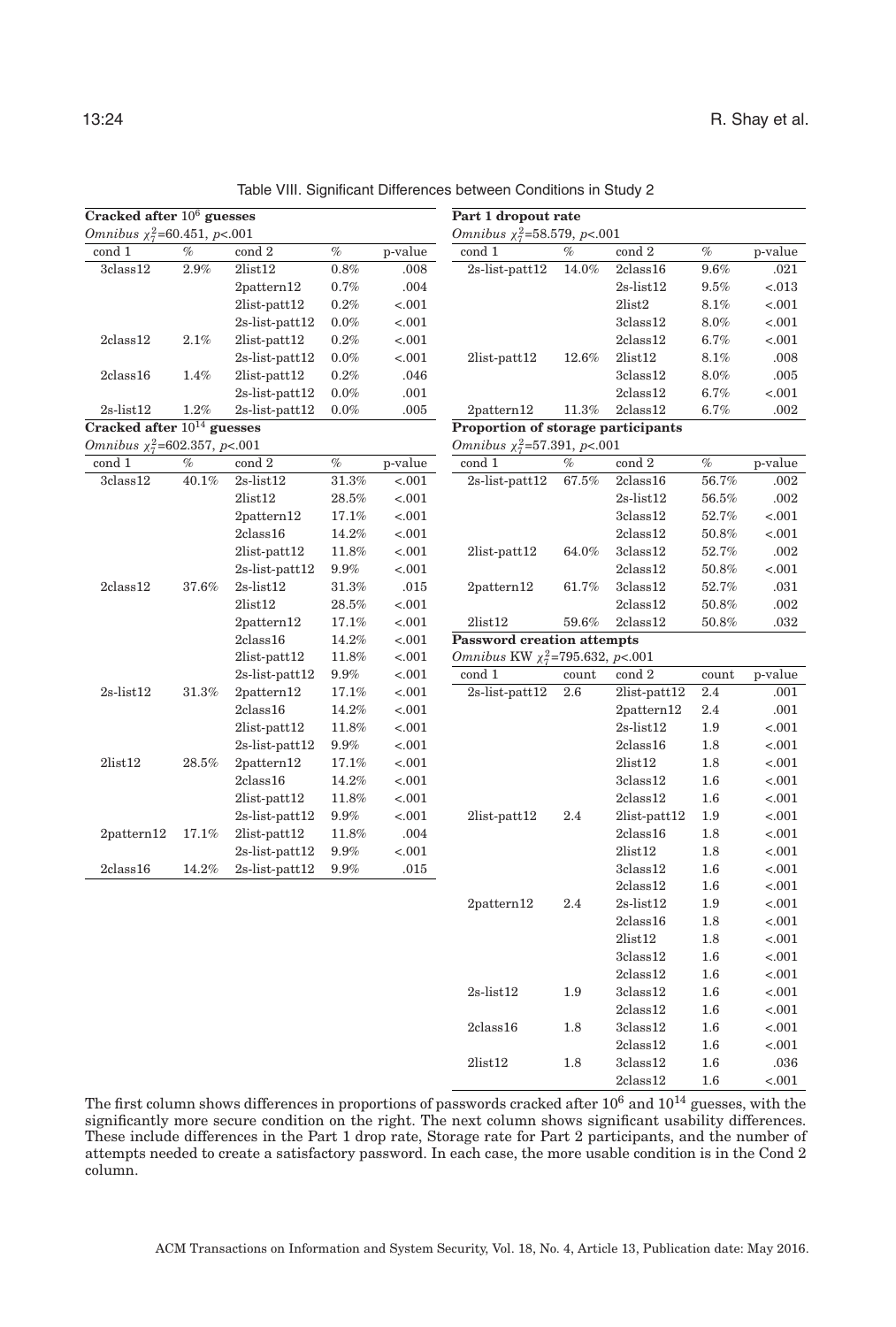<span id="page-24-0"></span>

| Agreement with creation difficult     |          |                         |          |         | Time for participants successful on the first try in Part 1 |               |                    |          |         |  |  |
|---------------------------------------|----------|-------------------------|----------|---------|-------------------------------------------------------------|---------------|--------------------|----------|---------|--|--|
| Omnibus $\chi^2_7$ =405.645, p<.001   |          |                         |          |         | Omnibus KW $\chi^2_7$ =117.625, p<.001                      |               |                    |          |         |  |  |
| cond 1                                | $\%$     | $\operatorname{cond} 2$ | $\%$     | p-value | cond 1                                                      | median cond 2 |                    | median   | p-value |  |  |
| 2s-list-patt12 50.2%                  |          | 2class16                | 40.1%    | < .001  | 2class16                                                    | 8.9           | $2list$ -patt $12$ | 8.4      | .039    |  |  |
|                                       |          | 2list12                 | 32.8%    | $-.001$ |                                                             |               | 2list12            | 8.0      | $-.001$ |  |  |
|                                       |          | $2s$ -list $12$         | $27.4\%$ | < 0.001 |                                                             |               | 3class12           | 7.7      | $-.001$ |  |  |
|                                       |          | 2class12                | 25.1%    | < .001  |                                                             |               | $2s$ -list $12$    | 7.7      | $-.001$ |  |  |
|                                       |          | $3$ class $12$          | 24.1%    | $-.001$ |                                                             |               | $2$ class $12$     | 7.2      | $-.001$ |  |  |
| $2list$ -patt $12$                    | $50.0\%$ | 2class16                | 40.1%    | < .001  | 2pattern12                                                  | 8.8           | 2list12            | 8.0      | .003    |  |  |
|                                       |          | $2$ list $12$           | $32.8\%$ | < .001  |                                                             |               | $3$ class $12$     | 7.7      | $-.001$ |  |  |
|                                       |          | 22s-list12 27.4%        |          | < .001  |                                                             |               | $2s$ -list $12$    | 7.7      | $-.001$ |  |  |
|                                       |          | 2class12                | 25.1%    | < .001  |                                                             |               | 2class12           | $7.2\,$  | < .001  |  |  |
|                                       |          | $3{\rm class}12$        | 24.1%    | < .001  | $2s$ -list-patt $12\quad8.7$                                |               | 2list12            | 8.0      | .033    |  |  |
| $2$ pattern $12$                      | $46.8\%$ | 2class16                | 40.1%    | .015    |                                                             |               | 3class12           | 7.7      | .002    |  |  |
|                                       |          | 2list12                 | $32.8\%$ | < .001  |                                                             |               | $2s$ -list $12$    | 7.7      | .006    |  |  |
|                                       |          | $2s$ -list $12$         | 27.4%    | < 0.001 |                                                             |               | 2class12           | 7.2      | $-.001$ |  |  |
|                                       |          | 2class12                | 25.1%    | < .001  | $2list$ -patt $12$                                          | 8.4           | 2class12           | 7.2      | < .001  |  |  |
|                                       |          | $3$ class $12$          | 24.1%    | $-.001$ | $2$ list $12$                                               | 8.0           | $2$ class $12$     | $7.2\,$  | .001    |  |  |
| 2class16                              | $40.1\%$ | 2list12                 | $32.8\%$ | .003    | $3$ class $12$                                              | 7.7           | 2class12           | 7.2      | .021    |  |  |
|                                       |          | $2s$ -list $12$         | 27.4%    | $-.001$ | $2s$ -list $12$                                             | 7.7           | 2class12           | 7.2      | .01     |  |  |
|                                       |          | $2$ class $12$          | 25.1%    | $-.001$ | <b>Agreement with creation annoying</b>                     |               |                    |          |         |  |  |
|                                       |          | 3 class 12              | 24.1%    | < .001  | Omnibus $\chi_7^2$ =303.957, p<.001                         |               |                    |          |         |  |  |
| 2list12                               | 32.8%    | $2s$ -list $12$         | 27.4%    | .044    | cond 1                                                      | %             | cond 2             | %        | p-value |  |  |
|                                       |          | $2$ class $12$          | 25.1%    | < 0.001 | $2$ list-patt $12$                                          | 77.3%         | 2class16           | $70.0\%$ | .001    |  |  |
|                                       |          | 3class12                | 24.1%    | < 0.001 |                                                             |               | 2list12            | $61.4\%$ | < .001  |  |  |
| Agreement with recall being difficult |          |                         |          |         |                                                             |               | $2s$ -list $12$    | 57.9%    | $-.001$ |  |  |
| Omnibus $\chi_7^2$ =85.906, p<.001    |          |                         |          |         |                                                             |               | 3class12           | 57.3%    | $-.001$ |  |  |
| cond 1                                | $\%$     | cond 2                  | $\%$     | p-value |                                                             |               | 2class12           | 54.0%    | $-.001$ |  |  |
| $2list$ -patt $12$                    | 49.1%    | 2class16                | $38.5\%$ | .003    | $2s$ -list-patt $2$                                         | 76.0%         | 2class16           | 70.0%    | .019    |  |  |
|                                       |          | 3 class 12              | $36.0\%$ | < .001  |                                                             |               | 2list12            | 61.4%    | $-.001$ |  |  |
|                                       |          | $2$ list $12$           | 35.7%    | $-.001$ |                                                             |               | $2s$ -list $12$    | 57.9%    | $-.001$ |  |  |
|                                       |          | 2class12                | 35.4%    | < .001  |                                                             |               | 3class12           | 57.3%    | $-.001$ |  |  |
|                                       |          | $2s$ -list $12$         | 32.6%    | $-.001$ |                                                             |               | 2class12           | 54.0%    | $-.001$ |  |  |
| 2s-list-patt12 49.0%                  |          | 2class16                | $38.5\%$ | .002    | $2$ pattern $12$                                            | 74.7%         | 2list12            | $61.4\%$ | < .001  |  |  |
|                                       |          | 3 class 12              | $36.0\%$ | < .001  |                                                             |               | $2s$ -list $2$     | 57.9%    | < .001  |  |  |
|                                       |          | 2list12                 | 35.7%    | < .001  |                                                             |               | 3class12           | 57.3%    | $-.001$ |  |  |
|                                       |          | 2class12                | 35.4%    | < .001  |                                                             |               | 2class12           | 54.0%    | $-.001$ |  |  |
|                                       |          | $2s$ -list $12$         | 32.6%    | < .001  | $2$ class $16$                                              | 70.0%         | 2list12            | $61.4\%$ | $-.001$ |  |  |
| $2$ pattern $12$                      | $47.4\%$ | 2class16                | $38.5\%$ | .019    |                                                             |               | $2s$ -list $12$    | 57.9%    | $-.001$ |  |  |
|                                       |          | 3class12                | 36.0%    | $-.001$ |                                                             |               | 3class12           | 57.3%    | < .001  |  |  |
|                                       |          | 2list12                 | $35.7\%$ | < .001  |                                                             |               | 2class12           | 54.0%    | < .001  |  |  |
|                                       |          | $2$ class $12$          | 35.4%    | < .001  | 2list12                                                     | 61.4%         | $2$ class $12$     | 54.0%    | .005    |  |  |
|                                       |          | $2s$ -list $12$         | 32.6%    | $-.001$ |                                                             |               |                    |          |         |  |  |

Table IX. Significant Usability Differences

The more usable conditions are in the Cond 2 column. The first column shows agreement with password creation being annoying and difficult. The second shows Part 1 Recall timing and agreement with recall being difficult.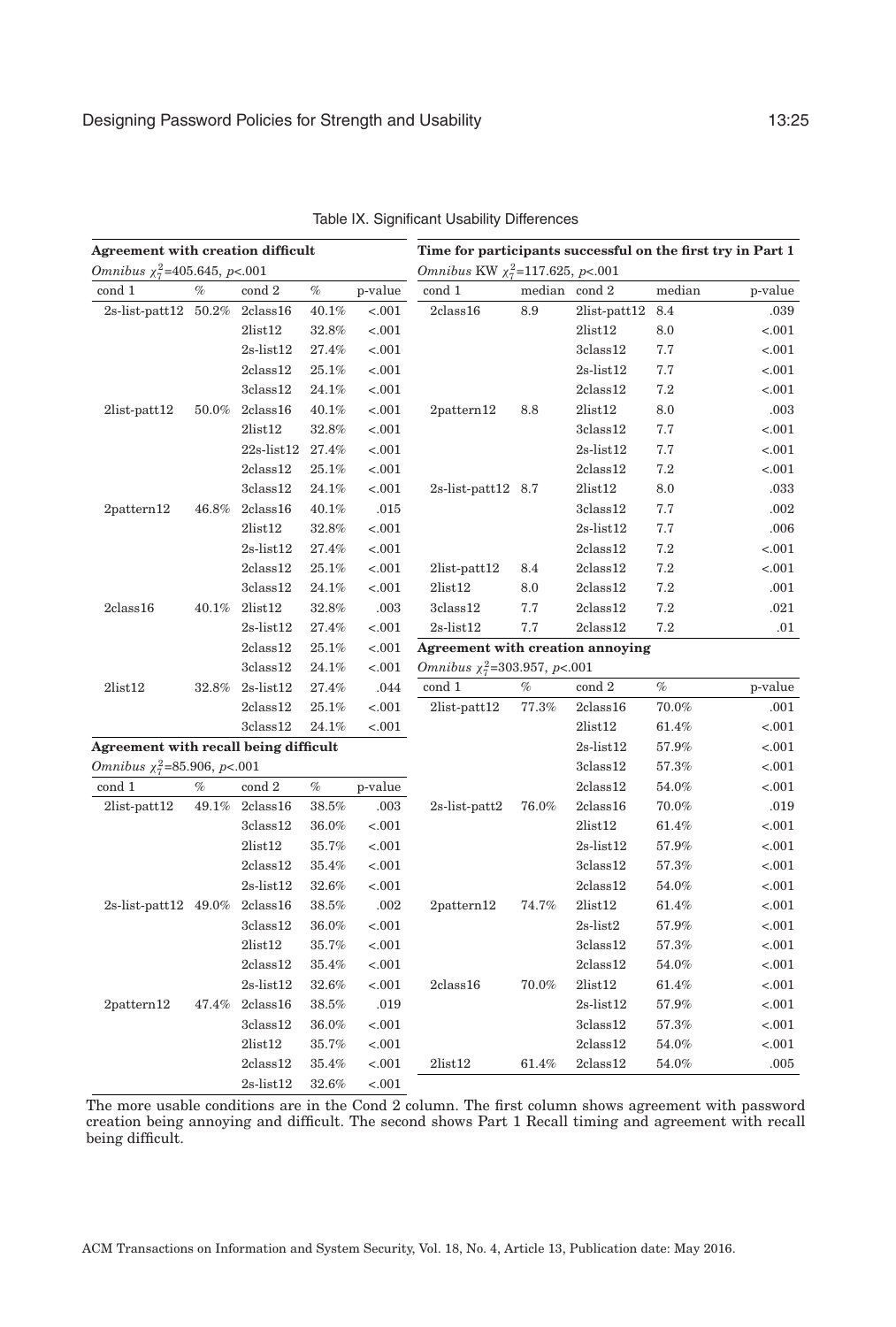<span id="page-25-0"></span>

Fig. 4. Participant agreement with "Creating a password that meets the requirements given in this study was difficult" and "Remembering the password I used for this study was difficult.".

participants finished Part 1, we asked, "We couldn't help but notice that you have a Monkey-ish word in your password. Please tell us why you included [text] in your password." We detected 17 passwords with a monkey-ish phrase (0.2%). Participants reported liking monkeys, finding them cute, and having "monkey" be a nickname or pet name. This is further anecdotal evidence that users often make passwords related to things they like.

6.3.4. Creation Failure. Table [VII](#page-21-3) shows types of password-creation failures on the first attempt. Participants struggled to meet the pattern requirement. Over two thirds of participants with this requirement failed on their first attempt, and over half of these failures were due to the pattern requirement itself. The blacklist requirement appears to have prevented fewer passwords than the dictionary check of comp8.

6.3.5. Part <sup>1</sup> Recall. In Part 1 recall, 93.2% of participants entered their passwords correctly on the first attempt. This was not significantly different between conditions ( $\chi^2$ =5.101, *p*=.648). Table [IX](#page-24-0) shows significant differences in password-entry time for participants who correctly entered their password on the first try. Passwords in 2class16 took longest to enter, followed by 2pattern12. 2class12 took significantly less time than any other condition. However, the effect size is small. Median times ranged from 7.2 seconds (2class12) to 8.9 seconds (2class16).

6.3.6. Part <sup>2</sup> Recall. Of the participants, 5,111 returned and finished Part 2 within 3 days of being invited back; 14.9% of them used the reminder and this did not vary significantly by condition ( $\chi^2$ =6.833, *p*=0.446); and 80.0% of participants entered their password correctly within five attempts without the reminder, and this also did not vary by condition  $(\chi^2_7=5.401, p=0.611)$ . Among these success participants, the number of recall attempts did not vary significantly ( $\chi^2$ =3.009, *p*=0.884). Among the 2,120 nostorage participants, there was also no significant difference in using the reminder  $(\chi^2 = 9.727, p = 0.205)$  or successfully recalling the passwords  $(\chi^2 = 9.518, p = 0.218)$ .

To understand perceived difficulty, we asked participants whether they agreed with, "Remembering the password I used for this study was difficult." While the above observed metrics for password recall did not vary by condition, perceived difficulty did. Agreement was 47.4% to 49.1% for pattern conditions and 38.5% to 32.6% for the nonpattern conditions. Table [IX](#page-24-0) shows significant differences. Each pattern condition had significantly more difficulty than any nonpattern condition.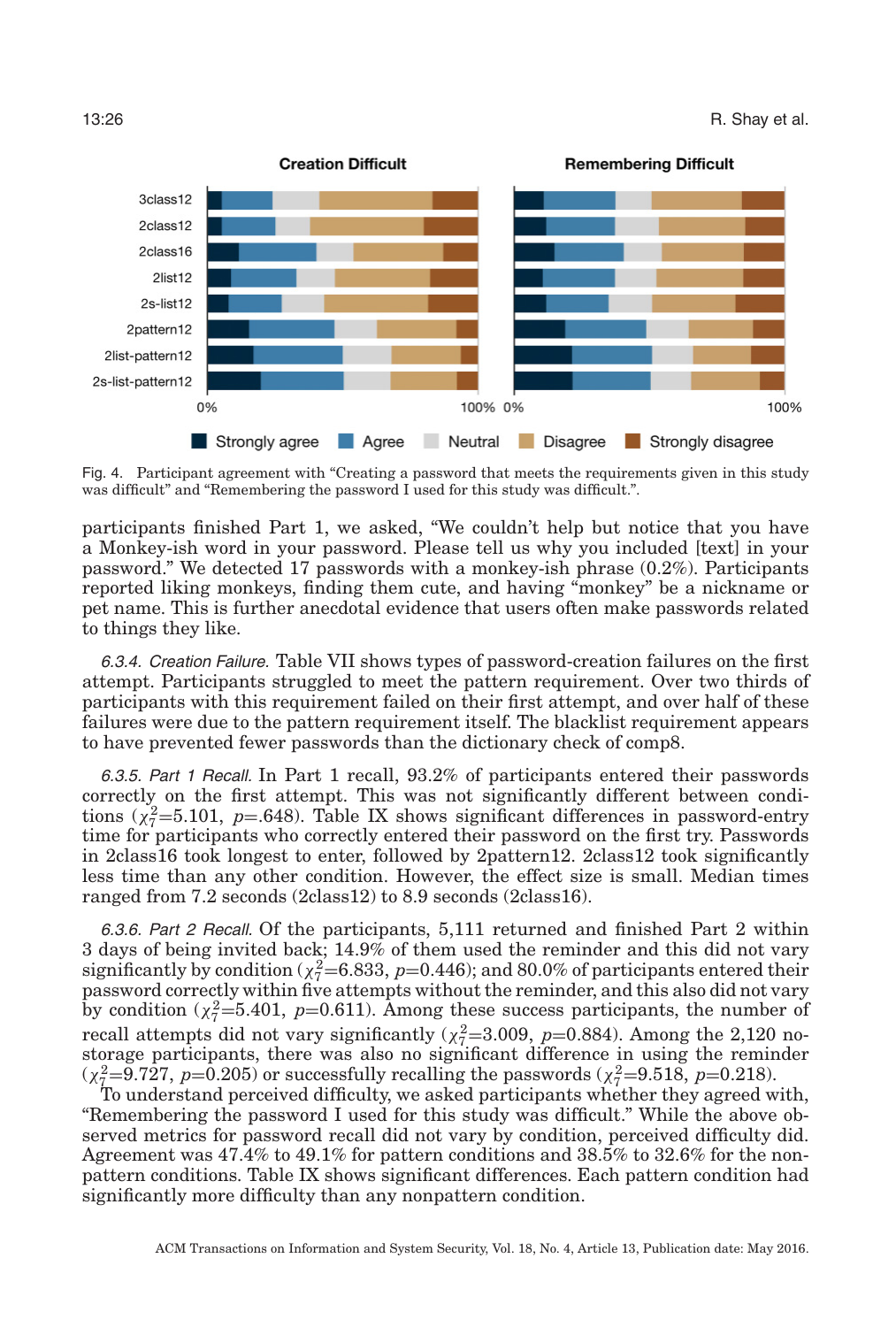#### **6.4. Password Patterns**

<span id="page-26-1"></span>Next, we examine how participants met and exceeded password-composition requirements.

6.4.1. Common Substrings. Analyses presented in Section [4.5](#page-18-1) found eight substrings that were present in at least 1% of Study 1 passwords. This led to the blacklist requirement for some Study 2 conditions. The substring "love" is in 1.4% of passwords created in conditions with the blacklist requirement. No other substring was in 1% or more of these passwords. Containing this substring was correlated with passwords being more likely to be cracked (35.8% to 23.9%) (FET, *p* = .006). This shows that the blacklist requirement did help prevent participants from using common substrings in their passwords. This may help explain why 2s-list12 and 2list12 passwords were less likely to be cracked than 2class12 passwords.

6.4.2. Going Beyond the Requirements. Conditions in Study 2 required either 12 or 16 characters. Of the passwords, 65.4% exceeded their minimum length requirement. These passwords were significantly less likely to be cracked than passwords that did not exceed the minimum (18.9% to 33.8%) ( $\chi_1^2$ =239.9686, *p*<.001). Each condition required either two or three different character classes. In addition, 84.3% of passwords exceeded their minimum character-class requirement. These passwords were significantly less likely to be cracked than passwords that did not exceed the minimum (20.1% to  $45.4\%$ ) ( $\chi_1^2$ = $404.8158, p<.001$ ).

6.4.3. The Pattern Requirement and Character Distribution. The pattern requirement was intended to cause participants to distribute nonlowercase-letter characters throughout their passwords, rather than putting most of them at the beginning or end. To measure how effective this was, we compared character-class distributions in 2pattern12 and 2class12 passwords, which differed only in having the pattern requirement.

The *structure* of a password is a representation of its character classes [Weir et al. [2009\]](#page-33-2). For example, the structure of password "P4ssword!" is "UDLLLLLLS", where for example "U" indicates an uppercase letter. We examined how often passwords in 2class12 and 2pattern12 had unique patterns. Because 2class12 had more participants, we did not make a direct comparison of the number of unique passwords in each condition. We instead took a random sample of 1,000 participants from each condition and counted how many of them had structures unique among the 1,000. We repeated this experiment 1,000 times. For 2class12, an average of 63.4% of passwords had unique structures. For 2pattern12, it was 81.8%. This is evidence that the pattern requirement led participants to more diverse password structures.

Figure [5](#page-27-0) visualizes character-class distributions of 2class12 and 2pattern12. It depicts the character classes of the first and last six characters, because those conditions both require 12 characters. Passwords in 2class12 frequently have special characters at the start and end. While 2pattern12 passwords do not have an even distribution of character classes, they appear to be better mixed than in 2class12. This may explain why the pattern requirement led to stronger passwords.

### **7. COMPARISON OF CONDITIONS BETWEEN STUDIES**

<span id="page-26-0"></span>After we conducted both studies and analyzed the results, there were two pairs of conditions that we wanted to compare between the studies. We wanted to compare 2word16 and 2s-list12, because both were more secure than 3class12 without being more difficult to recall. We also wanted to compare comp8 and 2class12, given how similarly 2class12 and 3class12 performed. Both of these comparisons could help us make more specific recommendations to service providers.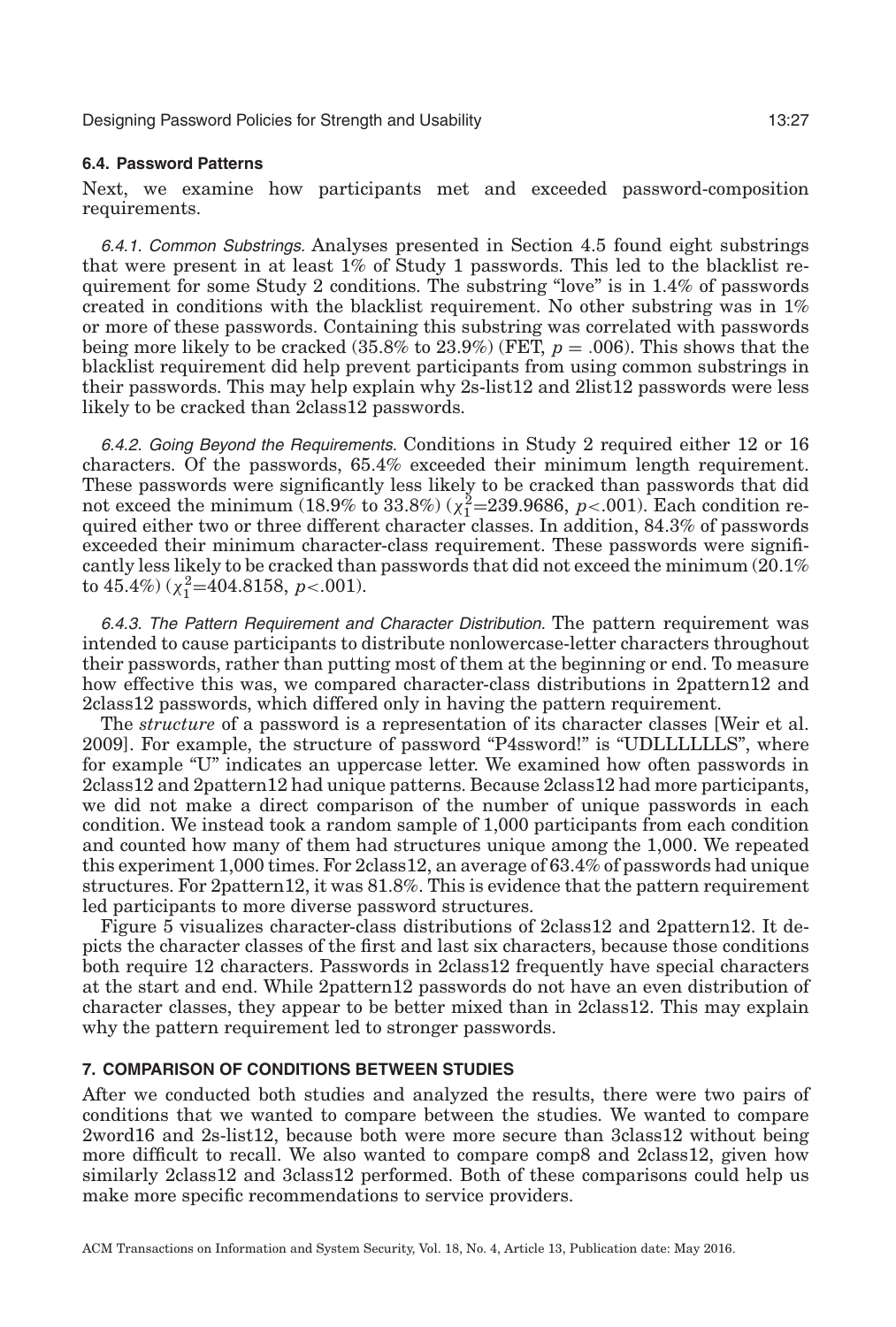<span id="page-27-0"></span>

Fig. 5. For the first and last six characters, these graphs show the percentage of each character class in 2class12 and 2pattern12.

We collected data for Study 1 and Study 2 at different times. Therefore, we had concerns about comparing conditions between the studies. To determine whether we could reasonably compare across studies, we compared the two sets of 3class12 participants who finished Part 2 of either study. These two sets of 3class12 participants did not differ significantly in password strength, difficulty with password creation or recall, password storage, or attempts needed to create or recall their passwords ( $p \geq .1$ ). The similarity of 3class12 between studies made us comfortable with making the following two comparisons.

#### **7.1. Comparing 2Word16 and 2S-List12**

We compared the 981 2word16 participants who finished Part 2 of Study 1 to the 648 2s-list12 participants who finished Part 2 of Study 2. After 10<sup>6</sup> guesses, their proportions of guessed passwords did not differ significantly ( $\chi_1^2$ =0.004, *p*=0.948). After 10<sup>14</sup> guesses, 2word16 passwords were less likely to be guessed  $(22.9\%$  to  $29.6\%)$   $(\chi_1^2=8.833, \chi_2^2=8.833)$  $p=0.003$ ). Participants in 2s-list12 were less likely to find password creation difficult  $(27.3\% \text{ to } 35.2\%) \left( \chi_1^2 = 10.695, \ p = .001 \right)$  and took fewer attempts to create their passwords,  $(1.8 \text{ to } 2.0 \text{ mean attempts})$  (KW  $\chi_1^2$ =15.666,  $p<$ ). Participants in 2word16 were less likely to store their passwords  $(51.3\%$  to  $56.5\%)$  ( $\chi_1^2$ =4.045, *p*=0.044). There was no significant difference in finding password recall difficult ( $\chi_1^2$ =2.892, *p*=.089) or Part 2 recall attempts (KW  $\chi_1^2$ =0.047, *p*=.829). Neither condition stood out as clearly superior.

#### **7.2. Comparing Comp8 and 2Class12**

We compared the 1200 comp8 participants who finished Part 2 of Study 1 to the 661 2class12 participants who finished Part 2 of Study 2. 2class12 passwords were less likely to be cracked than comp8 passwords, after both 106 guesses (0.9% to 2.4%) ( $\chi_1^2$ =4.473, *p*=0.034) and  $10^{14}$  guesses (35.4% to 49.3%) ( $\chi_1^2$ =32.566, *p*<.001). Participants in 2class12 were less likely to find password creation difficult (24.7% to  $32.6\%$ ) ( $\chi^2$ <sub>1</sub>=12.424, *p*<.001). They also took fewer password-creation attempts (2.3) to 2.4)  $(\chi_1^2=80.039, p<.001)$ . There was no significant difference in recall attempts for Part 1 ( $\chi_1^2$ =0.183, *p*=0.669) or Part 2 ( $\chi_1^2$ =1.71, *p*=0.191). There was no significant difference for password-recall difficulty ( $\chi_1^2$ =2.635, *p*=0.105). Participants in 2class12 were less likely to store their passwords than those in comp8 (50.8% to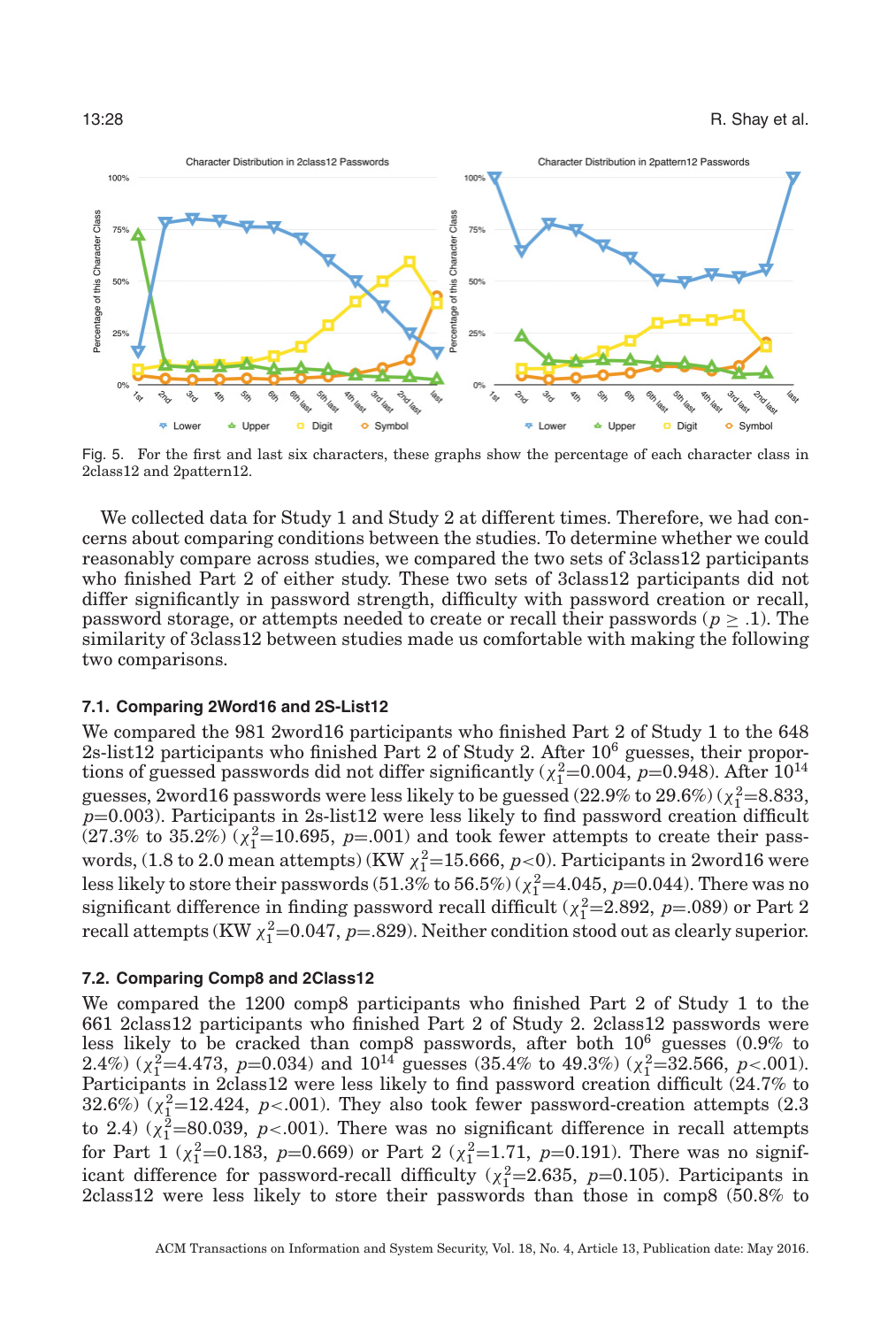56.9%)  $(\chi_1^2 = 6.126, p = 0.013)$ . This suggests that, similar to 3class12, 2class12 offers both security and usability advantages over comp8.

### **8. DISCUSSION**

We succeeded in finding policies that offer advantages over the traditional comp8 policy, without being worse in any metric we analyzed. We found that forcing uses to break their password-creation habits can increase difficulty, but can also lead to stronger passwords. In this section, we summarize our findings and present recommendations for service providers.

### **8.1. Results Summary**

We conducted two studies on password-composition policies that require longer passwords. Tables [I](#page-12-0) and [VI](#page-21-2) show security and usability metrics from both studies. For each metric, each other condition is compared with the base condition for its study—comp8 for Study 1 and 3class12 for Study 2. We focus on guessnumber thresholds of  $10^6$  to simulate an online attack and  $10^{14}$  to simulate an offline attack [Florencio et al. [2014\]](#page-31-3). The darker red color indicates an unfavorable significant comparison with the base condition, and the lighter blue color indicates a favorable comparison.

Study 1 examined password policies with different minimum lengths, and policies that combined length and character-class requirements. Conditions 3class12 and 2word16 compared favorably to the comp8 policy. Their passwords were easier to create and to recall. Further, their passwords were less likely to be guessed after  $10^{14}$  guesses, and no more likely after 10<sup>6</sup> guesses. Other conditions in the study had advantages, but either compared unfavorably with comp8 in one or more metrics or were not stronger than comp8 after  $10^{14}$  guesses.

Study 1 found evidence that users often met longer-length password requirements in predictable ways. Study 2 examined ways to break users of their predictable passwordcreation habits for longer passwords. Adding the blacklist or pattern requirement to 2class12 made the resulting passwords more secure. The blacklist requirement made passwords more difficult to create, and the pattern requirement made password creation and recall more difficult and error-prone.

### **8.2. Creating a Substring Blacklist**

<span id="page-28-0"></span>A substring blacklist made passwords more secure without making recall more difficult. The ideal contents of a substring blacklist depend on context. For example, passwords in our studies often contained the substring "turk" because we conducted them on MTurk. Most websites would not benefit from having "turk" in their substring blacklist, unless they were websites about Constantinople. Administrators should be sure to include domain-specific keywords, and their service-provider name, in their blacklists.

Given a set of known passwords, creating an optimal set of *k* substrings to preclude the maximum number of passwords from the set can be reduced to the maximum coverage problem, which is known to be NP-hard. Let each password be an element. Each substring can be considered to be a subset of those passwords. Any password containing that substring is considered to be in the subset of elements associated with that substring. The objective then becomes to create a blacklist of *k* substrings (or subsets) such that the maximum number of passwords (elements) is covered.

Our technique for creating a substring blacklist from a password corpus might be useful to service providers. We first created a list of all password substrings with lengths between four and the length of the shortest password in the corpus. Then we removed from the list any substring in fewer than 1% of passwords. We made a second pass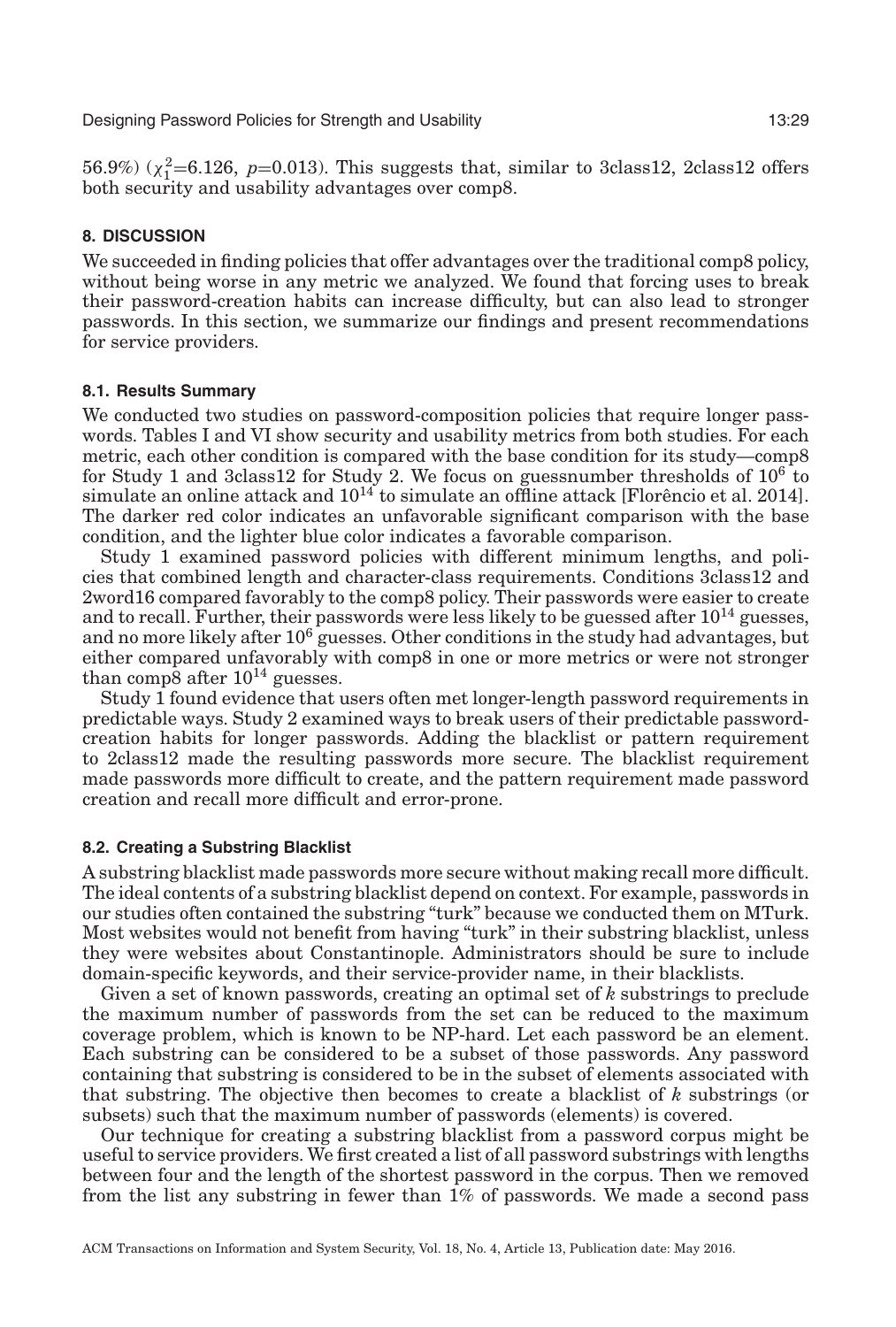through the list and removed substrings that did not occur in at least 1% of passwords without being part of a larger substring in the list.

We applied this blacklist-creation algorithm to the 289,039 passwords with at least eight characters in the Yahoo password set [Goodin [2012\]](#page-31-22). The only two substrings common to at least 1% of these passwords were "1234" and "love." An algorithmic approach to creating a substring blacklist can lead to over-fitting, and we recommend manually improving the blacklist. This can include, for example, adding the name of the website and other terms related to the service. The blacklist that we used in the study would have prevented 12.5% of the passwords in the Yahoo password set.

### **8.3. The Pattern Requirement**

Study 1 indicated that participants required to use special characters usually met those requirements by putting special characters at the start or end of their passwords. This predictable placement can help attackers guess victims' passwords. In Study 2, we tested the pattern requirement, which required passwords to begin and end with lowercase letters. The pattern requirement succeeded in effecting a more even character distribution, as well as an increase in password strength.

However, we also observed that many participants struggled to create and recall passwords that met the pattern requirement. Participants appeared to be so accustomed to putting special characters at the start or end that forcing them to place them within the password caused difficulty. Because of its promising effects on password strength, future work might investigate how this requirement could be made more acceptable to users. For example, it is likely that our participants had never encountered a similar requirement before. Perhaps, after becoming more familiar with it, the requirement would become more usable to them. Further, participants might not have understood the reasoning behind the pattern requirement. It is possible that a better understanding of its function would help users follow the requirement.

#### **8.4. Recommendations for Service Providers**

8.4.1. Avoid Using Length-Only Requirements. A number of the password-composition policies we tested required only length. These policies were relatively usable. Many passwords created under these policies were quite strong. However, many participants assigned these policies created very weak, easily guessed passwords. Introducing further requirements to longer-length requirements helped prevent this. Therefore, we recommend against using length-only password requirements, even if a longer length is used.

8.4.2. If You are Using Comp8, Replace It. We chose to study comp8 because it is traditionally considered a "strong" password-composition policy. Our research has shown that there are other policies that are more usable and more secure. We found three policies— 2class12, 3class12, and 2word16—that we can directly recommend over comp8. We recommend that an organization using a policy similar to comp8 replace it with one of these.

8.4.3. More Organizations Should be Using Substring Blacklists. Our results are generally positive for including substring blacklists in password-composition requirements. We found that including a blacklist made passwords significantly more secure against offline attacks. While this requirement made some passwords more difficult to create, it did not make their recall more difficult. Many use-cases for passwords involve relatively infrequent password creation, and continual password recall. In these scenarios, a substring blacklist could increase password strength without being a burden on users.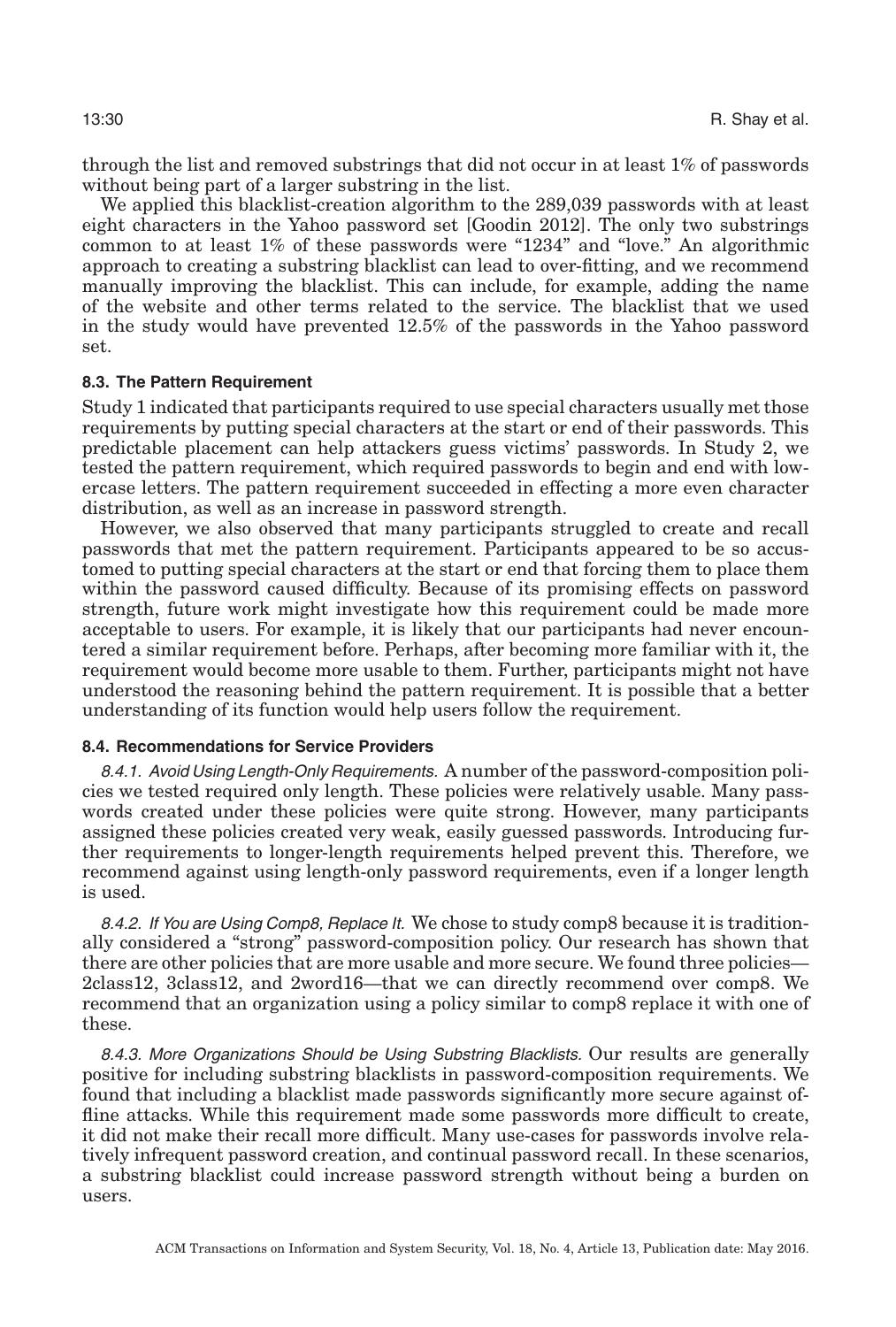Because substring blacklists make password-creation more difficult, it may not be suited to every service provider. A website or online service wanting to sign up as many users as possible may wish to avoid using a blacklist because it might turn away prospective users. An organization that requires frequent password expiration might also wish to avoid substring blacklists because of the burden they place on users creating passwords. On the other hand, substring blacklists are very well suited to universities having their students and faculty make passwords. It is also well suited to institutions that do not require frequent password expiration. In both cases, a more difficult password-creation process would not turn away users, and it would be infrequent enough not to cause too much frustration. We describe how we created a substring blacklist in Section [8.2.](#page-28-0)

8.4.4. The Pattern Requirement May be Appropriate for High-Security Service Providers. The pattern requirement requires passwords start and end with lowercase letters. Without this requirement, the vast majority of study participants tended to start or end with required special characters. It appears that users are so accustomed to meeting requirements by putting special characters at the start and end of their passwords that the pattern requirement led to usability difficulty. However, this makes the pattern requirement especially promising for high-security service providers. The pattern requirement increases password strength, and we speculate that it makes users unable to re-use many of their existing "strong" passwords. The pattern requirement, however, does make password create and recall more difficult. Therefore, requiring passwords start and end with lowercase letters may be appropriate for high-security service providers such as banks and email providers.

#### **REFERENCES**

- <span id="page-30-9"></span>Farzaneh Asgharpour, Debin Liu, and L. Jean Camp. 2007. Mental models of computer security risks. In *Proc. WEIS*.
- <span id="page-30-2"></span>Chris Baraniuk. 2015. Ashley Madison: Two women explain how hack changed their lives. *BBC* Retrieved from [http://www.bbc.co.uk/news/technology-34072762.](http://www.bbc.co.uk/news/technology-34072762)
- <span id="page-30-13"></span>Bob Beeman. 2004. Using "grep" (a UNIX utility) for Solving Crosswords and Word Puzzle. Retrieved from [http://www.bee-man.us/computer/grep/grep.htm#web2.](http://www.bee-man.us/computer/grep/grep.htm#web2)
- <span id="page-30-3"></span>Alex Biryukov, Daniel Dinu, and Dmitry Khovratovich. 2015. Version 1.2 of Argon2. Retrieved from [https://password-hashing.net/submissions/specs/Argon-v3.pdf.](https://password-hashing.net/submissions/specs/Argon-v3.pdf)
- <span id="page-30-5"></span>Matt Bishop and Daniel V. Klein. 1995. Improving system security via proactive password checking. *Computers & Security* 14, 3 (1995), 233–249.
- <span id="page-30-10"></span>Joseph Bonneau. 2012. The science of guessing: Analyzing an anonymized corpus of 70 million passwords. In *Proc. IEEE Symp. Security & Privacy*.
- <span id="page-30-1"></span>Joseph Bonneau, Cormac Herley, Paul C. van Oorschot, and Frank Stajano. 2012. The quest to replace passwords: A framework for comparative evaluation of web authentication schemes. In *Proc. IEEE Symp. Security & Privacy*.
- <span id="page-30-7"></span>Joseph Bonneau and Ekaterina Shutova. 2012. Linguistic properties of multi-word passphrases. In *Proc. USEC*.
- <span id="page-30-12"></span>Thorsten Brantz and Alex Franz. 2006. *The Google Web 1T 5-Gram Corpus*. Technical Report. Linguistic Data Consortium.
- <span id="page-30-0"></span>William E. Burr, Donna F. Dodson, Elaine M. Newton, Ray A. Perlner, W. Timothy Polk, Sarbari Gupta, and Emad A. Nabbus. 2011. *Electronic Authentication Guideline*. Technical Report. NIST.
- <span id="page-30-6"></span>William E. Burr, Donna F. Dodson, and W. Timothy Polk. 2006. *Electronic Authentication Guideline*. Technical Report. NIST.
- <span id="page-30-4"></span>Jan Camenisch, Anja Lehmann, and Gregory Neven. 2015. Optimal distributed password verification. In *Proc. CCS*.
- <span id="page-30-11"></span>Carnegie Mellon University. 2015. Password Guessability Service. Retrieved from [https://pgs.ece.cmu.edu.](https://pgs.ece.cmu.edu)
- <span id="page-30-8"></span>Anupam Das, Joseph Bonneau, Matthew Caesar, Nikita Borisov, and XiaoFeng Wang. 2014. The tangled web of password reuse. In *Proc. NDSS*.

ACM Transactions on Information and System Security, Vol. 18, No. 4, Article 13, Publication date: May 2016.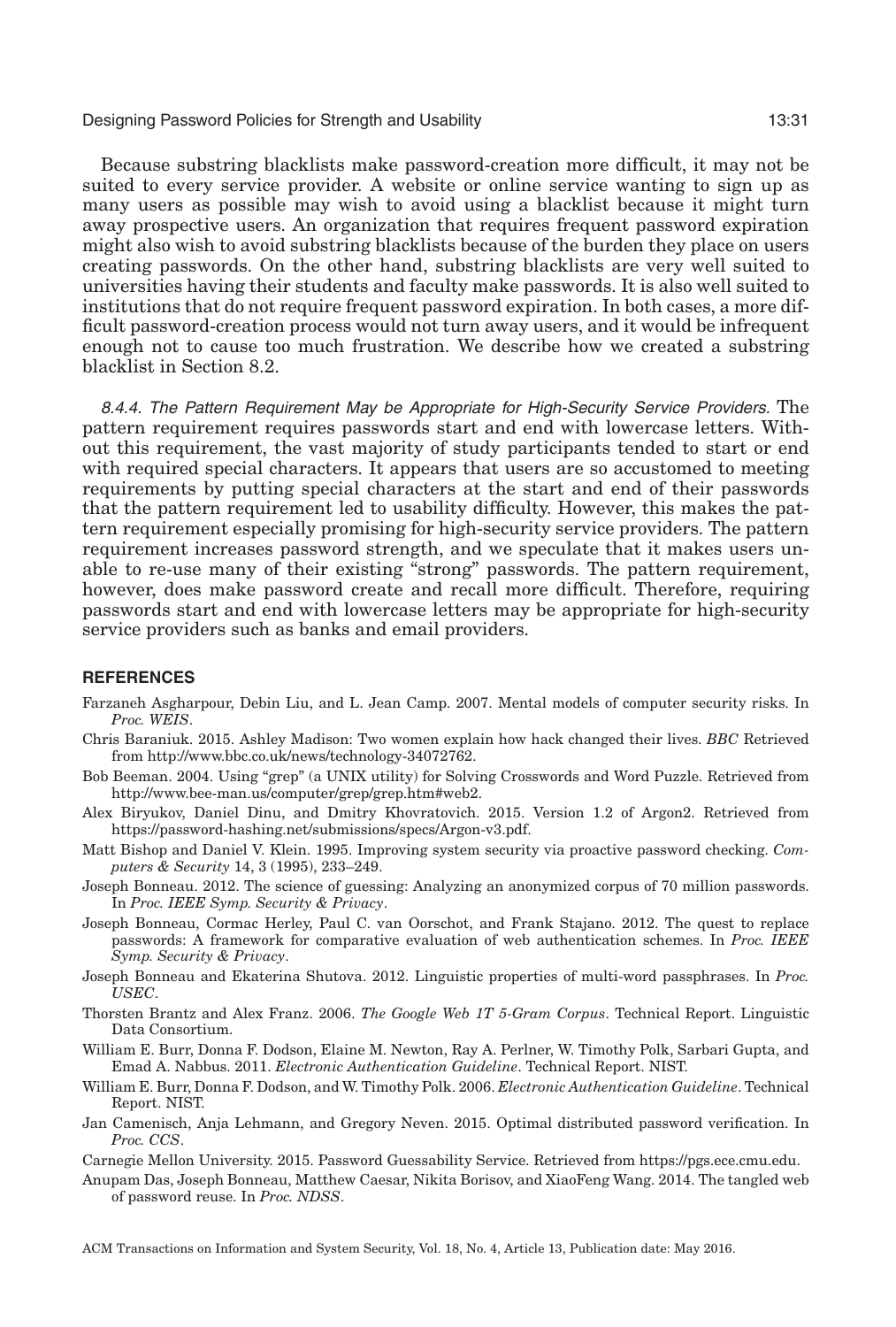- <span id="page-31-19"></span>Matteo Dell'Amico and Maurizio Filippone. 2015. Monte Carlo strength evaluation: Fast and reliable password checking. In *Proc. CCS*.
- <span id="page-31-4"></span>Dave Engberg. 2013. Security Notice: Service-wide Password Reset. Retreived from [http://blog.evernote.com/](http://blog.evernote.com/blog/2013/03/02/security-notice-service-wide-password-reset/) [blog/2013/03/02/security-notice-service-wide-password-reset/.](http://blog.evernote.com/blog/2013/03/02/security-notice-service-wide-password-reset/)
- <span id="page-31-16"></span>Experian. 2014. Illegal Web Trade of Personal Information Soars to Record Highs. Retrieved from [https://www.experianplc.com/media/news/2014/illegal-web-trade-of-personal-information-soars-to](https://www.experianplc.com/media/news/2014/illegal-web-trade-of-personal-information-soars-to-record-highs/)[record-highs/.](https://www.experianplc.com/media/news/2014/illegal-web-trade-of-personal-information-soars-to-record-highs/)
- <span id="page-31-21"></span>Sascha Fahl, Marian Harbach, Yasemin Acar, and Matthew Smith. 2013. On the ecological validity of a password study. In *Proc. SOUPS*.
- <span id="page-31-15"></span>Dinei Florêncio and Cormac Herley. 2007. A large-scale study of web password habits. In *Proc. WWW*.

<span id="page-31-7"></span>Dinei Florêncio and Cormac Herley. 2010. Where do security policies come from? In *Proc. SOUPS*.

- <span id="page-31-3"></span>Dinei Florencio, Cormac Herley, and Paul van Oorschot. 2014. An administrator's guide to internet password ˆ research. In *Proc. USENIX LISA*.
- <span id="page-31-14"></span>Dinei Florêncio, Cormac Herley, and Paul Van Oorschot. 2014. Password portfolios and the finite-effort user: Sustainably managing large numbers of accounts. In *Proc. USENIX Security*.
- <span id="page-31-9"></span>Warwick Ford and Burton S. Kaliski Jr. 2000. Server-assisted generation of a strong secret from a password. In *Proc. WET ICE*.
- <span id="page-31-22"></span>Dan Goodin. 2012. Hackers expose 453,000 credentials allegedly taken from Yahoo service. Retrieved from [http://arstechnica.com/security/2012/07/yahoo-service-hacked/.](http://arstechnica.com/security/2012/07/yahoo-service-hacked/)
- <span id="page-31-8"></span>Dan Goodin. 2015. Once seen as bulletproof, 11 million+ Ashley Madison passwords already cracked. *Ars Technica*. Retrieved from [http://arstechnica.com/security/2015/09/once-seen-as-bulletproof-11-million](http://arstechnica.com/security/2015/09/once-seen-as-bulletproof-11-million-ashley-madison-passwords-already-cracked/)[ashley-madison-passwords-already-cracked/.](http://arstechnica.com/security/2015/09/once-seen-as-bulletproof-11-million-ashley-madison-passwords-already-cracked/)
- <span id="page-31-13"></span>Cormac Herley. 2009. So long, and no thanks for the externalities: The rational rejection of security advice by users. In *Proc. NSPW*. 133–144.
- <span id="page-31-2"></span>Cormac Herley and Paul Van Oorschot. 2012. A research agenda acknowledging the persistence of passwords. *IEEE Security and Privacy* 10, 1 (2012), 28–36.
- <span id="page-31-20"></span>Jun Ho Huh, Seongyeol Oh, Hyoungshick Kim, Konstantin Beznosov, Apurva Mohan, and S Raj Rajagopalan. 2015. Surpass: System-initiated user-replaceable passwords. In *Proc. CCS*. ACM.
- <span id="page-31-12"></span>Philip Inglesant and M. Angela Sasse. 2010. The true cost of unusable password policies: Password use in the wild. In *Proc. CHI*.
- <span id="page-31-23"></span>InsidePro. 2005. Dictionaries. Retrieved from [http://forum.insidepro.com/viewtopic.php?t](http://forum.insidepro.com/viewtopic.php?t$=$34331)=34331. (2005).

<span id="page-31-10"></span>Ari Juels and Ronald L. Rivest. 2013. Honeywords: Making password-cracking detectable. In *Proc. CCS*.

- <span id="page-31-25"></span>Mark Keith, Benjamin Shao, and Paul Steinbart. 2009. A behavioral analysis of passphrase design and effectiveness. *Journal of the Association for Information Systems* 10, 2 (2009), 63–89.
- <span id="page-31-1"></span>Patrick Gage Kelley, Saranga Komanduri, Michelle L. Mazurek, Rich Shay, Tim Vidas, Lujo Bauer, Nicolas Christin, Lorrie Faith Cranor, and Julio Lopez. 2012. Guess again (and again and again): Measuring password strength by simulating password-cracking algorithms. In *Proc. IEEE Symp. Security & Privacy*.
- <span id="page-31-17"></span>Saranga Komanduri. 2016. *Modeling the Adversary to Evaluate Password Strengh with Limited Samples*. Ph.D. Dissertation. Carnegie Mellon University. CMU-ISR-16-101.
- <span id="page-31-0"></span>Saranga Komanduri, Richard Shay, Patrick Gage Kelley, Michelle L. Mazurek, Lujo Bauer, Nicolas Christin, Lorrie Faith Cranor, and Serge Egelman. 2011. Of passwords and people: Measuring the effect of password-composition policies. In *Proc. CHI*.
- <span id="page-31-6"></span>Greg Kumparak. 2013. Vudu Headquarters Robbed, Hard Drives With Private Customer Data Stolen. Retrieved from [http://techcrunch.com/2013/04/09/vudu-headquarters-robbed-hard-drives-with-private](http://techcrunch.com/2013/04/09/vudu-headquarters-robbed-hard-drives-with-private-customer-data-stolen/)[customer-data-stolen/.](http://techcrunch.com/2013/04/09/vudu-headquarters-robbed-hard-drives-with-private-customer-data-stolen/)
- <span id="page-31-5"></span>Bob Lord. 2013. Keeping our users secure. Retrieved from [http://blog.twitter.com/2013/02/keeping-our-users](http://blog.twitter.com/2013/02/keeping-our-users-secure.html)[secure.html.](http://blog.twitter.com/2013/02/keeping-our-users-secure.html)
- <span id="page-31-18"></span>Jerry Ma, Weining Yang, Min Luo, and Ninghui Li. 2014. A study of probabilistic password models. In *Proc. IEEE Symp. Security & Privacy*.
- <span id="page-31-11"></span>Michelle L. Mazurek, Saranga Komanduri, Timothy Vidas, Lujo Bauer, Nicolas Christin, Lorrie Faith Cranor, Patrick Gage Kelley, Richard Shay, and Blase Ur. 2013. Measuring password guessability for an entire university. In *Proc. CCS*.
- <span id="page-31-24"></span>William Melicher, Darya Kurilova, Sean M. Segreti, Pranshu Kalvani, Richard Shay, Blase Ur, Lujo Bauer, Nicolas Christin, Lorrie Faith Cranor, and Michelle L. Mazurek. 2016. Usability and security of text passwords on mobile devices. In *Proc. CHI*.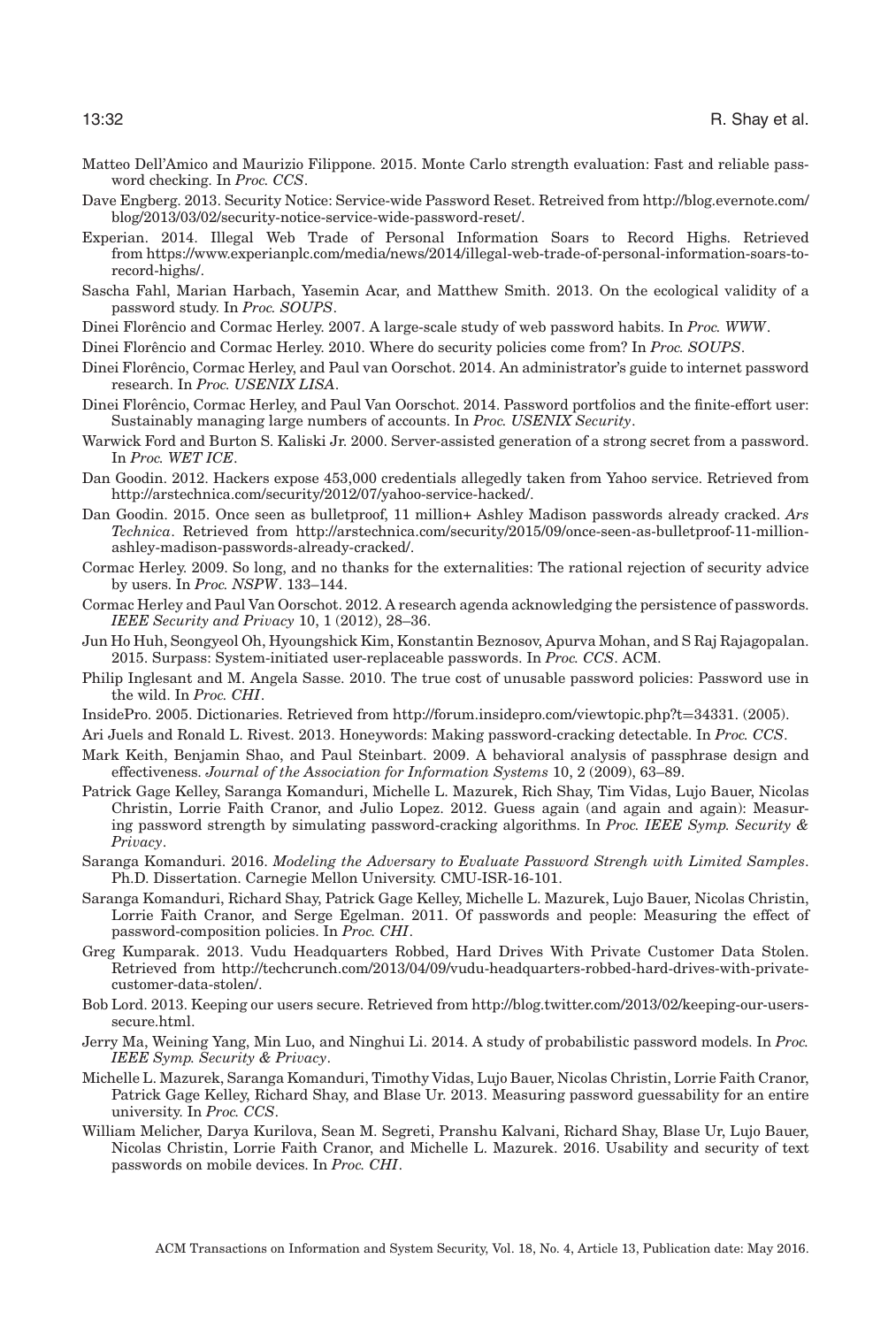- <span id="page-32-4"></span>Colin Percival. 2009. Stronger Key Derivation Via Sequential Memory-Hard Functions. [http://www.](http://www.tarsnap.com/scrypt/scrypt.pdf) [tarsnap.com/scrypt/scrypt.pdf.](http://www.tarsnap.com/scrypt/scrypt.pdf) (2009).
- <span id="page-32-2"></span>Nicole Perlroth. 2013. LivingSocial Hack Exposes Data for 50 Million Customers. Retrieved from [http://bits.blogs.nytimes.com/2013/04/26/living-social-hack-exposes-data-for-50-million-customers/.](http://bits.blogs.nytimes.com/2013/04/26/living-social-hack-exposes-data-for-50-million-customers/)
- <span id="page-32-14"></span>John O. Pliam. 2000. On the incomparability of entropy and marginal guesswork in brute-force attacks. In *Proc. INDOCRYPT*.
- <span id="page-32-3"></span>Niels Provos and David Mazieres. 1999. A future-adaptable password scheme. In *Proc. USENIX ATC*.
- <span id="page-32-9"></span>Ashwini Rao, Birendra Jha, and Gananand Kini. 2013. Effect of grammar on security of long passwords. In *Proc. CODASPY*.
- <span id="page-32-25"></span>Florian Schaub, Ruben Deyhle, and Michael Weber. 2012. Password entry usability and shoulder surfing susceptibility on different smartphone platforms. In *Proc. MUM*.
- <span id="page-32-22"></span>Bruce Schneier. 2006. MySpace Passwords Aren't So Dumb. Retrieved from [http://www.wired.com/](http://www.wired.com/politics/security/commentary/securitymatters/2006/12/72300) [politics/security/commentary/securitymatters/2006/12/72300.](http://www.wired.com/politics/security/commentary/securitymatters/2006/12/72300)
- <span id="page-32-23"></span>SCOWL. 2015. Spell Checker Oriented Word Lists. Retrieved from [http://wordlist.sourceforge.net.](http://wordlist.sourceforge.net)
- <span id="page-32-18"></span>Richard Shay, Lujo Bauer, Nicolas Christin, Lorrie Faith Cranor, Alain Forget, Saranga Komanduri, Michelle L. Mazurek, William Melicher, Sean M. Segreti, and Blase Ur. 2015. A spoonful of sugar? The impact of guidance and feedback on password-creation behavior. In *Proc. CHI*.
- <span id="page-32-1"></span>Richard Shay, Iulia Ion, Robert W. Reeder, and Sunny Consolvo. 2014. "My religious aunt asked why I was trying to sell her Viagra": Experiences with account hijacking. In *Proc. CHI*.
- <span id="page-32-16"></span>Richard Shay, Patrick Gage Kelley, Saranga Komanduri, Michelle L. Mazurek, Blase Ur, Timothy Vidas, Lujo Bauer, Nicolas Christin, and Lorrie Faith Cranor. 2012. Correct horse battery staple: Exploring the usability of system-assigned passphrases. In *Proc. SOUPS*.
- <span id="page-32-0"></span>Richard Shay, Saranga Komanduri, Adam L. Durity, Phillip Seyoung Huh, Michelle L. Mazurek, Sean M. Segreti, Blase Ur, Lujo Bauer, Nicolas Christin, and Lorrie Faith Cranor. 2014. Can long passwords be secure and usable? In *Proc. CHI*.
- <span id="page-32-7"></span>Richard Shay, Saranga Komanduri, Patrick Gage Kelley, Pedro Giovanni Leon, Michelle L. Mazurek, Lujo Bauer, Nicolas Christin, and Lorrie Faith Cranor. 2010. Encountering stronger password requirements: User attitudes and behaviors. In *Proc. SOUPS*.
- <span id="page-32-20"></span>Jens Steube. 2015. Hashcat. Retrieved from [https://hashcat.net/oclhashcat/.](https://hashcat.net/oclhashcat/)
- <span id="page-32-5"></span>Elizabeth Stobert and Robert Biddle. 2014. The password life cycle: User behaviour in managing passwords. In *Proc. SOUPS*.
- <span id="page-32-12"></span>Elizabeth Stobert and Robert Biddle. 2015. Expert password management. In *Proc. Passwords*.
- <span id="page-32-17"></span>Blase Ur, Patrick Gage Kelley, Saranga Komanduri, Joel Lee, Michael Maass, Michelle Mazurek, Timothy Passaro, Richard Shay, Timothy Vidas, Lujo Bauer, Nicolas Christin, and Lorrie Faith Cranor. 2012. How does your password measure up? The effect of strength meters on password creation. In *Proc. USENIX Security*.
- <span id="page-32-10"></span>Blase Ur, Saranga Komanduri, Richard Shay, Stephanos Matsumoto, Lujo Bauer, Nicolas Christin, Lorrie Faith Cranor, Patrick Gage Kelley, Michelle L. Mazurek, and Timothy Vidas. 2013. Poster: The art of password creation. In *IEEE Symp. Security & Privacy (Posters)*.
- <span id="page-32-6"></span>Blase Ur, Fumiko Noma, Jonathan Bees, Sean M. Segreti, Richard Shay, Lujo Bauer, Nicolas Christin, and Lorrie Faith Cranor. 2015a. "I Added '!' at the end to make it secure": Observing Password Creation in the Lab. In *Proc. SOUPS*.
- <span id="page-32-15"></span>Blase Ur, Sean M. Segreti, Lujo Bauer, Nicolas Christin, Lorrie Faith Cranor, Saranga Komanduri, Darya Kurilova, Michelle L. Mazurek, William Melicher, and Richard Shay. 2015b. Measuring real-world accuracies and biases in modeling password guessability. In *Proc. USENIX Security*.
- <span id="page-32-21"></span>Ashlee Vance. 2010. If Your Password Is 123456, Just Make It HackMe. The New York Times, [http://www.nytimes.com/2010/01/21/technology/21password.html.](http://www.nytimes.com/2010/01/21/technology/21password.html) (January 21, 2010).
- <span id="page-32-8"></span>Rafael Veras, Christopher Collins, and Julie Thorpe. 2014. On the semantic patterns of passwords and their security impact. In *Proc. NDSS*.
- <span id="page-32-11"></span>Rafael Veras, Julie Thorpe, and Christopher Collins. 2012. Visualizing semantics in passwords: The role of dates. In *Proc. VizSec*.
- <span id="page-32-24"></span>Emanuel von Zezschwitz, Alexander De Luca, and Heinrich Hussmann. 2014. Honey, I shrunk the keys: Influences of mobile devices on password composition and authentication performance. In *Proc. NordiCHI*.

<span id="page-32-13"></span>Rick Wash. 2010. Folk models of home computer security. In *Proc. SOUPS*.

<span id="page-32-19"></span>Charles Matthew Weir. 2010. *Using Probabilistic Techniques To Aid In Password Cracking Attacks*. Ph.D. Dissertation.